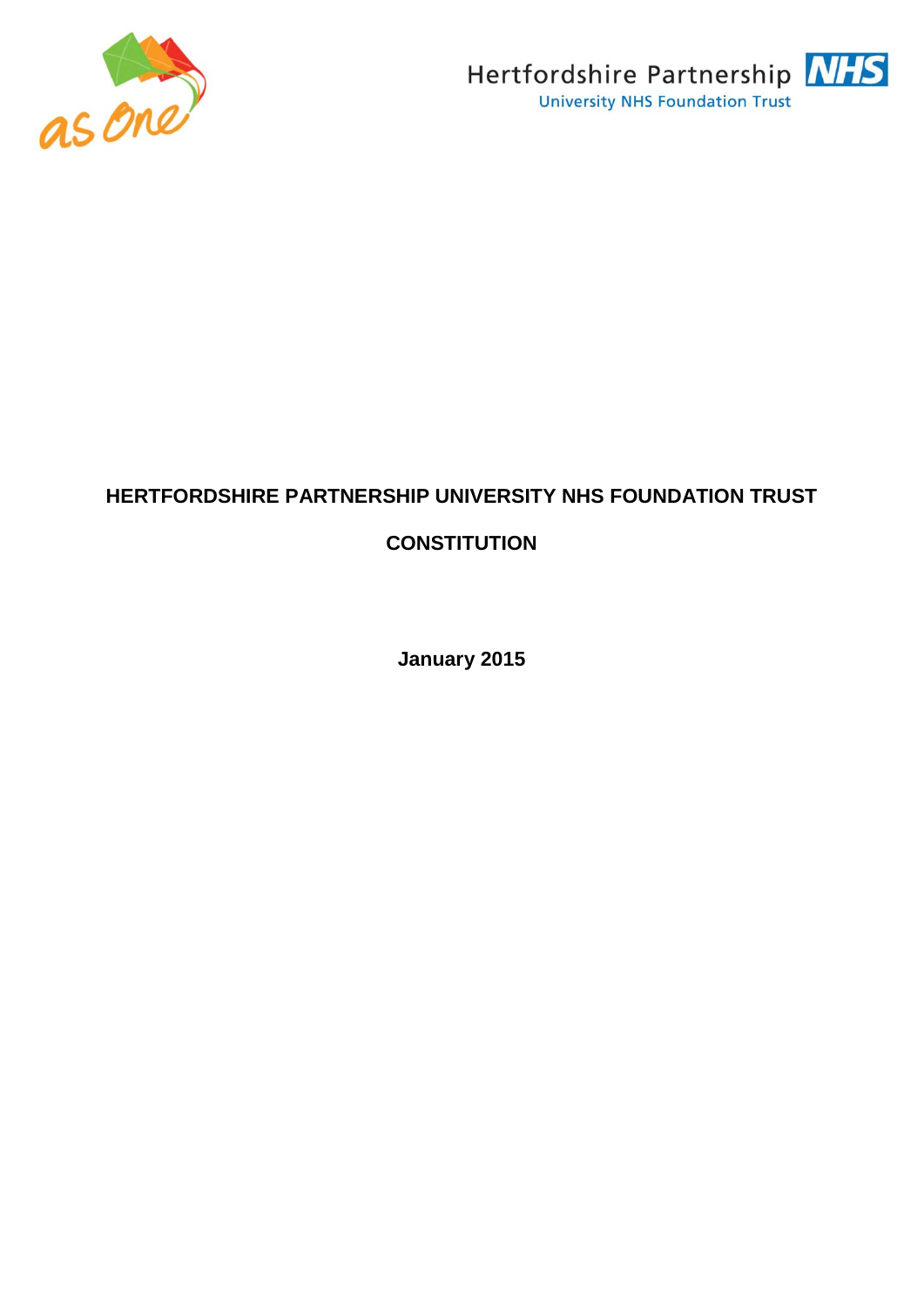**Contents**

| Item                    |                                                                                   | Page |
|-------------------------|-----------------------------------------------------------------------------------|------|
| $\mathbf{2}$            |                                                                                   |      |
| 3                       |                                                                                   |      |
| $\overline{\mathbf{4}}$ |                                                                                   |      |
| 5                       |                                                                                   |      |
| 6                       |                                                                                   |      |
| $\overline{7}$          |                                                                                   |      |
| 8                       |                                                                                   |      |
| 9                       |                                                                                   |      |
|                         |                                                                                   |      |
| 10                      |                                                                                   |      |
| 11                      |                                                                                   |      |
| 12                      |                                                                                   |      |
| 13                      |                                                                                   |      |
| 14                      |                                                                                   |      |
| 15                      |                                                                                   |      |
| 16                      |                                                                                   |      |
| 17                      |                                                                                   |      |
| 18                      |                                                                                   |      |
| 19                      |                                                                                   |      |
| 20                      |                                                                                   |      |
| 21                      | COUNCIL OF GOVERNORS - CONFLICTS OF INTEREST OF GOVERNORS  13                     |      |
| 22                      |                                                                                   |      |
| 23                      |                                                                                   |      |
| 24                      |                                                                                   |      |
| 25                      | <b>BOARD OF DIRECTORS - QUALIFICATION FOR APPOINTMENT AS A NON-EXECUTIVE</b>      |      |
|                         | <b>DIRECTOR</b>                                                                   | . 14 |
| 26                      | <b>BOARD OF DIRECTORS - APPOINTMENT AND REMOVAL OF CHAIR AND OTHER NON-</b>       |      |
|                         |                                                                                   |      |
| 27                      | BOARD OF DIRECTORS - APPOINTMENT OF INITIAL CHAIR AND INITIAL OTHER NON-          |      |
| 28                      | BOARD OF DIRECTORS - APPOINTMENT AND REMOVAL OF THE CHIEF EXECUTIVE AND           |      |
|                         |                                                                                   |      |
| 29                      | <b>BOARD OF DIRECTORS - APPOINTMENT AND REMOVAL OF INITIAL CHIEF EXECUTIVE 15</b> |      |
| 30                      |                                                                                   |      |
| 31                      |                                                                                   |      |
| 32                      |                                                                                   |      |
| 33                      |                                                                                   |      |
| 34                      |                                                                                   |      |
| 35                      |                                                                                   |      |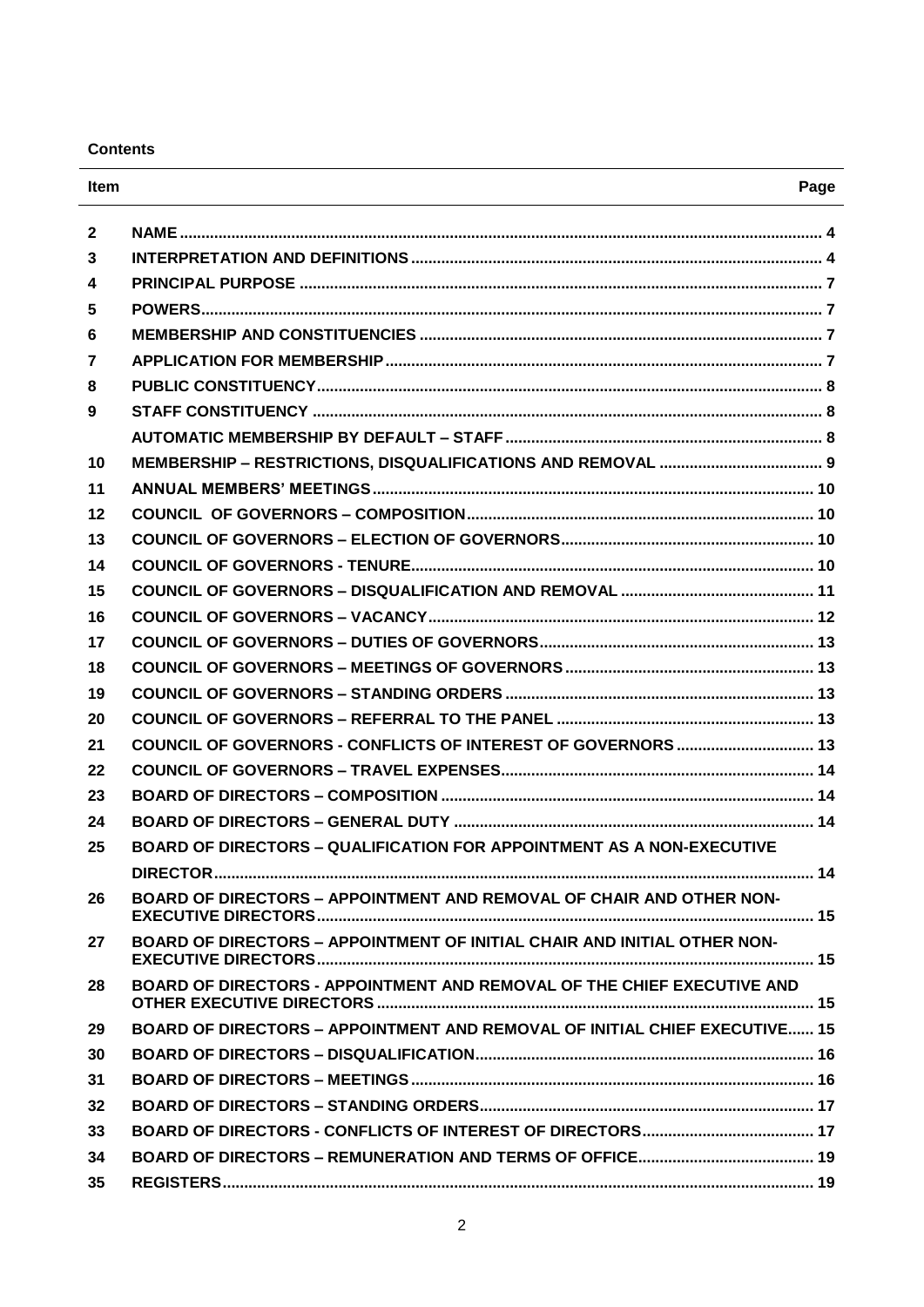| 36 |                                                                      |  |
|----|----------------------------------------------------------------------|--|
| 37 |                                                                      |  |
| 38 |                                                                      |  |
| 39 |                                                                      |  |
| 40 |                                                                      |  |
| 41 |                                                                      |  |
| 42 |                                                                      |  |
| 43 | PRESENTATION OF THE ANNUAL ACCOUNTS AND REPORTS TO THE GOVERNORS AND |  |
| 44 |                                                                      |  |
| 45 |                                                                      |  |
| 46 |                                                                      |  |
| 47 |                                                                      |  |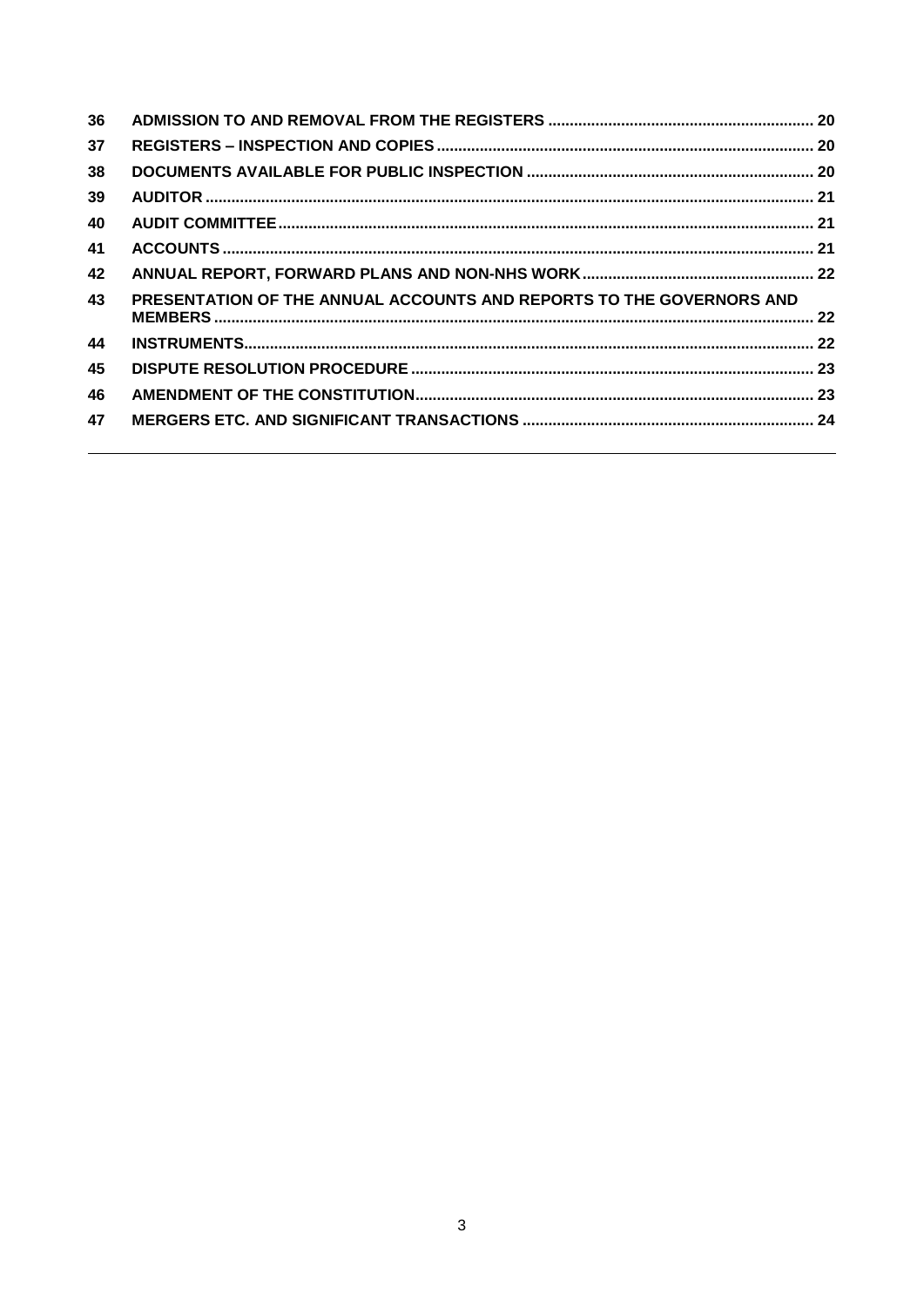# <span id="page-3-0"></span>**1 NAME**

- 1.1 The name of the foundation trust is "Hertfordshire Partnership University NHS Foundation Trust" (the "Trust").
- 1.2 In this Constitution, defined terms have the specific meanings given to them in paragraph 2 below.

## <span id="page-3-1"></span>**2 INTERPRETATION AND DEFINITIONS**

- 2.1 Unless a contrary intention is evident or the context requires otherwise, words or expressions contained in this Constitution shall bear the same meaning as in the 2006 Act as amended by the 2012 Act.
- 2.2 Words importing the masculine gender only shall include the feminine gender; words importing the singular shall import the plural and vice-versa.
- 2.3 References in this Constitution to legislation include all amendments, replacements or reenactments made and include all subordinate legislation made thereunder.
- 2.4 Headings are for ease of reference only and are not to affect interpretation.
- 2.5 References to paragraphs are to paragraphs in this Constitution save that where there is a reference to a paragraph in an annex or appendix to this Constitution it shall be a reference to a paragraph in that annex or appendix unless the contrary is expressly stated or the context otherwise so requires.
- 2.6 In this Constitution:

**the 2006 Act** is the National Health Service Act 2006 (as amended).

**the 2012 Act** is the Health and Social Care Act 2012.

**Accounting Officer** means the person who from time to time discharges the functions specified in paragraph 25(5) of Schedule 7 to the 2006 Act, and at the date of this Constitution is the Chief Executive.

**Annual Accounts** means those accounts prepared by the Trust pursuant to paragraph 40 of Schedule 7 to the 2006 Act.

**Annual Members' Meeting** has the meaning ascribed to it in paragraph 10 of this Constitution.

**Annual Report** means a report prepared by the Trust pursuant to paragraph 41 of Schedule 7 to the 2006 Act.

**Appointed Governors** means Governors who are appointed by the local authority or University of Hertfordshire or the partner organisations specified in Annex 3 of this Constitution.

**Auditor** means the auditor of the Trust appointed by the Council of Governors pursuant to paragraph 38 of this Constitution.

**Board of Directors** means the Board of Directors of the Trust as constituted in accordance with this Constitution.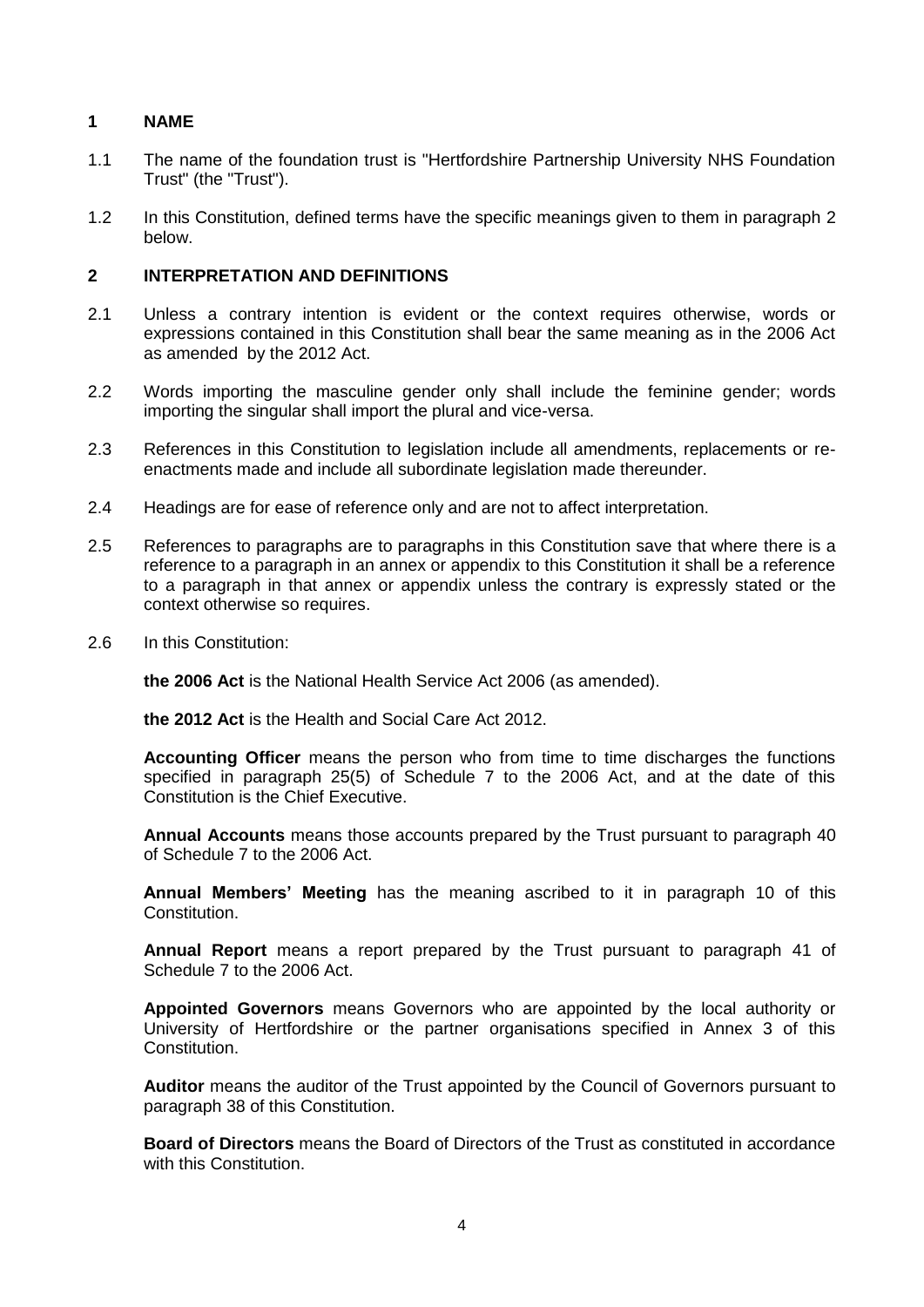**Chair** means the chairman of the Board of Directors and the Council of Governors. The expression "the Chair" shall be deemed to include the Vice-Chair or any other Non-Executive Director appointed if the Chair and/or Vice-Chair is absent from the meeting, otherwise unavailable;

**Chief Executive** means the Chief Executive of the Trust.

**Clear Day** means a day of the week not including Saturday, Sunday or a public holiday.

**Conflict** has the meaning ascribed to it in paragraph 32.1.1 of the Constitution.

**Constitution** means this Constitution together with the annexes and appendices attached hereto.

**Council of Governors** means the Council of Governors as constituted in this Constitution.

**Director** means a member of the Board of Directors, and includes both Executive Directors and Non-Executive Directors.

**Director of Finance** means the Chief Financial Officer of the Trust.

**Directors' Code of Conduct** means the Code of Conduct for Directors of the Trust, as adopted by the Trust and as amended from time to time by the Board of Directors, which all Directors must subscribe to.

**Disclosure Barring Service** means the Executive Agency of the Home Office to which the Secretary of State has delegated his functions under Part V of the Police Act 1977 in relation to applications for criminal records certificates and enhanced criminal record certificates as established by section 87(1) of the Protection of Freedoms Act 2012.

**Executive Director** means a member of the Board of Directors of the Trust who is also an Officer of the Trust.

**Elected Governors** means Governors who are elected by the Public Constituencies or the Staff Constituency.

**Financial Year** means a successive period of twelve months beginning with 1 April.

**Forward Plan** means the document prepared by the Trust pursuant to paragraph 26 of Schedule 7 to the 2006 Act.

**Governor** means a member of the Council of Governors.

**Governors' Code of Conduct** means the Code of Conduct for Governors of the Trust, as adopted by the Trust and as amended from time to time by the Council of Governors which all Governors must subscribe to.

**Health Overview and Scrutiny Committee** means a local authority overview and scrutiny committee established pursuant to section 21 of the Local Government Act 2000.

**Health Service Body** shall have the meaning ascribed to it in Section 65(1) of the 2006 Act.

**Interested Director** has the meaning ascribed to it in paragraph 32.10.1 of the Constitution.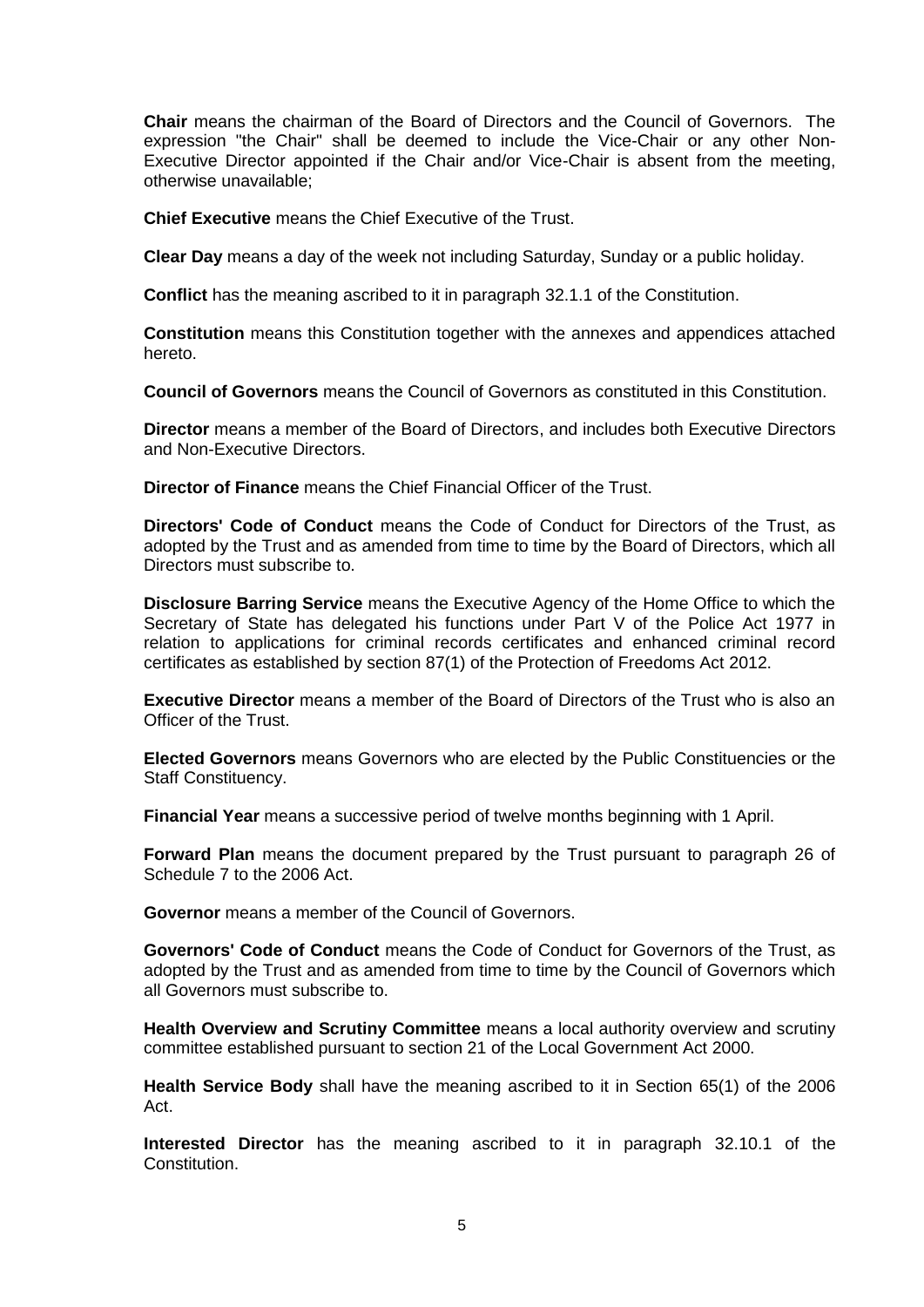**Member** means a member of the Trust and the term "membership" shall be construed accordingly.

**Model Rules for Elections** means the election rules set out in Annex 4 of this Constitution.

**Monitor** means the corporate body of that name as provided by Section 61 of the 2012 Act.

**Motion** means a formal proposition to be discussed and voted on during the course of a meeting of the Council of Governors or the Board of Directors (as relevant).

**NHS Foundation Trust Code of Governance** means the best practice advice published by Monitor on 19 December 2013, as may be amended, varied or replaced by Monitor from time to time.

**Nominated Officer** means an Officer charged with the responsibility for discharging specific tasks within the Standing Orders or Standing Financial Instructions.

**Non-Executive Director** means a member of the Board of Directors who is not an Officer of the Trust.

**Officer** means an employee of the Trust or any other person holding a paid appointment or office with the Trust.

**Panel** has the meaning ascribed to it in paragraph 19.1 of this Constitution.

**Principal Purpose** means the purpose set out in Section 43(1) of the 2006 Act.

**Public Constituency** has the meaning ascribed to it in paragraph 7.2 of this Constitution.

**Scheme of Delegation** means the reservation of powers to the Board of Directors and the scheme of delegation by the Board of Directors of such powers, as set out in the Trust's document titled 'Reservation of Powers to the Board and Delegation of Powers'.

**Secretary** means a person who may be appointed to act independently of the Board of Directors to provide advice on corporate governance issues to the Board of Directors and the Chair and monitor the Trust's compliance with the law, guidance issued by health service regulatory bodies (such as the Department of Health and Monitor) from time to time.

**Staff Constituency** has the meaning ascribed to it in paragraph 8.3 of this Constitution.

**Standing Financial Instructions or SFI(s)** means the Trust's standing financial instructions which regulate the conduct of Directors and Nominated Officers in relation to all financial matters with which they are concerned.

**Standing Orders or SO(s)** means the combined standing orders for the practice and procedure of the Council of Governors and Board of Directors (as may be varied from time to time) and as at the date of this Constitution are attached at Annex 5.

**Trust** means the Hertfordshire Partnership University NHS Foundation Trust.

**Vice-Chair** means the Non-Executive Director appointed by the Board of Directors to take on the Chair's duties if the Chair is absent for any reason or is otherwise unable to participate in the consideration or approval of any matter pursuant to this Constitution.

**Voluntary Organisation** means a body other than a public or local authority, the activities of which are not carried on for profit.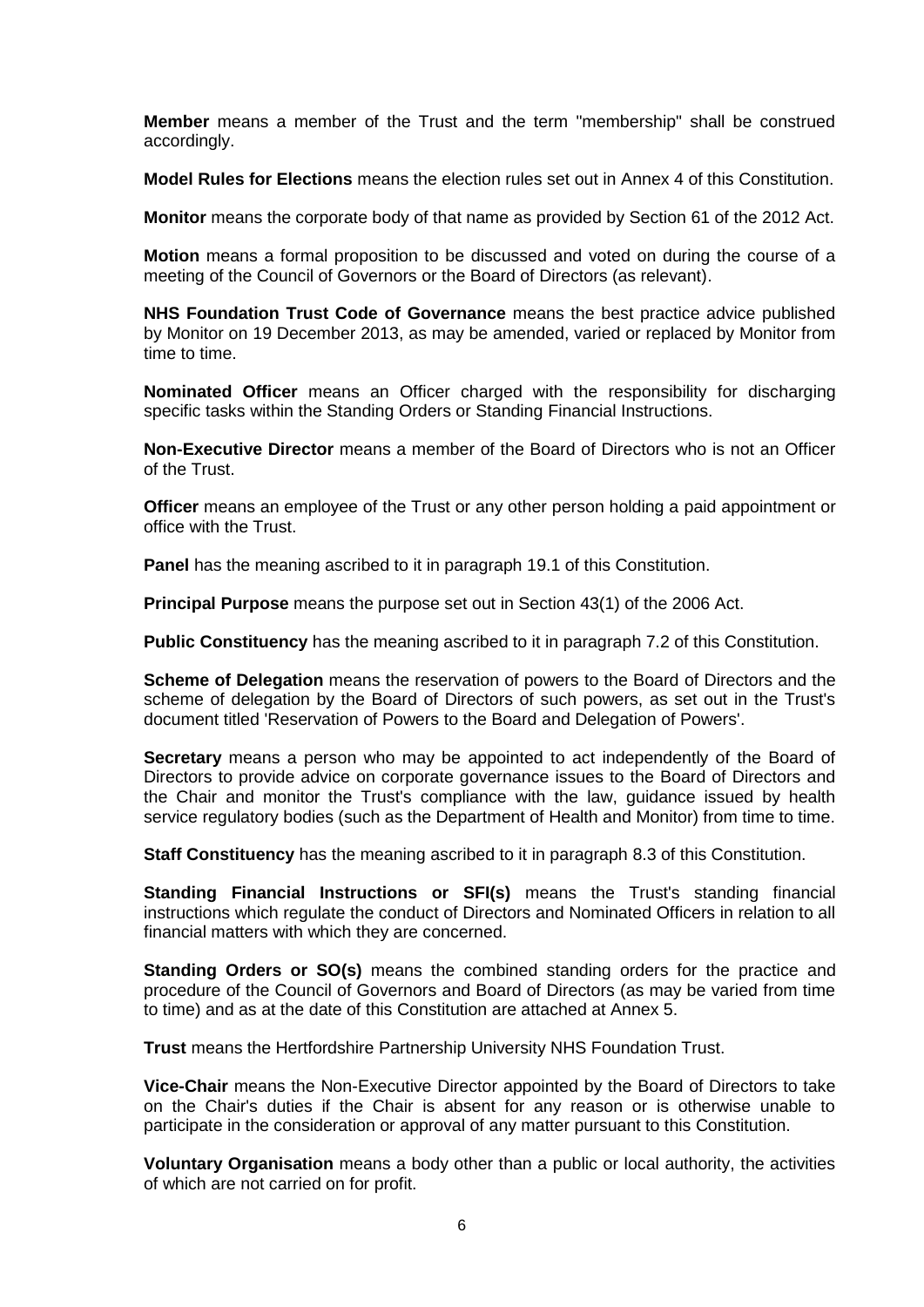# <span id="page-6-0"></span>**3 PRINCIPAL PURPOSE**

- 3.1 The Principal Purpose of the Trust is the provision of goods and services for the purposes of the health service in England.
- 3.2 The Trust does not fulfill its Principal Purpose unless, in each Financial Year, its total income from the provision of goods and services for the purpose of the health service in England is greater than its total income from the provision of goods and services for any other purposes.
- 3.3 The Trust may provide goods and services for any purposes related to:
	- 3.3.1 the provision of services provided to individuals for or in connection with the prevention, diagnosis or treatment of illness; and
	- 3.3.2 the promotion and protection of public health.
- 3.4 The Trust may also carry on activities other than those mentioned in the above paragraph for the purposes of making additional income available in order better to carry on its Principal Purpose.

# <span id="page-6-1"></span>**4 POWERS**

- 4.1 The powers of the Trust are set out in the 2006 Act.
- 4.2 All the powers of the Trust shall be exercised by the Board of Directors on behalf of the Trust.
- 4.3 Subject to any restriction contained in this Constitution or in the 2006 Act, and to paragraph 4.4 below, any of these powers may be delegated to a committee of Directors or to an Executive Director.
- 4.4 The powers conferred on the Trust by the Mental Health Act 1983, Section 23(6) (as amended) may only be exercised by a sub-committee of three or more persons, authorised by the Board of Directors, each of whom is neither an Executive Director nor an employee of the Trust.

# <span id="page-6-2"></span>**5 MEMBERSHIP AND CONSTITUENCIES**

- 5.1 The Trust shall have Members, each of whom shall be a member of one of the following constituencies:
	- 5.1.1 a Public Constituency; or
	- 5.1.2 the Staff Constituency.

# <span id="page-6-3"></span>**6 APPLICATION FOR MEMBERSHIP**

- 6.1 An individual who is eligible to become a Member of the Trust may do so on application to the Trust.
- 6.2 Subject to this Constitution, membership of the Trust is open to any individual who:
	- 6.2.1 is fourteen years of age or over;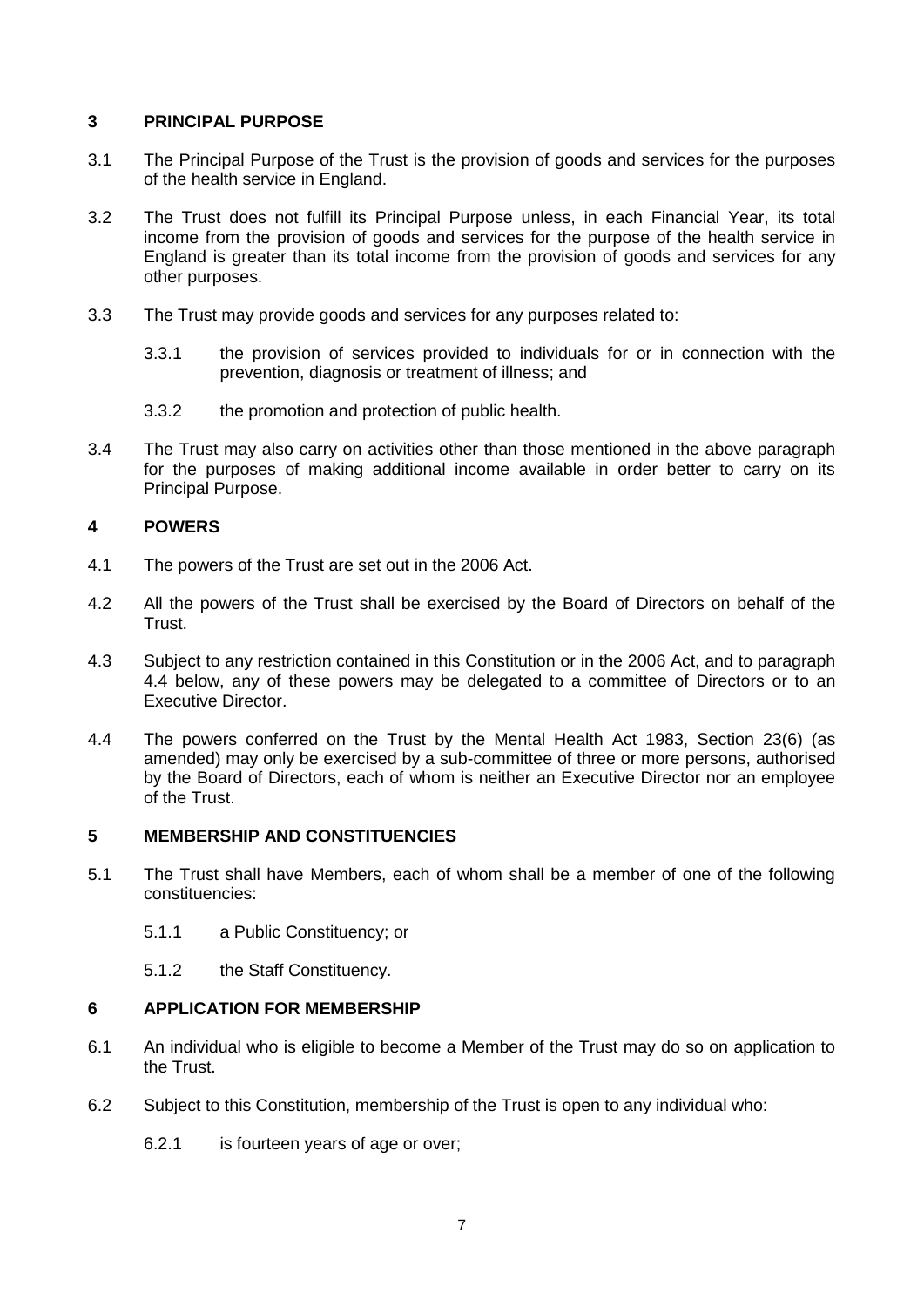- 6.2.2 is entitled under this Constitution to be a Member of one of the Public Constituencies or one of the classes of the Staff Constituency; and
- 6.2.3 (unless they are a member of one of the classes of the Staff Constituency) completes a membership application form in whatever form the Secretary specifies.
- 6.3 An eligible individual shall become a Member once his name has been entered in the Trust's register of Members.

# <span id="page-7-0"></span>**7 PUBLIC CONSTITUENCY**

- 7.1 An individual who lives in an area specified in Annex 1 as an area for a Public Constituency may become or continue as a Member.
- 7.2 Those individuals who live in an area specified as an area for the Public Constituencies are referred to collectively as the "Public Constituency".
- 7.3 The minimum number of Members in each Public Constituency is specified in Annex 1.

# <span id="page-7-1"></span>**8 STAFF CONSTITUENCY**

- 8.1 An individual who is employed by the Trust under a contract of employment with the Trust may become or continue as a Member provided:
	- 8.1.1 he is employed by the Trust under a contract of employment which has no fixed term or has a fixed term of at least 12 months; or
	- 8.1.2 he has been continuously employed by the Trust under a contract of employment for at least 12 months.
- 8.2 Individuals who exercise functions for the purposes of the Trust, otherwise than under a contract of employment with the Trust, may become or continue as members of the Staff Constituency provided such individuals have exercised these functions continuously for a period of at least 12 months. For the avoidance of doubt, this does not include individuals who assist or provide services to the Trust on a voluntary basis.
- 8.3 Those individuals who are eligible for membership of the Trust by reason of paragraphs 8.1 or 8.2 above are referred to collectively as the "Staff Constituency".
- 8.4 The Staff Constituency shall be divided into 5 descriptions of individuals who are eligible for membership of the Staff Constituency, each description of individuals being specified within Annex 2 and being referred to as a class within the Staff Constituency.
- 8.5 The minimum number of Members in the Staff Constituency is specified in Annex 2.

# **AUTOMATIC MEMBERSHIP BY DEFAULT – STAFF**

- <span id="page-7-2"></span>8.6 An individual who is:
	- 8.6.1 eligible to become a member of the Staff Constituency; and
	- 8.6.2 invited by the Trust to become a member of the Staff Constituency and a member of the appropriate class within the Staff Constituency,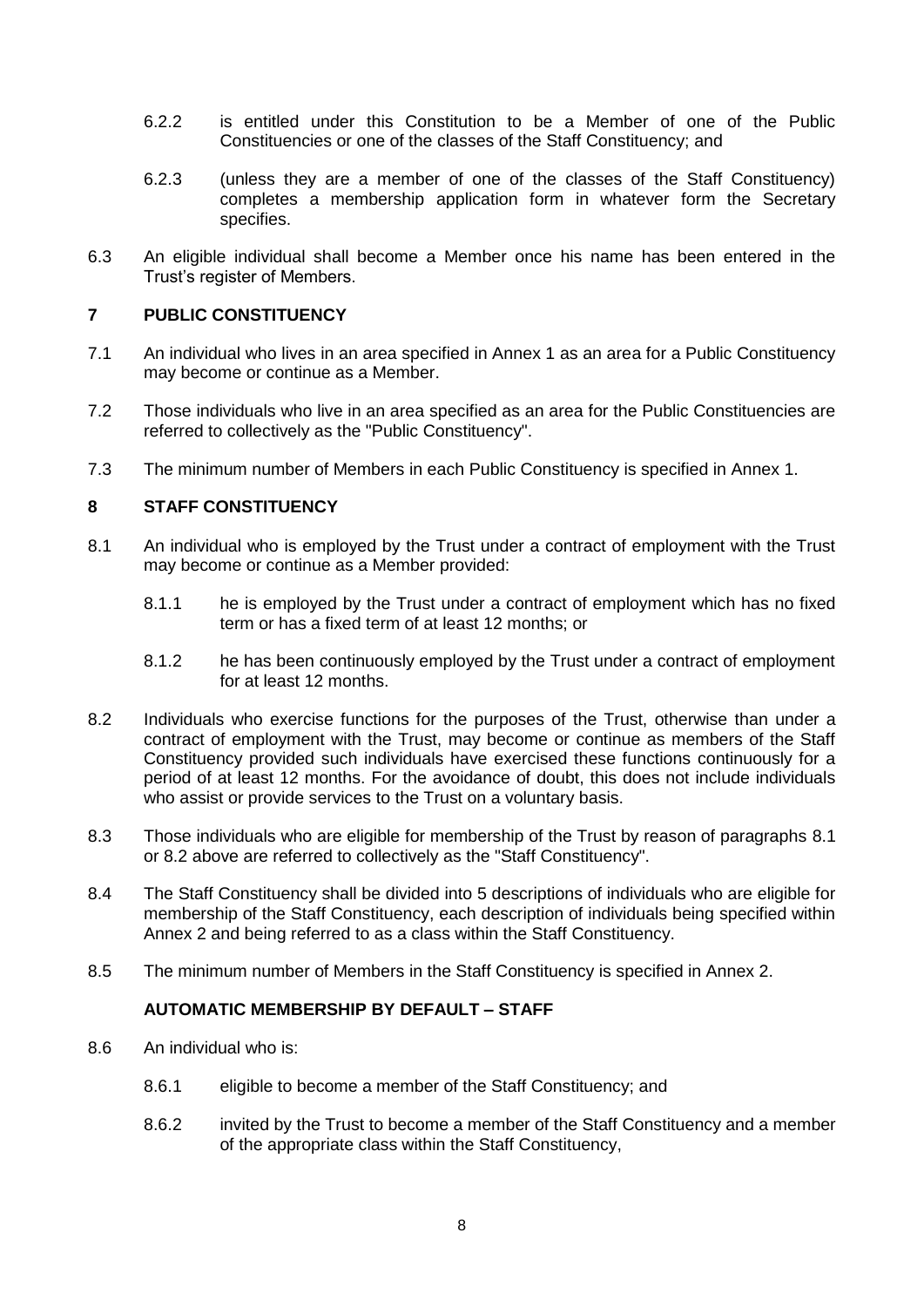shall become a Member as a member of the Staff Constituency and appropriate class within the Staff Constituency without an application being made. Such individual shall become a Member upon his name being entered in the Trust's register of Members unless he informs the Trust that he does not wish to do so.

## <span id="page-8-0"></span>**9 MEMBERSHIP – RESTRICTIONS, DISQUALIFICATIONS AND REMOVAL**

- 9.1 An individual who is a member of a constituency, or of a class within a constituency, may not while membership of that constituency or class continues, be a member of any other constituency or class.
- 9.2 An individual who satisfies the criteria for membership of the Staff Constituency may not become or continue as a member of any constituency other than the Staff Constituency. An individual must be at least 14 years old to be become a member of the Trust.
- 9.3 An individual may not become or continue as a Member if:
	- 9.3.1 he is or wishes to become a member of a Public Constituency and he no longer resides within the relevant catchment area as set out in Annex 1;
	- 9.3.2 he has been involved within the last five years, as a perpetrator, in a serious incident of assault or violence, or in one or more incidents of harassment, against any of the Trust's employees or other persons who exercise functions for the purposes of the Trust, or against registered volunteers;
	- 9.3.3 he has been excluded from any of the Trust's premises from which services are provided;
	- 9.3.4 in the opinion of the Council of Governors, there are reasonable grounds to believe that he is likely to act in a way that is detrimental to the interests of the Trust; or
	- 9.3.5 he is a former employee of the Trust and his contract has been terminated due to poor performance or misconduct.
- 9.4 A Member shall cease to be a Member of the Trust if they are expelled from membership under the Constitution. A Member may be expelled from the Trust following a report that an action of the Member is detrimental to the Trust. Criticism of a Member's action, accepted as a prima facie case to be heard, is to be reviewed by a sub-committee of the Council of Governors. The sub-committee of the Council of Governors should be comprised of three Governors (one of whom should be the Lead Governor) and the Chair. Should the case be found against the Member, a resolution will be put to the Council of Governors for approval regarding the removal of the Member. The Council of Governors may remove the Member if a simple majority of the Council of Governors present and voting at the meeting of the Council of Governors agree.
- 9.5 No person who has been expelled from membership of the Trust is to be re-admitted as a Member except by a resolution carried by the votes of two-thirds of the Council of Governors present and voting at a general meeting of the Council of Governors.
- 9.6 A Member shall otherwise cease to be a Member of the Trust in the following circumstances:
	- 9.6.1 they resign by notice to the Trust;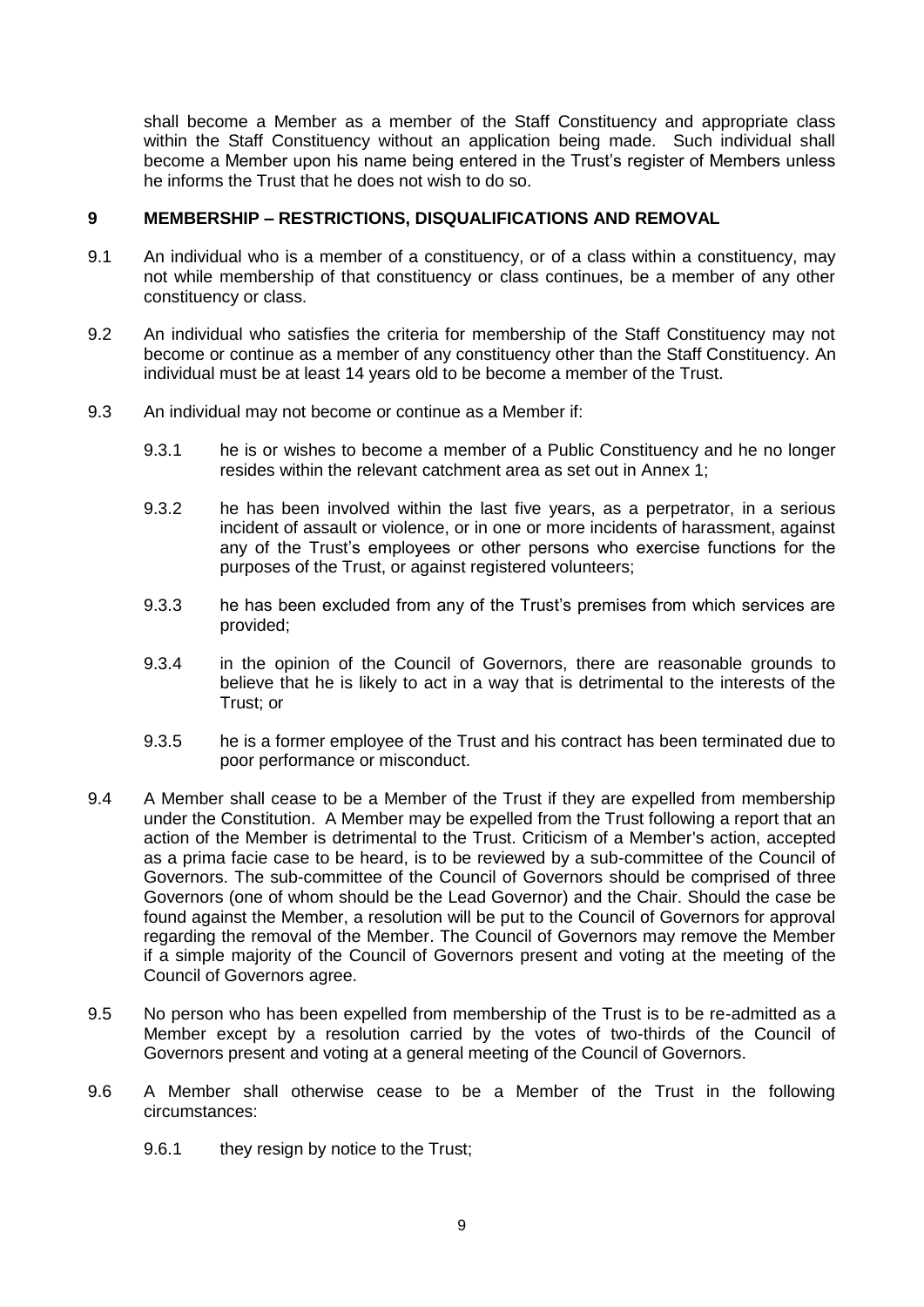- 9.6.2 they die; or
- 9.6.3 if the Trust believes that the Member no longer lives at their registered address and the Trust does not know where that Member lives.

# <span id="page-9-0"></span>**10 ANNUAL MEMBERS' MEETINGS**

10.1 The Trust shall hold an annual meeting of its Members ("Annual Members' Meeting"), which shall be open to members of the public.

# <span id="page-9-1"></span>**11 COUNCIL OF GOVERNORS – COMPOSITION**

- 11.1 The Trust is to have a Council of Governors, which shall comprise both Elected Governors and Appointed Governors.
- 11.2 The composition of the Council of Governors is specified in Annex 3.
- 11.3 The members of the Council of Governors, other than the Appointed Governors, shall be chosen by election by their constituency or, where there are classes within a constituency, by their class within that constituency. The number of Governors to be elected by each constituency, or, where appropriate, by each class of each constituency, is specified in Annex 3.

# <span id="page-9-2"></span>**12 COUNCIL OF GOVERNORS – ELECTION OF GOVERNORS**

- 12.1 Elections for Elected Governors shall be conducted in accordance with the Model Rules for Elections using the single transferable vote as may be varied from time to time.
- 12.2 The Model Rules for Elections, as may be varied from time to time, form part of this Constitution and are attached at Annex 4.
- 12.3 A variation of the Model Rules for Elections by the Department of Health shall not constitute a variation of the terms of this Constitution for the purposes of paragraph 45 of this Constitution.
- 12.4 An election, if contested, shall be by secret ballot.

# <span id="page-9-3"></span>**13 COUNCIL OF GOVERNORS - TENURE**

- 13.1 A Governor may hold office for a period of up to 3 years.
- 13.2 A Governor shall be eligible for re-election or re-appointment as appropriate at the end of his term.
- 13.3 A Governor may not hold office for more than 9 consecutive years. However, a Governor may, after no less than a period of 12 months following the end of the 9 consecutive years, be eligible to put their name forward for election for a further term of office.
- 13.4 An Elected Governor shall cease to hold office if he ceases to be a member of the constituency or class by which he was elected.
- 13.5 An Appointed Governor shall cease to hold office if the appointing organisation of that Governor withdraws its appointment of him or if he ceases to work for the appointing organisation as either an employee or a volunteer.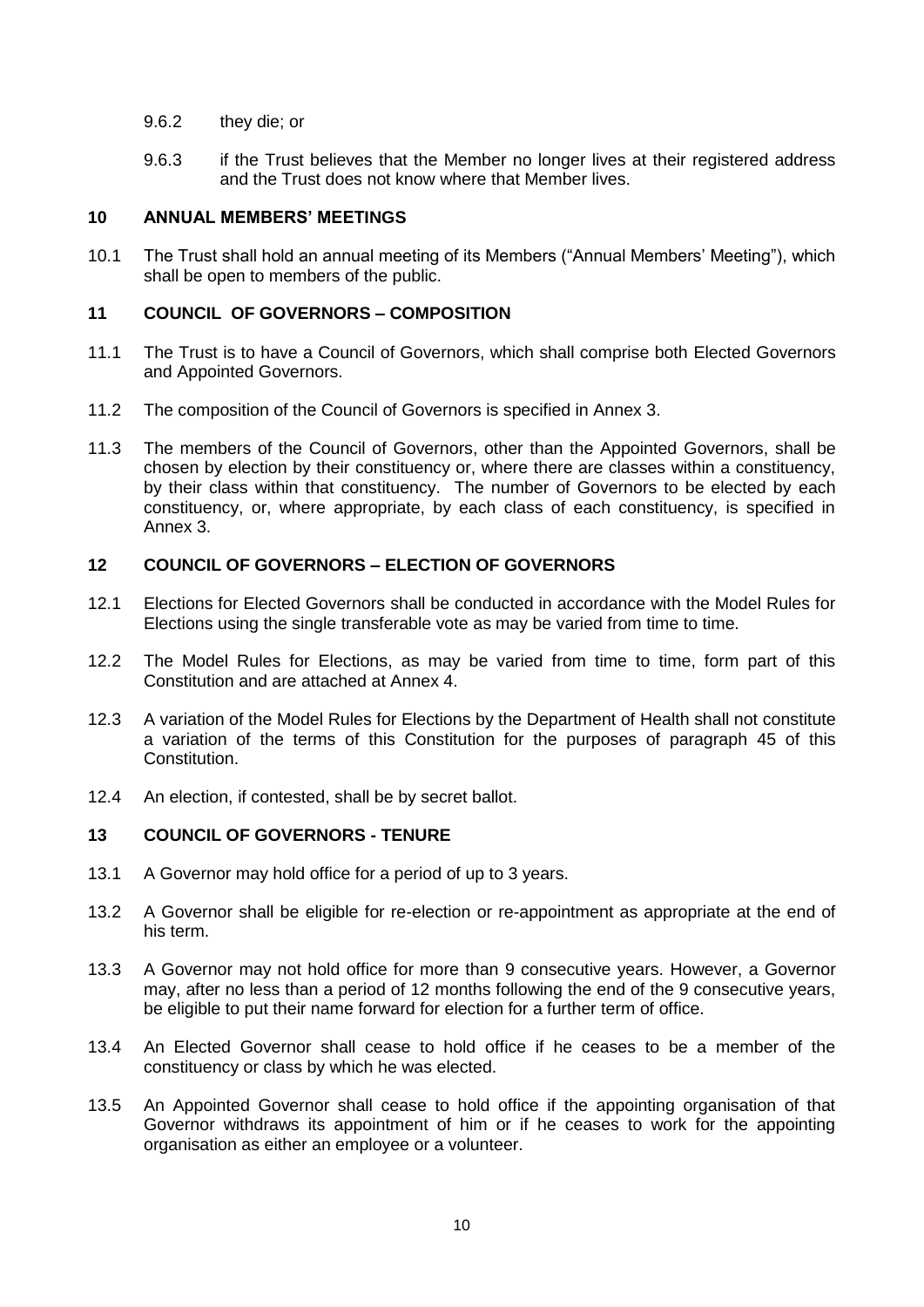13.6 For the purposes of this paragraph 13, "year" means the period commencing immediately after the conclusion of the Annual Members' Meeting at which a Governor's election or appointment is announced and ending at the conclusion of the next Annual Members' Meeting.

## <span id="page-10-0"></span>**14 COUNCIL OF GOVERNORS – DISQUALIFICATION AND REMOVAL**

- 14.1 A Governor may resign from that office at any time during the term of that office by giving notice in writing to the Secretary or the Chair.
- 14.2 If a Governor fails to attend two consecutive meetings, unless they have applied to the Chair for special leave of absence and the Chair is satisfied that the absences were due to reasonable causes and they will be able to start attending meetings of the Council of Governors again within such a period as the Chair deems reasonable, then the Council of Governors may terminate the Governor's term of office provided that three quarters of the Council of Governors present and voting at a meeting of the Council of Governors agree.
- 14.3 The following may not become or continue as a member of the Council of Governors:
	- 14.3.1 a person who has been adjudged bankrupt or whose estate has been sequestrated and (in either case) has not been discharged;
	- 14.3.2 a person who has made a composition or arrangement with, or granted a trust deed for, his creditors and has not been discharged in respect of it;
	- 14.3.3 a person who within the preceding five years has been convicted in the British Isles of any offence if a sentence of imprisonment (whether suspended or not) for a period of not less than three months (without the option of a fine) was imposed on him;
	- 14.3.4 a person in relation to whom a moratorium period under a debt relief order applied (under Part 7A of the Insolvency Act 1986);
	- 14.3.5 a director or a governor or director of another mental health NHS Trust or a foundation trust;
	- 14.3.6 a spouse, partner, parent or child of a member of the Board of Directors;
	- 14.3.7 a member of a local authority's Health Overview and Scrutiny Committee;
	- 14.3.8 being a member of the Public Constituency, a person who refused to sign a declaration in the form specified by the Secretary of particulars of their qualification to vote as a Member of the Trust and that they are not prevented from being a member of the Council of Governors;
	- 14.3.9 a person who is required to notify the police of his name and address as a result of being convicted or cautioned for relevant sex offences pursuant to the Sex Offenders' Act 1997 or other relevant legislation;
	- 14.3.10 a person who has been disqualified from being a member of a local authority under the provisions of the Local Authority Act 2000 or any other applicable legislation within the areas of the Public Constituencies;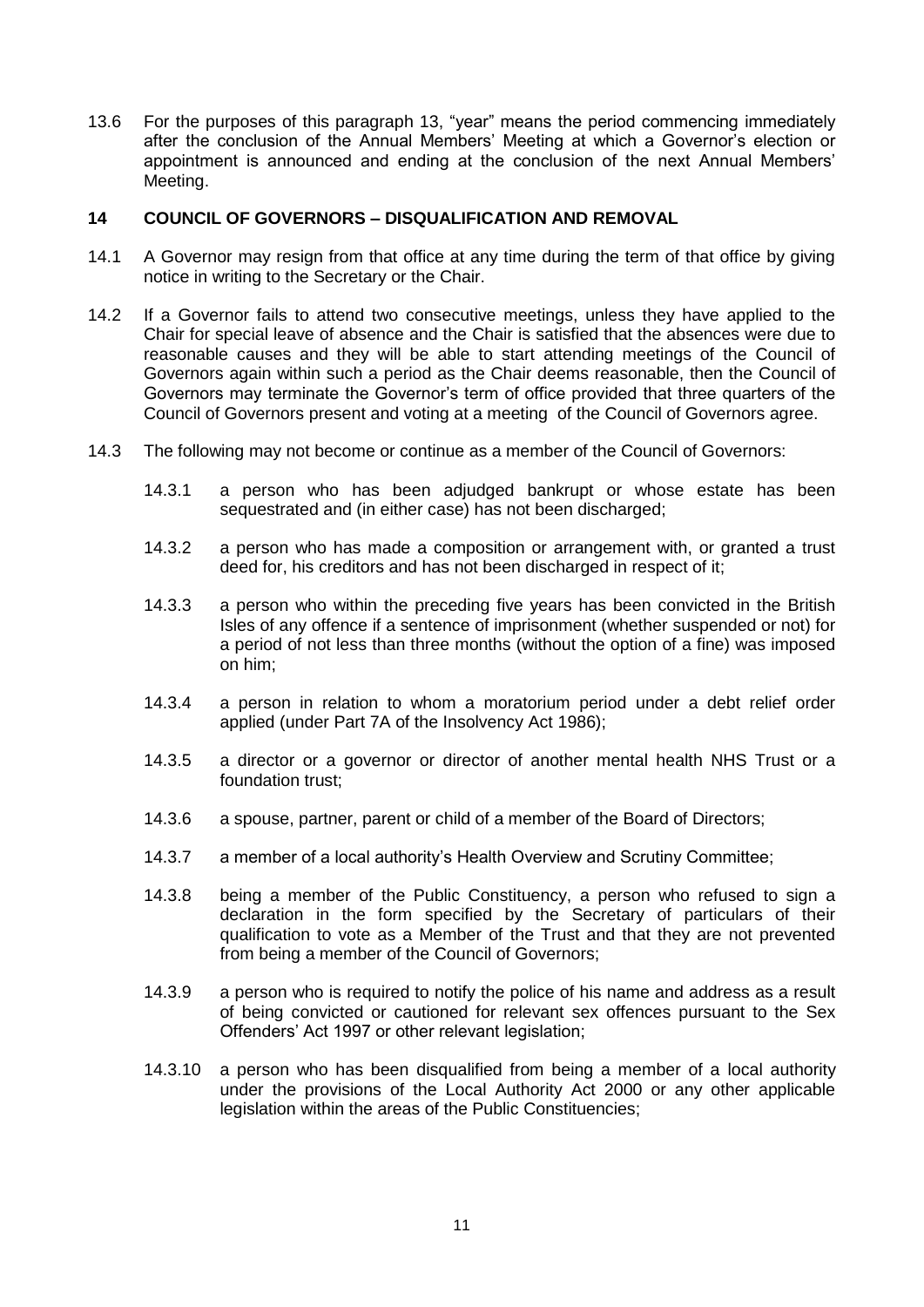- 14.3.11 a person who, on the basis of disclosures obtained through an application to the Disclosure and Barring Service, is considered unsuitable by the Trust's Executive Director responsible for human resources;
- 14.3.12 a person who within the preceding two years has been dismissed, otherwise than by reason of redundancy, expiry of a fixed term contract, disability, ill health or age from any paid employment with a Health Service Body. In other cases of dismissal, such as capability, an individual may be permitted to become a Governor, at the discretion of the Trust, and subject to full disclosure of the relevant facts concerning their dismissal from any paid employment with a Health Service Body;
- 14.3.13 a person whose tenure of office as the chair or as a member or director of a Health Service Body has been terminated on the grounds that his appointment is not in the interests of the health service, or for non-attendance at meetings, or for non-disclosure of a pecuniary interest;
- 14.3.14 he has refused without reasonable cause to undertake any training which the Chair requires all Governors to undertake; or
- 14.3.15 he has failed to sign and give to the Secretary a statement in the form required by the Secretary confirming acceptance of the Governors' Code of Conduct.
- 14.4 Governors must be at least 16 years of age at the date they are nominated for election or appointment.
- 14.5 A Governor may be removed from the Council of Governors following report that an action of the Governor is detrimental to the Trust. Criticism of a Governors actions, accepted as a prima facie case to be heard, is to be reviewed by a sub-committee of the Council of Governors. The Governor may be suspended whilst the review is undertaken if the circumstances so warrant. This sub-committee should be comprised of three Governors (one of whom should be the independent Governor) and the Chair. Should the case be found against the Governor, a resolution will be put to the Council of Governors for approval regarding the removal of the Governor. The Council of Governors may remove the Governor from office if a majority of the members of the Council of Governors present and voting at a meeting of Council of Governors agree.

# <span id="page-11-0"></span>**15 COUNCIL OF GOVERNORS – VACANCY**

- 15.1 Where a vacancy arises on the Council of Governors for any reason other than expiry of the term of office, the following provisions will apply:
	- 15.1.1 Where the vacancy arises amongst the Appointed Governors, the Secretary shall request that the appointing organisation appoints a replacement to hold office for the remainder of the term of office.
	- 15.1.2 When a vacancy arises for one or more Elected Governors, the Council of Governors shall have the option to take from the list of Members who stood for election at the most recent election of Governors from the class or constituency in question the next highest polling candidate. This procedure, which shall be an uncontested election for the purposes of the Model Rules for Election as they apply to the Trust and shall be available to the Governors on two occasions within twelve months of the previous election. Governors appointed in this way shall hold office for a minimum of six months from their appointment but, subject thereto, shall hold office until the earlier of the conclusion of the next election of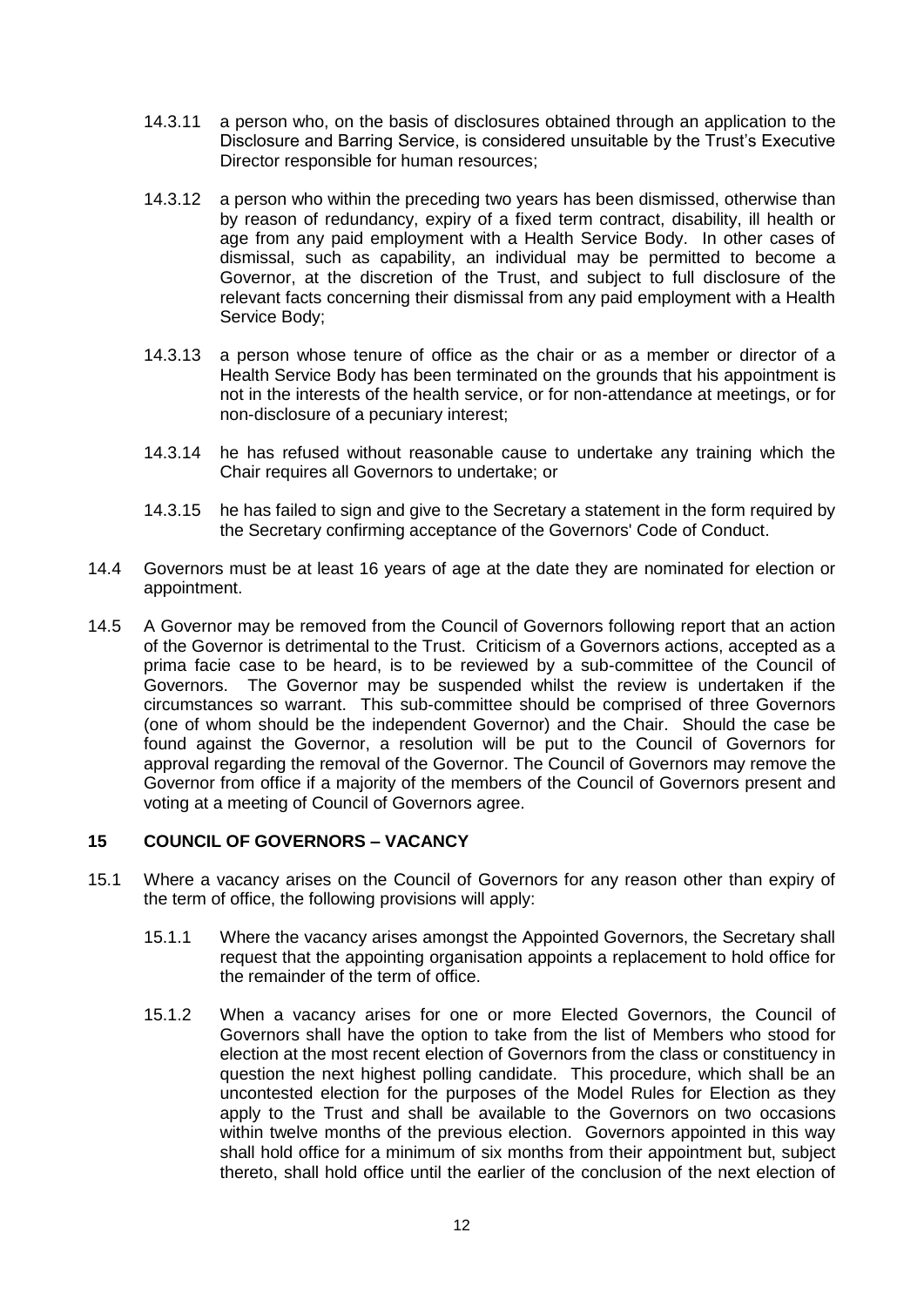Governors and (except where the vacancy arose through expiry of a term of office) the date on which would have expired the term of office of the Governor whose cessation of office gave rise to the vacancy.

# <span id="page-12-0"></span>**16 COUNCIL OF GOVERNORS – DUTIES OF GOVERNORS**

- 16.1 The general duties of the Council of Governors are:
	- 16.1.1 to hold the Non-Executive Directors individually and collectively to account for the performance of the Board of Directors; and
	- 16.1.2 to represent the interests of the Members as a whole and the interests of the public.
- 16.2 The Trust must take steps to secure that the Governors are equipped with the skills and knowledge they require in their capacity as such.

# <span id="page-12-1"></span>**17 COUNCIL OF GOVERNORS – MEETINGS OF GOVERNORS**

- 17.1 The Chair of the Trust (i.e. the chairman of the Board of Directors, appointed in accordance with the provisions of paragraph 25.1 or paragraph 26.1 below), or in their absence the Lead Governor is to preside at the meeting of the Council of Governors.
- 17.2 Meetings of the Council of Governors shall be open to members of the public unless the Council of Governors decides otherwise in relation to part of a meeting for reasons of commercial confidentiality or for other special reasons. The Chair may exclude any person from a meeting of the Council of Governors if that person is interfering with or preventing the proper conduct of the meeting.
- 17.3 For the purposes of obtaining information about the Trust's performance of its functions or the Directors' performance of their duties (and deciding whether to propose a vote on the Trust's or Directors' performance), the Council of Governors may require one or more of the Directors to attend a meeting of the Council of Governors.

# <span id="page-12-2"></span>**18 COUNCIL OF GOVERNORS – STANDING ORDERS**

18.1 The standing orders for the practice and procedure of the Council of Governors are attached at Annex 5.

# <span id="page-12-3"></span>**19 COUNCIL OF GOVERNORS – REFERRAL TO THE PANEL**

- 19.1 In this paragraph 19, "the Panel" means a panel of persons appointed by Monitor to which a Governor of the Trust may refer a question as to whether the Trust has failed or is failing to act in accordance with:
	- 19.1.1 the Constitution; or
	- 19.1.2 provisions made by or under Chapter 5 of the 2006 Act.
- 19.2 A Governor may refer a question to the Panel only if more than half of the members of the Council of Governors present and voting at a meeting of the Council of Governors approve the referral.

# <span id="page-12-4"></span>**20 COUNCIL OF GOVERNORS - CONFLICTS OF INTEREST OF GOVERNORS**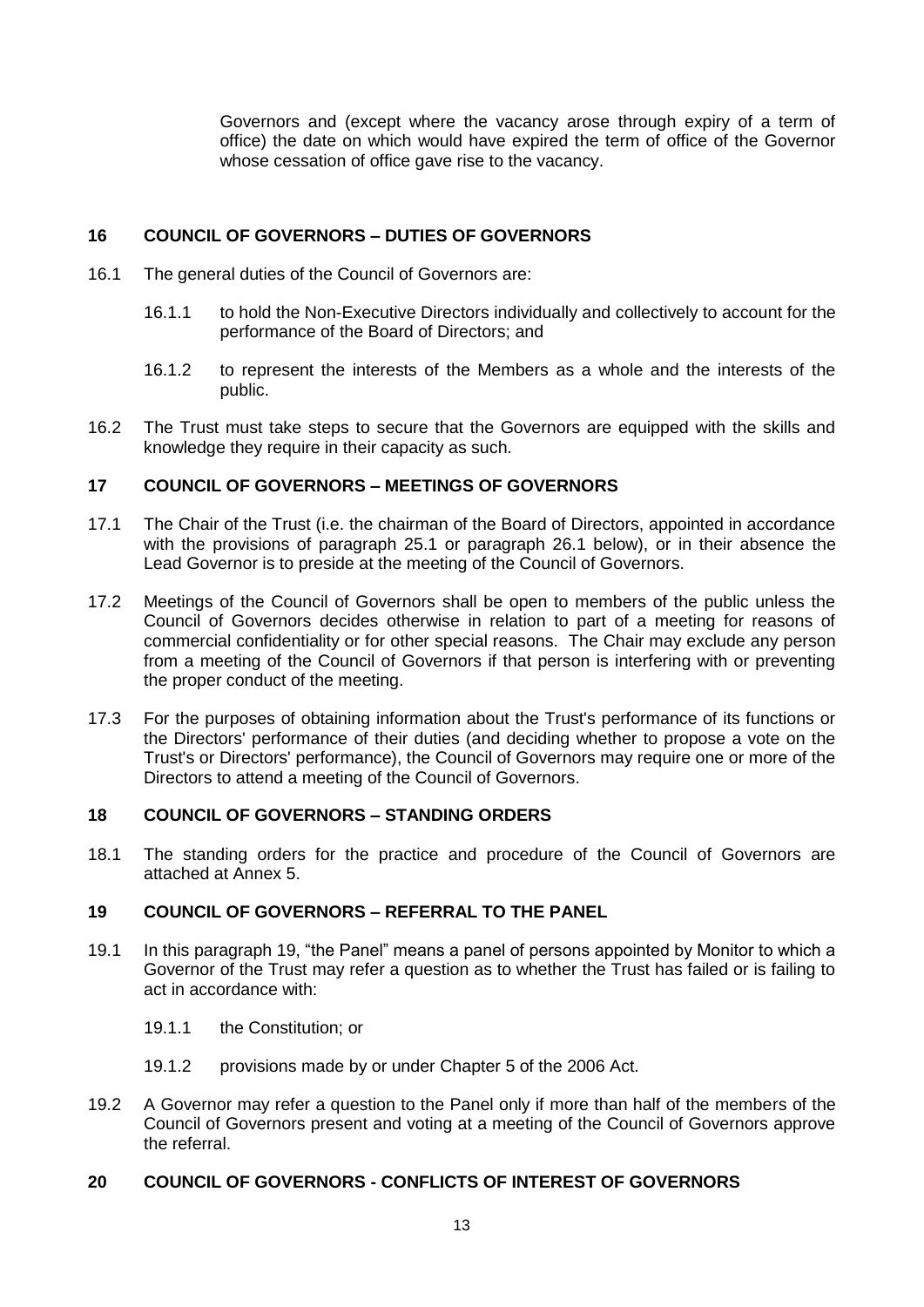20.1 If a Governor has a pecuniary, personal or family interest, whether that interest is actual or potential and whether that interest is direct or indirect, in any proposed contract or other matter which is under consideration or is to be considered by the Council of Governors, the Governor shall disclose that interest to the members of the Council of Governors as soon as he becomes aware of it. The Standing Orders make provision for the disclosure of interests and arrangements for the exclusion of Governors declaring any interest from any discussion or consideration of the matter in respect of which an interest has been disclosed.

## <span id="page-13-0"></span>**21 COUNCIL OF GOVERNORS – TRAVEL EXPENSES**

21.1 The Trust may pay travelling and other expenses to members of the Council of Governors at rates determined by the Board of Directors.

## <span id="page-13-1"></span>**22 BOARD OF DIRECTORS – COMPOSITION**

- 22.1 The Trust is to have a Board of Directors, which shall comprise both Executive and Non-Executive Directors.
- 22.2 The Trust Board of Directors will comprise a sufficient number of Executive and Non-Executive Directors in order to conduct its business.
- 22.3 One of the Non-Executive Directors shall be the Chairman.
- 22.4 One of the Executive Directors shall be the Chief Executive.
- 22.5 The Chief Executive shall be the Accounting Officer.
- 22.6 One of the Executive Directors shall be the Finance Director.
- 22.7 One of the Executive Directors is to be a registered medical practitioner (within the meaning of the Medical Act 1983) or a registered dentist (within the meaning of the Dentists Act 1984).
- 22.8 One of the Executive Directors is to be a registered nurse or a registered midwife (within the meaning of the Nursery and Midwifery Order 2001 (SI 2002/253)).
- 22.9 In the event that there are an equal number of Executive and Non-Executive Directors (including the Chairman) then the Chairman will have an additional vote.
- 22.10 The number of Executives shall never exceed the number of Non-Executives.

## <span id="page-13-2"></span>**23 BOARD OF DIRECTORS – GENERAL DUTY**

23.1 The general duty of the Board of Directors and of each Director individually, is to act with a view to promoting the success of the Trust so as to maximise the benefits for the Members as a whole, and for the public.

# <span id="page-13-3"></span>**24 BOARD OF DIRECTORS – QUALIFICATION FOR APPOINTMENT AS A NON-EXECUTIVE DIRECTOR**

- 24.1 A person may be appointed as a Non-Executive Director only if:
	- 24.1.1 he is a member of the Public Constituency; and
	- 24.1.2 he is not disqualified by virtue of paragraph 29 below.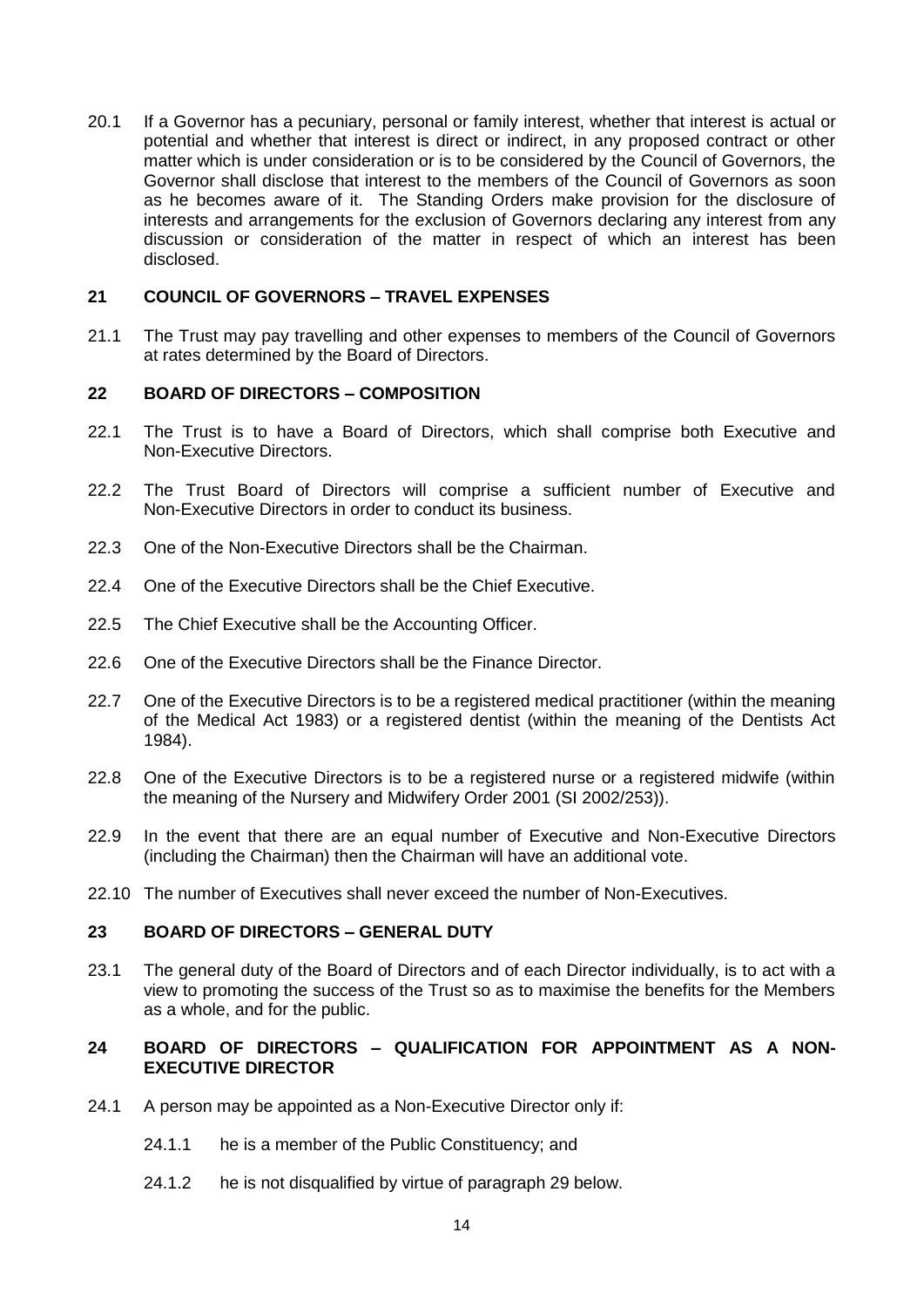## <span id="page-14-0"></span>**25 BOARD OF DIRECTORS – APPOINTMENT AND REMOVAL OF CHAIR AND OTHER NON-EXECUTIVE DIRECTORS**

- 25.1 The Council of Governors at a general meeting of the Council of Governors shall appoint or remove the Chair and the other Non-Executive Directors.
- 25.2 Removal of the Chair or another Non-Executive Directors shall require the approval of three-quarters of the members of the Council of Governors. Appointment of the Chair or another Non-Executive Directors shall require the approval of a majority of the Council of Governors present and voting at a meeting of the Council of Governors.
- 25.3 The initial Chair and the initial Non-Executive Directors are to be appointed in accordance with paragraph 26 below.

## <span id="page-14-1"></span>**26 BOARD OF DIRECTORS – APPOINTMENT OF INITIAL CHAIR AND INITIAL OTHER NON-EXECUTIVE DIRECTORS**

- 26.1 The chairman of the applicant NHS trust shall be appointed as the initial Chair of the Trust if he wishes to be appointed.
- 26.2 The power of the Council of Governors to appoint the other Non-Executive Directors of the Trust is to be exercised, so far as possible, by appointing as the initial Non-Executive Directors of the Trust any of the non-executive directors of the applicant NHS trust (other than the chairman) who wish to be appointed.
- 26.3 The criteria for qualification for appointment as a Non-Executive Directors set out in paragraph 24 above (other than disqualification by virtue of paragraph 29 below) do not apply to the appointment of the initial Chair and the initial other Non-Executive Directors in accordance with the procedures set out in this paragraph 26.
- 26.4 An individual appointed as the initial Chair or as an initial Non-Executive Director in accordance with the provisions of this paragraph shall be appointed for the unexpired period of his term of office as chairman or (as the case may be) non-executive director of the applicant NHS trust; but if, on appointment, that period is less than 12 months, he shall be appointed for 12 months.

# <span id="page-14-2"></span>**27 BOARD OF DIRECTORS - APPOINTMENT AND REMOVAL OF THE CHIEF EXECUTIVE AND OTHER EXECUTIVE DIRECTORS**

- 27.1 The Non-Executive Directors shall appoint or remove the Chief Executive.
- 27.2 The appointment of the Chief Executive shall require the approval of a majority of the Council of Governors present and voting at a general meeting of the Council of Governors.
- 27.3 The initial Chief Executive is to be appointed in accordance with paragraph 28 below.
- 27.4 A committee consisting of the Chair, the Chief Executive and the other Non-Executive Directors shall appoint or remove the other Executive Directors.

# <span id="page-14-3"></span>**28 BOARD OF DIRECTORS – APPOINTMENT AND REMOVAL OF INITIAL CHIEF EXECUTIVE**

28.1 The chief officer of the applicant NHS trust shall be appointed as the initial Chief Executive of the Trust if he wishes to be appointed.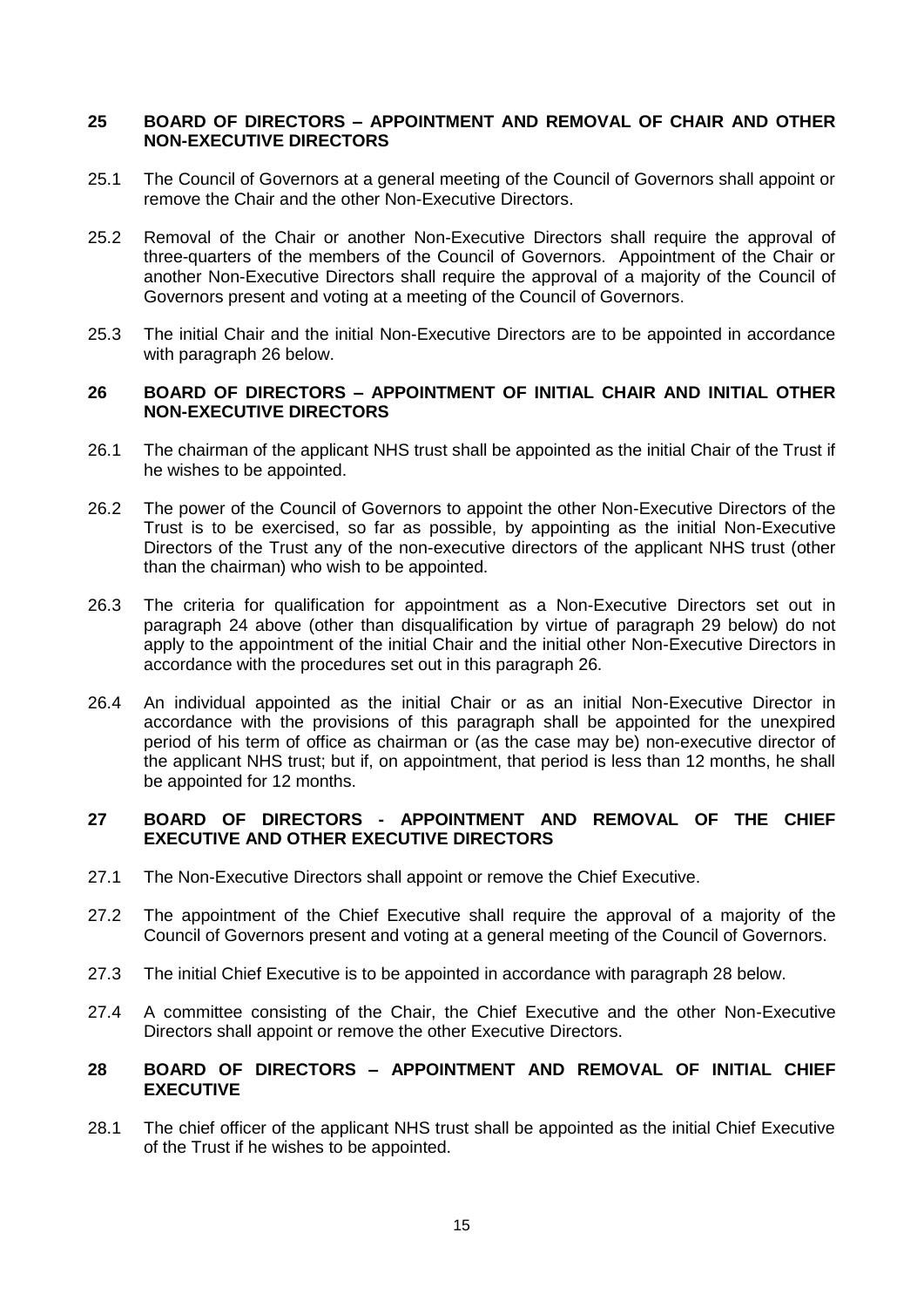28.2 The appointment of the chief officer of the applicant NHS trust as the initial Chief Executive of the Trust shall not require the approval of the Council of Governors.

# <span id="page-15-0"></span>**29 BOARD OF DIRECTORS – DISQUALIFICATION**

- 29.1 The following may not become or continue as a member of the Board of Directors:
	- 29.1.1 a person who has been adjudged bankrupt or whose estate has been sequestrated and (in either case) has not been discharged;
	- 29.1.2 a person who has made a composition or arrangement with, or granted a trust deed for, his creditors and has not been discharged in respect of it;
	- 29.1.3 a person who within the preceding five years has been convicted in the British Isles of any offence if a sentence of imprisonment (whether suspended or not) for a period of not less than three months (without the option of a fine) was imposed on him;
	- 29.1.4 a person in relation to whom a moratorium period under a debt relief order applied (under Part 7A of the Insolvency Act 1986);
	- 29.1.5 a member of the Council of Governors;
	- 29.1.6 a spouse, partner, parent or child of a member of the Board of Directors;
	- 29.1.7 a member of a local authority's Health Overview and Scrutiny Committee;
	- 29.1.8 a person who is the subject of a disqualification order made under the Company Directors Disqualification Act 1986;
	- 29.1.9 a person whose tenure in office as a chair or member or director of a Health Service Body has been terminated on the grounds that their appointment is not in the interests of the health service, non-attendance at meetings, or for nondisclosure of a pecuniary interest;
	- 29.1.10 a person who within the preceding two years has been dismissed, otherwise than by reason of redundancy, from any paid employment with a Health Service Body;
	- 29.1.11 in the case of a Non-Executive Director, a person who has refused without reasonable cause to fulfil any training requirement established by the Chair;
	- 29.1.12 a person who has refused to sign and deliver to the Secretary a statement in the form required by the Board of Directors confirming acceptance of the Directors' Code of Conduct; or
	- 29.1.13 in the case of a Non-Executive Director, a person who is no longer a member of the Public Constituency.

## <span id="page-15-1"></span>**30 BOARD OF DIRECTORS – MEETINGS**

- 30.1 Meetings of the Board of Directors shall be open to members of the public. Members of the public may be excluded from a meeting for special reasons.
- 30.2 Before holding a meeting, the Board of Directors must send a copy of the agenda for the meeting to the Council of Governors. As soon as practicable after holding a meeting, the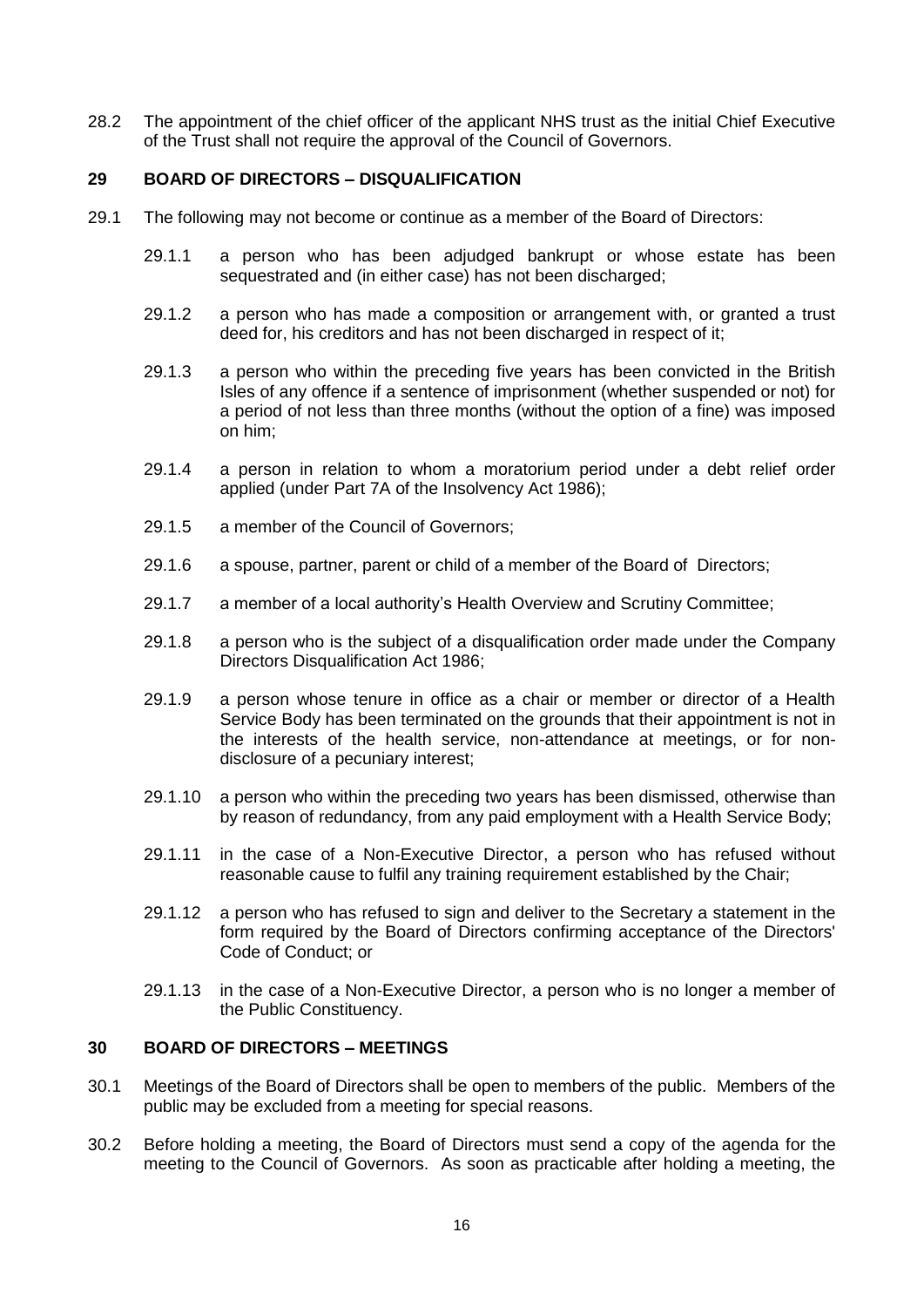Board of Directors must send a copy of the minutes of the meeting to the Council of Governors.

# <span id="page-16-0"></span>**31 BOARD OF DIRECTORS – STANDING ORDERS**

31.1 The standing orders for the practice and procedure of the Board of Directors are attached at Annex 5.

## <span id="page-16-1"></span>**32 BOARD OF DIRECTORS - CONFLICTS OF INTEREST OF DIRECTORS**

- 32.1 The duties that a Director has by virtue of being a Director of the Trust include in particular:
	- 32.1.1 A duty to avoid a situation in which the Director has (or can have) a direct or indirect interest that conflicts (or possibly may conflict) with the interests of the Trust (a "Conflict").
	- 32.1.2 A duty not to accept a benefit from a third party by reason of being a Director or doing (or not doing) anything in that capacity.
- 32.2 The duty referred to in sub-paragraph 32.1.1 above is not infringed if:
	- 32.2.1 the situation cannot reasonably be regarded as likely to give rise to a Conflict; or
	- 32.2.2 the matter has been authorised in accordance with the Constitution.
- 32.3 The duty referred to in sub-paragraph 33.1.2 above is not infringed if acceptance of the benefit cannot reasonably be regarded as likely to give rise to a Conflict.
- 32.4 In sub-paragraph 32.1.2 above and 32.10.3(e) below, "third party" means a person other than:
	- 32.4.1 the Trust; or
	- 32.4.2 a person acting on its behalf.
- 32.5 If a Director has in any way a direct or indirect interest in a proposed transaction or arrangement with the Trust, the Director must declare the nature and extent of that interest to the other Directors.
- 32.6 If a declaration under this paragraph 32 proves to be, or becomes, inaccurate or incomplete a further declaration must be made.
- 32.7 Any declaration required by this paragraph 32 must be made before the Trust enters into the transaction or arrangement.
- 32.8 This paragraph 32 does not require a declaration of an interest of which the Director is not aware or where the Director is not aware of the transaction or arrangement in question.
- 32.9 A Director need not declare an interest:
	- 32.9.1 If the interest cannot reasonably be regarded as likely to give rise to a Conflict.
	- 32.9.2 If, or to the extent that, the Directors are already aware of the interest.
	- 32.9.3 If, or to the extent that, the interest concerns terms of the Director's appointment that have been or are to be considered: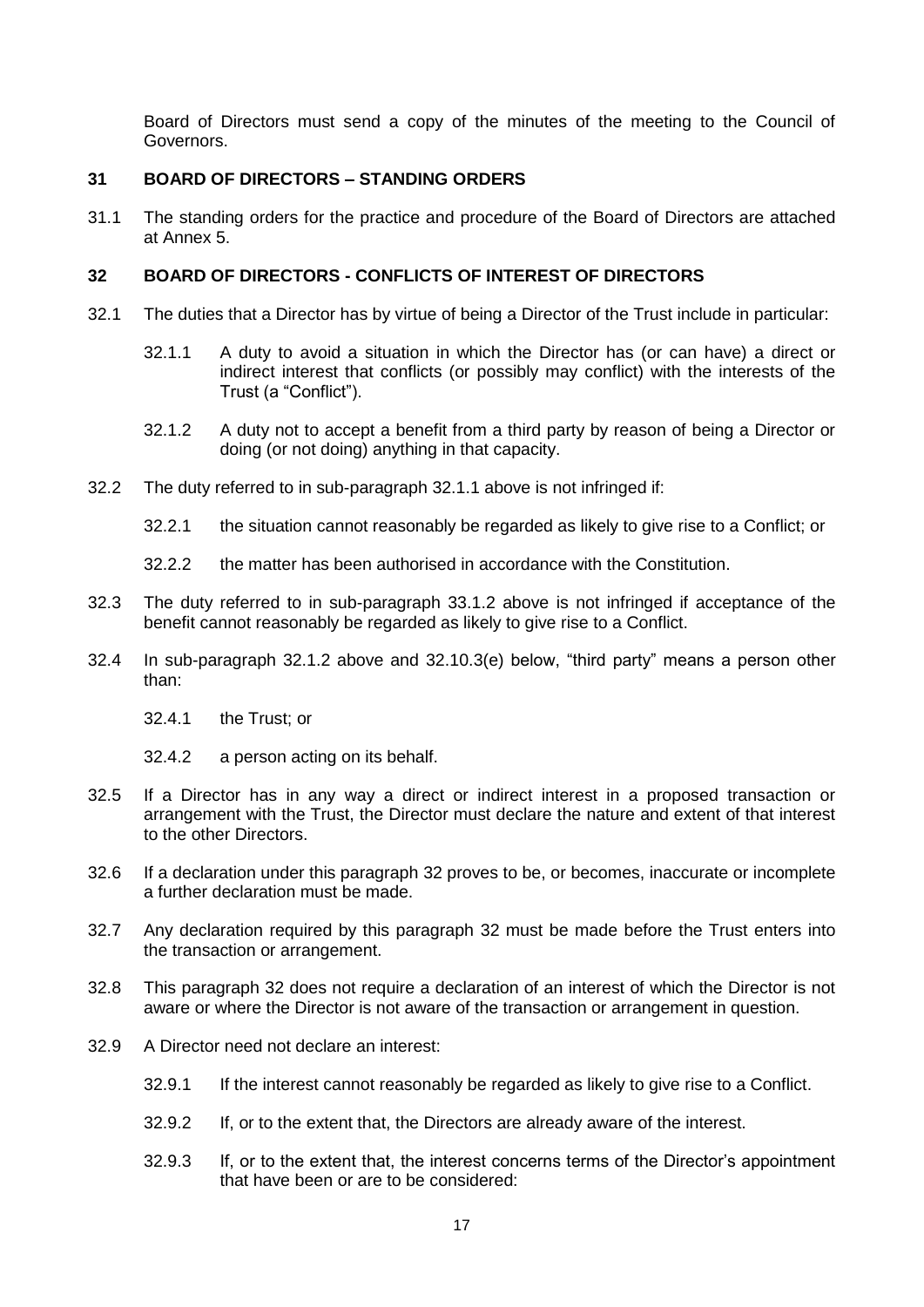- (a) by a meeting of the Board of Directors; or
- (b) by a committee of the Directors appointed for that purpose under the Constitution.
- 32.10 A matter shall have been authorised for the purposes of paragraph 32.2.2 above if:
	- 32.10.1 The Directors, in accordance with the requirements set out in this paragraph 32.10, authorise any matter or situation proposed to them by any Director which would, if not authorised, involve a Director (an "Interested Director") breaching his duty under paragraph 32.1.1 above to avoid Conflicts.
	- 32.10.2 Any authorisation under this paragraph 32.10 will be effective only if:
		- (a) the matter in question shall have been proposed by any Director for consideration in the same way that any other matter may be proposed to the Directors under the provisions of this Constitution or in such other manner as the Directors may determine;
		- (b) any requirement as to the quorum for consideration of the relevant matter is met without counting the Interested Director or any other Interested Director; and
		- (c) the matter was agreed to without the Interested Director voting or would have been agreed to if the Interested Director's and any other Interested Director's vote had not been counted.
	- 32.10.3 Any authorisation of a Conflict under this paragraph 32.10 may (whether at the time of giving the authorisation or subsequently):
		- (a) extend to any actual or potential conflict of interest which may reasonably be expected to arise out of the Conflict so authorised;
		- (b) provide that the Interested Director be excluded from the receipt of documents and information and the participation in discussions (whether at meetings of the Directors or otherwise) related to the Conflict;
		- (c) provide that the Interested Director shall or shall not be an eligible Director in respect of any future decision of the Directors in relation to any resolution related to the Conflict;
		- (d) impose upon the Interested Director such other terms for the purposes of dealing with the Conflict as the Directors think fit;
		- (e) provide that, where the Interested Director obtains, or has obtained (through his involvement in the Conflict and otherwise than through his position as a Director of the Trust) information that is confidential to a third party, he will not be obliged to disclose that information to the Board of Directors, or to use it in relation to the Trust's affairs where to do so would amount to a breach of that confidence; and
		- (f) permit the Interested Director to absent himself from the discussion of matters relating to the Conflict at any meeting of the Directors and be excused from reviewing papers prepared by, or for, the Directors to the extent they relate to such matters.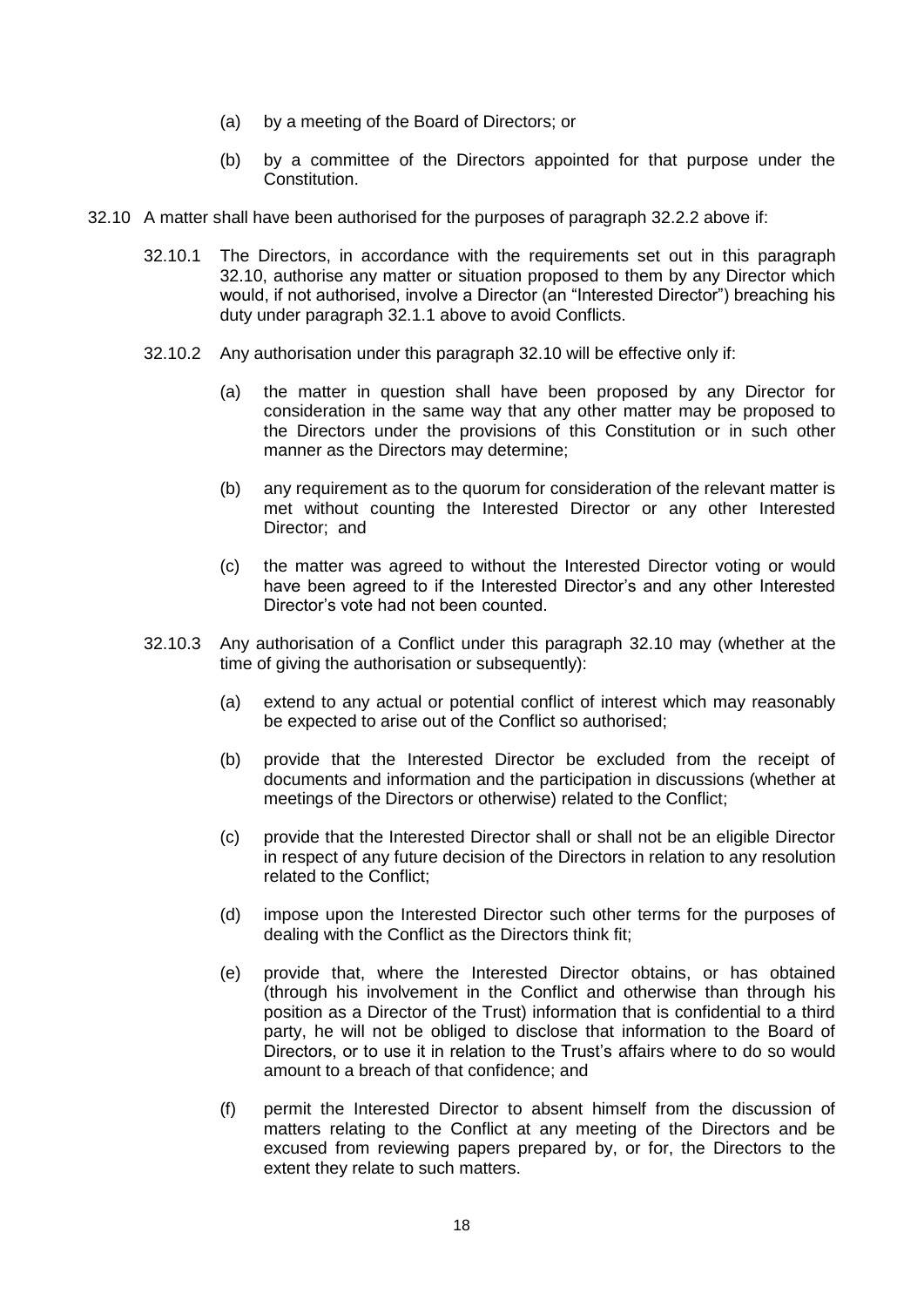- 32.10.4 Where the Directors authorise a Conflict, the Interested Director will be obliged to conduct himself in accordance with any terms imposed by the Directors in relation to the Conflict.
- 32.10.5 The Directors may revoke or vary such authorisation at any time, but this will not affect anything done by the Interested Director, prior to such revocation or variation in accordance with the terms of such authorisation.
- 32.10.6 A Director is not required, by reason of being a Director, to account to the Trust for any remuneration, profit or other benefit which he derives from or in connection with a relationship involving a Conflict which has been authorised by the Directors (subject in each case to any terms, limits or conditions attaching to that authorisation) and no contract shall be liable to be avoided on such grounds.
- 32.11 Subject to paragraph 32.12 below, if a question arises at a meeting of Directors or of a committee of Directors as to the right of a Director to participate in the meeting (or part of the meeting) for voting or quorum purposes, the question may, before the conclusion of the meeting, be referred to the Chair whose ruling in relation to any Director other than the Chair is to be final and conclusive.
- 32.12 If any question as to the right to participate in the meeting (or part of the meeting) should arise in respect of the Chair, the question is to be decided by a decision of the Directors (other than the Chair) at that meeting, for which purpose the Chair is not to be counted as participating in the meeting (or that part of the meeting) for voting or quorum purposes.

# <span id="page-18-0"></span>**33 BOARD OF DIRECTORS – REMUNERATION AND TERMS OF OFFICE**

- 33.1 The Council of Governors at a general meeting of the Council of Governors shall decide the remuneration and allowances, and the other terms and conditions of office, of the Chair and the other Non-Executive Directors. Any reappointment of a Non-Executive Director by the Council of Governors shall be subject to a satisfactory appraisal carried out in accordance with the procedures which the Board of Directors has approved.
- 33.2 The Trust shall establish a committee of Non-Executive Directors to decide the remuneration and allowances, and the other terms and conditions of office, of the Chief Executive and other Executive Directors.
- 33.3 The Trust may pay travelling and other expenses to Non-Executive Director at such rates as the Appointments and Remuneration Committee of the Council of Governors decides. These are to be disclosed in bands in the Annual Report.

# <span id="page-18-1"></span>**34 REGISTERS**

- 34.1 The Trust shall have:
	- 34.1.1 a register of Members showing, in respect of each Member, the constituency to which he belongs and, where there are classes within it, the class to which he belongs;
	- 34.1.2 a register of members of the Council of Governors;
	- 34.1.3 a register of interests of the Governors;
	- 34.1.4 a register of members of the Board of Directors; and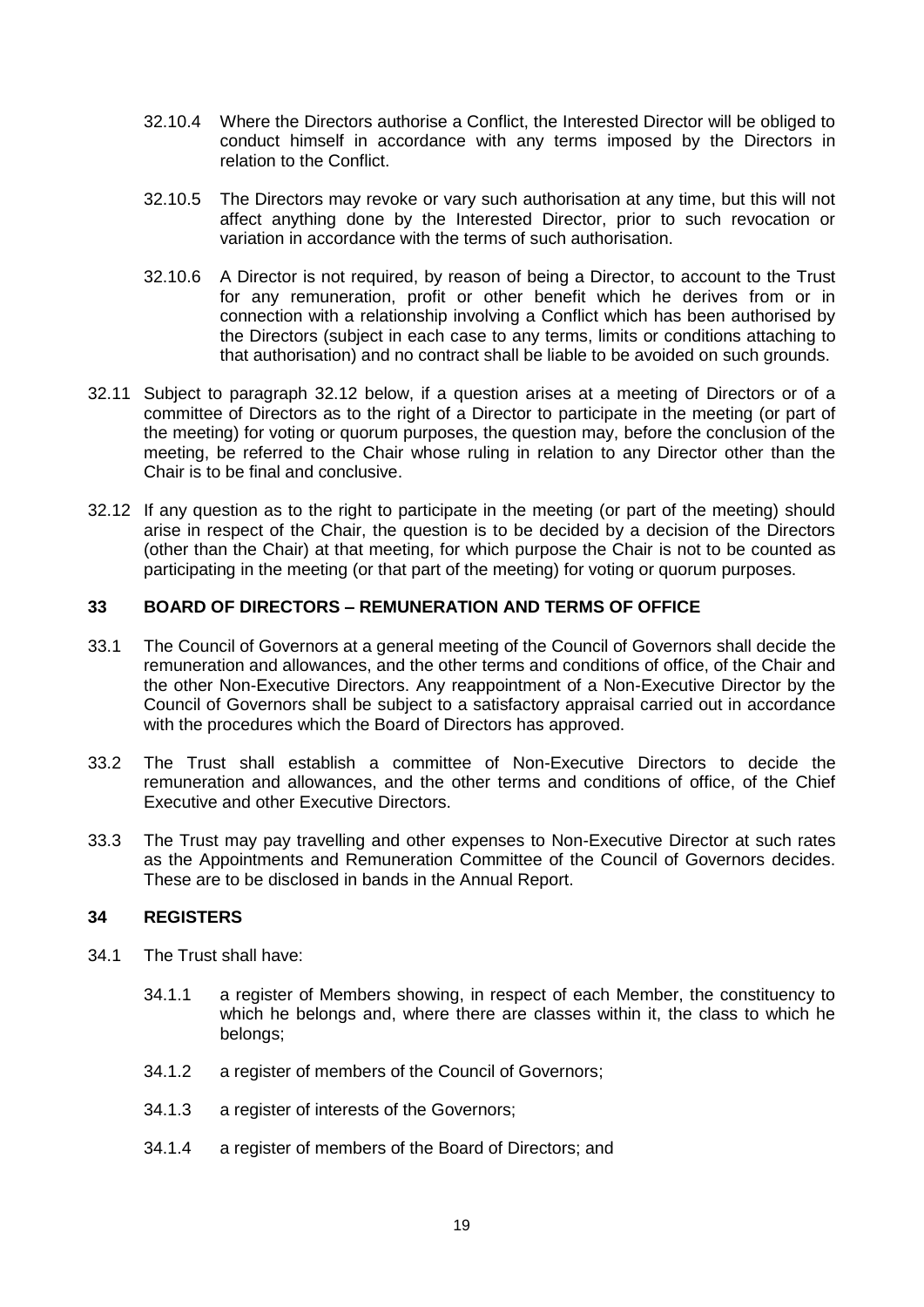34.1.5 a register of interests of the Directors.

#### <span id="page-19-0"></span>**35 ADMISSION TO AND REMOVAL FROM THE REGISTERS**

35.1 The Secretary shall remove from the register of Members the name of any Member who ceases to be entitled to be a Member under the provisions of this Constitution. Registers will be managed by the Secretary and updated and received by the Board of Directors at least annually.

#### <span id="page-19-1"></span>**36 REGISTERS – INSPECTION AND COPIES**

- 36.1 The Trust shall make the registers specified in paragraph 34 above available for inspection by members of the public, except in the circumstances set out below or as otherwise prescribed by regulations (including for the avoidance of doubt the Public Benefit Corporation (Register of Members) Regulations 2004 (SI 2004/539)).
- 36.2 The Trust shall not make any part of its registers available for inspection by members of the public which shows details of any Member if the Member so requests.
- 36.3 So far as the registers are required to be made available:
	- 36.3.1 they are to be available for inspection free of charge at all reasonable times; and
	- 36.3.2 a person who requests a copy of or extract from the registers is to be provided with a copy or extract.
- 36.4 If the person requesting a copy or extract is not a Member, the Trust may impose a reasonable charge for doing so.

#### <span id="page-19-2"></span>**37 DOCUMENTS AVAILABLE FOR PUBLIC INSPECTION**

- 37.1 Subject to paragraph 37.4 below, the Trust shall make the following documents available for inspection by members of the public free of charge at all reasonable times:
	- 37.1.1 a copy of the current Constitution;
	- 37.1.2 a copy of the latest Annual Accounts and of any report of the Auditor on them; and
	- 37.1.3 a copy of the latest Annual Report.
- 37.2 Subject to paragraph 37.4 below, the Trust shall also make the following documents relating to a special administration of the Trust available for inspection by members of the public free of charge at all reasonable times:
	- 37.2.1 A copy of any order made under section 65D (appointment of trust special administrator), 65J (power to extend time), 65KC (action following Secretary of State for Health's rejection of final report), 65L (trusts coming out of administration) or 65LA (trusts to be dissolved) of the 2006 Act.
	- 37.2.2 A copy of any report laid under section 65D (appointment of trust special administrator) of the 2006 Act.
	- 37.2.3 A copy of any information published under section 65D (appointment of trust special administrator) of the 2006 Act.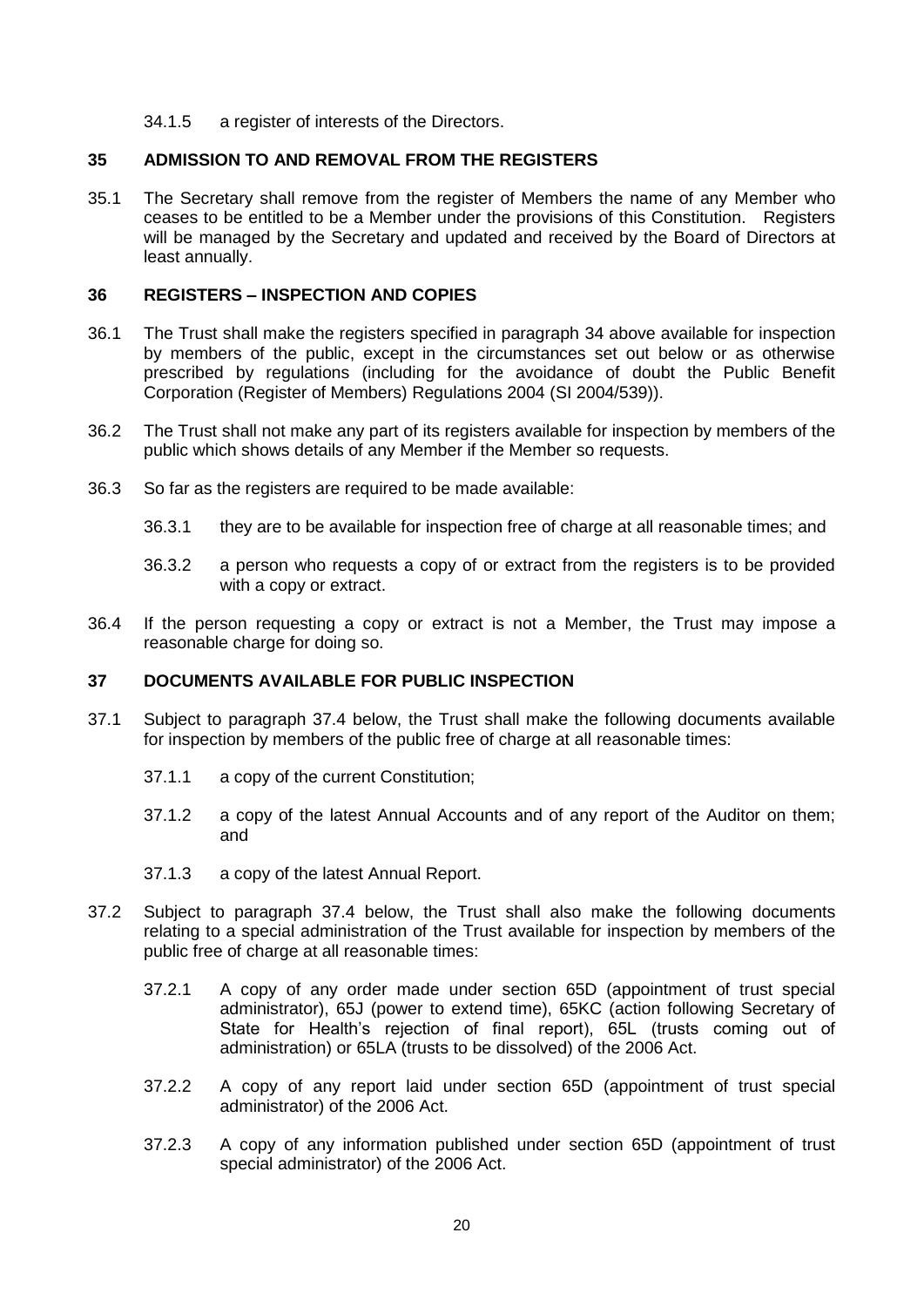- 37.2.4 A copy of any draft report published under section 65F (administrator's draft report) of the 2006 Act.
- 37.2.5 A copy of any statement provided under section 65F (administrator's draft report) of the 2006 Act.
- 37.2.6 A copy of any notice published under section 65F (administrator's draft report), 65G (consultation plan), 65H (consultation requirements), 65J (power to extend time), 65KA (Monitor's decision), 65KB (Secretary of State for Health response to Monitor's decision), 65KC (action following Secretary of State for Health rejection of final report) or 65KD (Secretary of State for Health response to re-submitted final report) of the 2006 Act.
- 37.2.7 A copy of any statement published or provided under section 65G (consultation plan) of the 2006 Act.
- 37.2.8 A copy of any final report published under section 65I (administrator's final report).
- 37.2.9 A copy of any statement published under section 65J (power to extend time) or 65 KC (action following Secretary of State for Health rejection of final report) of the 2006 Act.
- 37.2.10 A copy of any information published under section 65M (replacement of trust special administrator) of the 2006 Act.
- 37.3 Any person who requests a copy of or extract from any of the documents listed in paragraphs 37.1 or 37.2 above is to be provided with a copy or extract.
- 37.4 If the person requesting a copy or extract is not a Member, the Trust may impose a reasonable charge for doing so.

## <span id="page-20-0"></span>**38 AUDITOR**

- 38.1 The Trust shall have an Auditor.
- 38.2 The Council of Governors shall appoint or remove the Auditor at a general meeting of the Council of Governors.

## <span id="page-20-1"></span>**39 AUDIT COMMITTEE**

39.1 The Trust shall establish a committee of Non-Executive Directors as an Audit Committee to perform such monitoring, reviewing and other functions as are appropriate.

# <span id="page-20-2"></span>**40 ACCOUNTS**

- 40.1 The Trust shall keep proper accounts and proper records in relation to the accounts.
- 40.2 Monitor may with the approval of the Secretary of State for Health, give directions to the Trust as to the content and form of its accounts
- 40.3 The accounts are to be audited by the Auditor.
- 40.4 The Trust shall prepare in respect of each Financial Year Annual Accounts in such form as Monitor may, with the approval of the Secretary of State for Health, direct.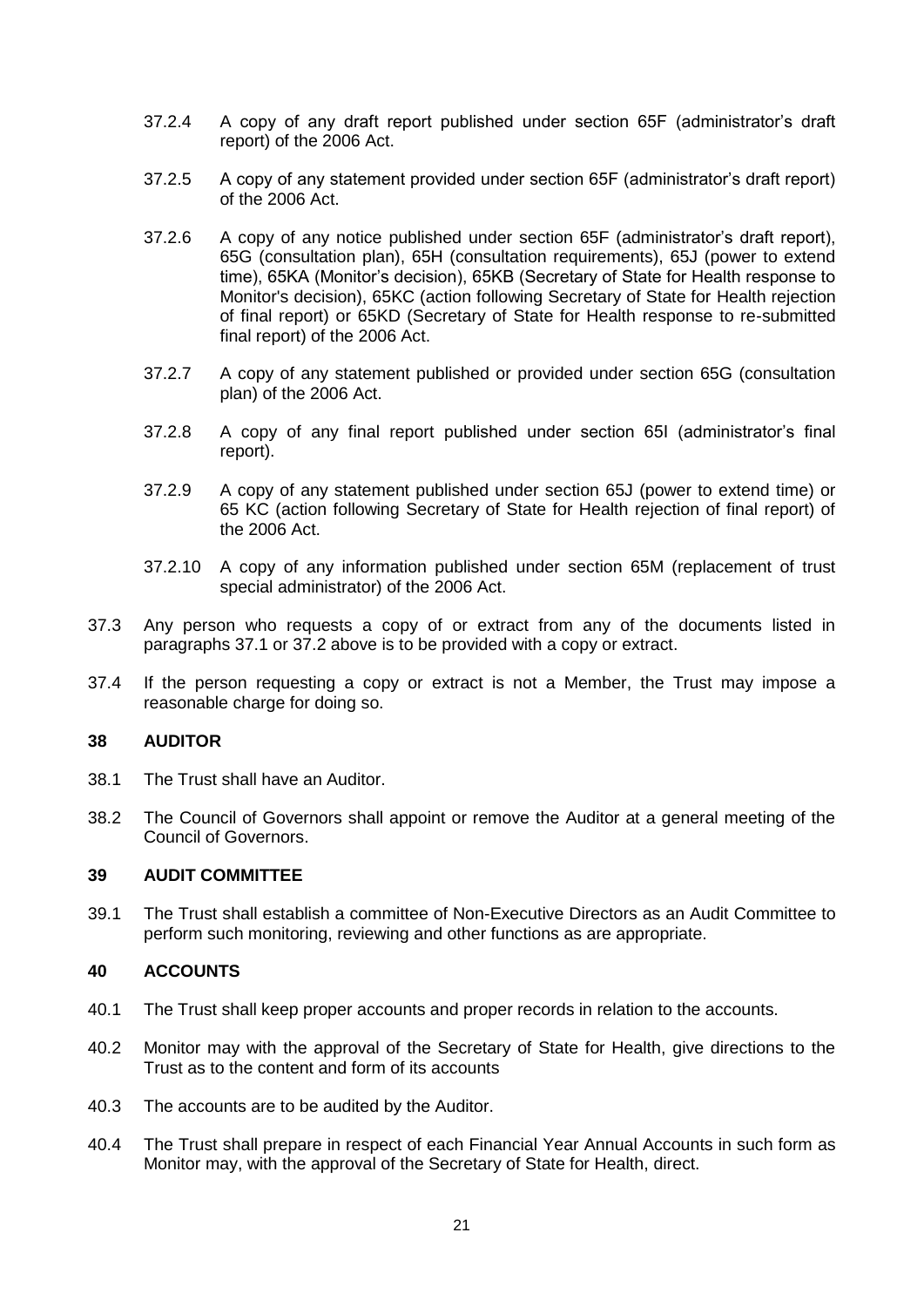40.5 The functions of the Trust with respect to this paragraph 40 shall be delegated to the Accounting Officer.

# <span id="page-21-0"></span>**41 ANNUAL REPORT, FORWARD PLANS AND NON-NHS WORK**

- 41.1 The Trust shall prepare an Annual Report and send it to Monitor.
- 41.2 The Trust shall give information as to its forward planning in respect of each Financial Year to Monitor.
- 41.3 The document containing the information with respect to forward planning (referred to above) shall be prepared by the Board of Directors.
- 41.4 In preparing the document, the Board of Directors shall have regard to the views of the Council of Governors.
- 41.5 Each Forward Plan must include information about:
	- 41.5.1 the activities other than the provision of goods and services for the purposes of the health service in England that the Trust proposes to carry on; and
	- 41.5.2 the income it expects to receive from doing so.
- 41.6 Where a Forward Plan contains a proposal that the Trust carry on an activity of a kind mentioned in sub-paragraph 47.5.1, the Council of Governors must:
	- 41.6.1 determine whether it is satisfied that the carrying on of the activity will not to any significant extent interfere with the fulfilment by the Trust of its Principal Purpose or the performance of its other functions; and
	- 41.6.2 notify the Board of Directors of its determination.
- 41.7 The Trust may implement a proposal to increase by 5% or more the proportion of its total income in any Financial Year attributable to activities other than the Principal Purpose only if more than half of the members of Council of Governors present and voting at a meeting of the Council of Governors approve its implementation.

## <span id="page-21-1"></span>**42 PRESENTATION OF THE ANNUAL ACCOUNTS AND REPORTS TO THE GOVERNORS AND MEMBERS**

- 42.1 The following documents are to be presented to the Council of Governors at a general meeting of the Council of Governors:
	- 42.1.1 the Annual Accounts;
	- 42.1.2 any report of the Auditor on them; and
	- 42.1.3 the Annual Report.
- 42.2 The documents shall also be presented to the Members of the Trust at the Annual Members' Meeting by at least one member of the Board of Directors in attendance.
- 42.3 The Trust may combine a meeting of the Council of Governors convened for the purposes of paragraph 42.1 with the Annual Members' Meeting.

## <span id="page-21-2"></span>**43 INSTRUMENTS**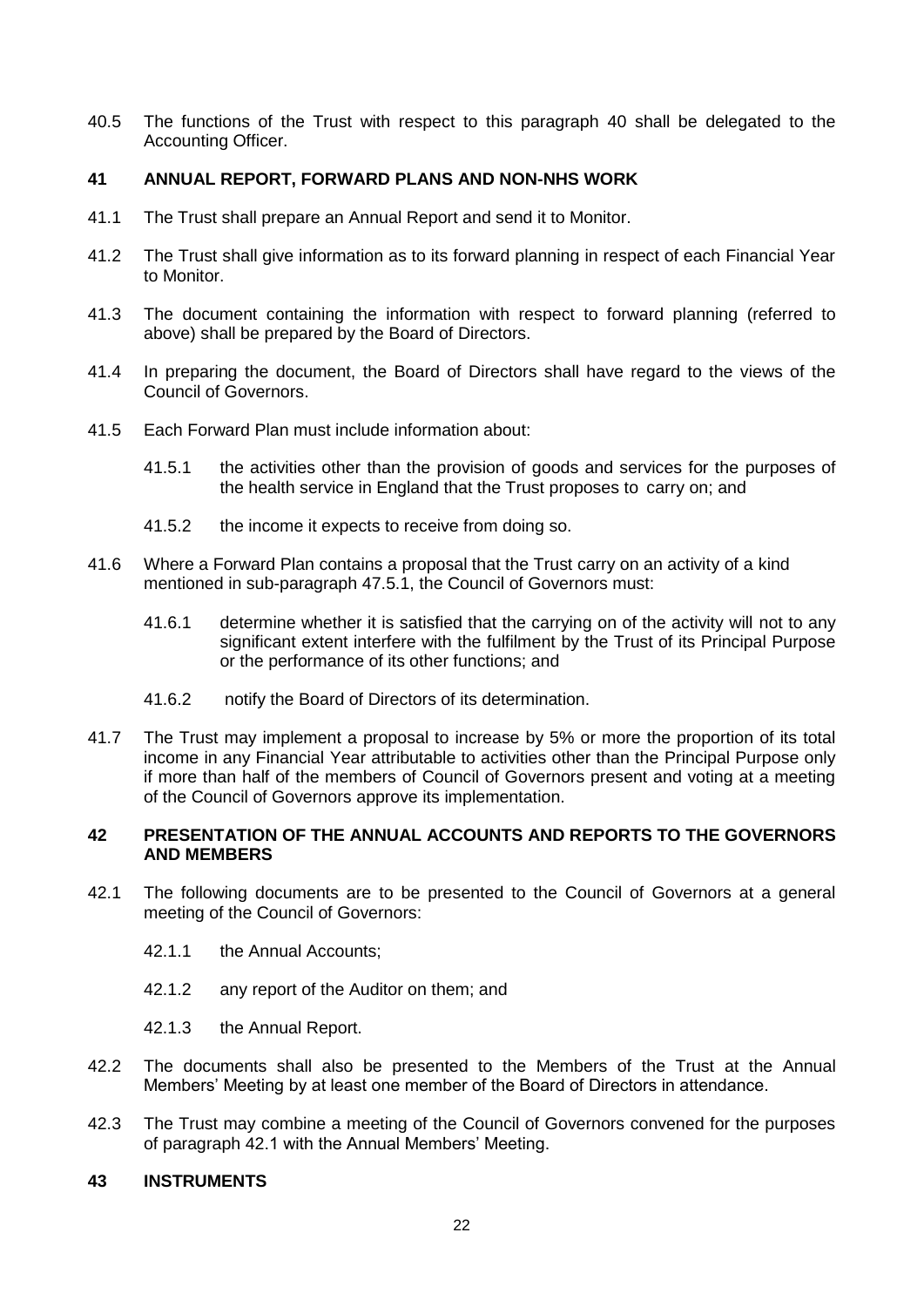- 43.1 The Trust shall have a seal. Its custody and use are set out in the Standing Orders.
- 43.2 The seal shall not be affixed except under the authority of the Board of Directors.

## <span id="page-22-0"></span>**44 DISPUTE RESOLUTION PROCEDURE**

- 44.1 Where a dispute arises out of or in connection with this Constitution, the Trust and the parties to the dispute shall use all reasonable endeavours to resolve the dispute as quickly as possible.
- 44.2 Subject to paragraph 44.1 above, any dispute which cannot be so resolved (including a dispute between the Trust and a current or past Member or a Governor or office holder of the Trust) shall be submitted to an arbitrator agreed by the parties to the dispute or in the absence of such agreement to an arbitrator nominated by either the President of the Law Society of England and Wales or the President of the Institute of Chartered Accountants in England and Wales and the said arbitrator shall determine the rules of arbitration.
- 44.3 For the avoidance of doubt, the Secretary shall deal with any membership queries and other similar questions in the first place including any voting or legislation issues and shall otherwise follow a process for resolving such matters in accordance with any procedures agreed by the Board of Directors.

## <span id="page-22-1"></span>**45 AMENDMENT OF THE CONSTITUTION**

- 45.1 The Trust may make amendments to the Constitution only if:
	- 45.1.1 more than half of the members of the Council of Governors present and voting at a meeting of the Council of Governors, approve the amendments; and
	- 45.1.2 more than half of the members of the Board of Directors present and voting at a meeting of the Board of Directors approve the amendments.
- 45.2 Amendments made under paragraph 45.1 above shall take effect as soon as the conditions in that paragraph are satisfied, but the amendments shall have no effect in so far as the Constitution would, as a result of the amendments, not accord with Schedule 7 of the 2006 Act.
- 45.3 Where an amendment is made to the Constitution in relation to the powers or duties of the Council of Governors (or otherwise with respect to the role that the Council of Governors has as part of the Trust):
	- 45.3.1 at least one member of the Council of Governors must attend the next Annual Members' Meeting and present the amendment;
	- 45.3.2 the Trust must give the Members an opportunity to vote on whether they approve the amendment; and
	- 45.3.3 if more than half of the Members present and voting at the Annual Members' Meeting approve the amendment, the amendment continues to have effect; otherwise, it ceases to have effect and the Trust must take such steps as are necessary as a result.
- 45.4 Amendments by the Trust to its Constitution are to be notified to Monitor. For the avoidance of doubt, Monitor's functions do not include a power or duty to determine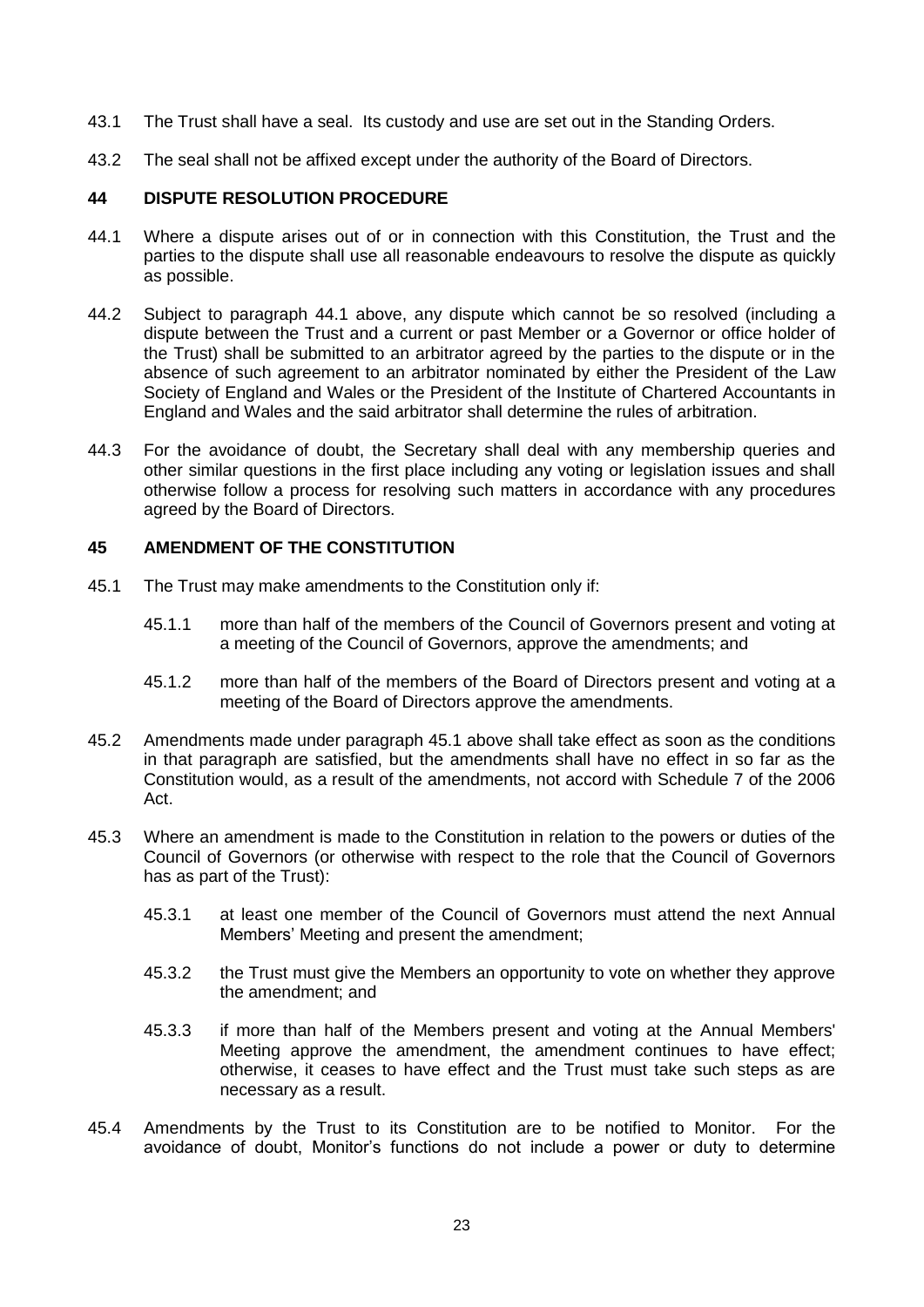whether or not the Constitution, as a result of the amendments, accords with Schedule 7 of the 2006 Act.

# <span id="page-23-0"></span>**46 MERGERS ETC. AND SIGNIFICANT TRANSACTIONS**

- 46.1 The Trust may only apply for a merger, acquisition, separation or dissolution with the approval of more than half of the members of the Council of Governors.
- 46.2 The Constitution does not contain any descriptions of the term 'significant transaction' for the purposes of section 51A of the 2006 Act (Significant Transactions) and therefore, for the avoidance of doubt, no transactions are 'significant transactions' for the purposes of section 51A of the 2006 Act.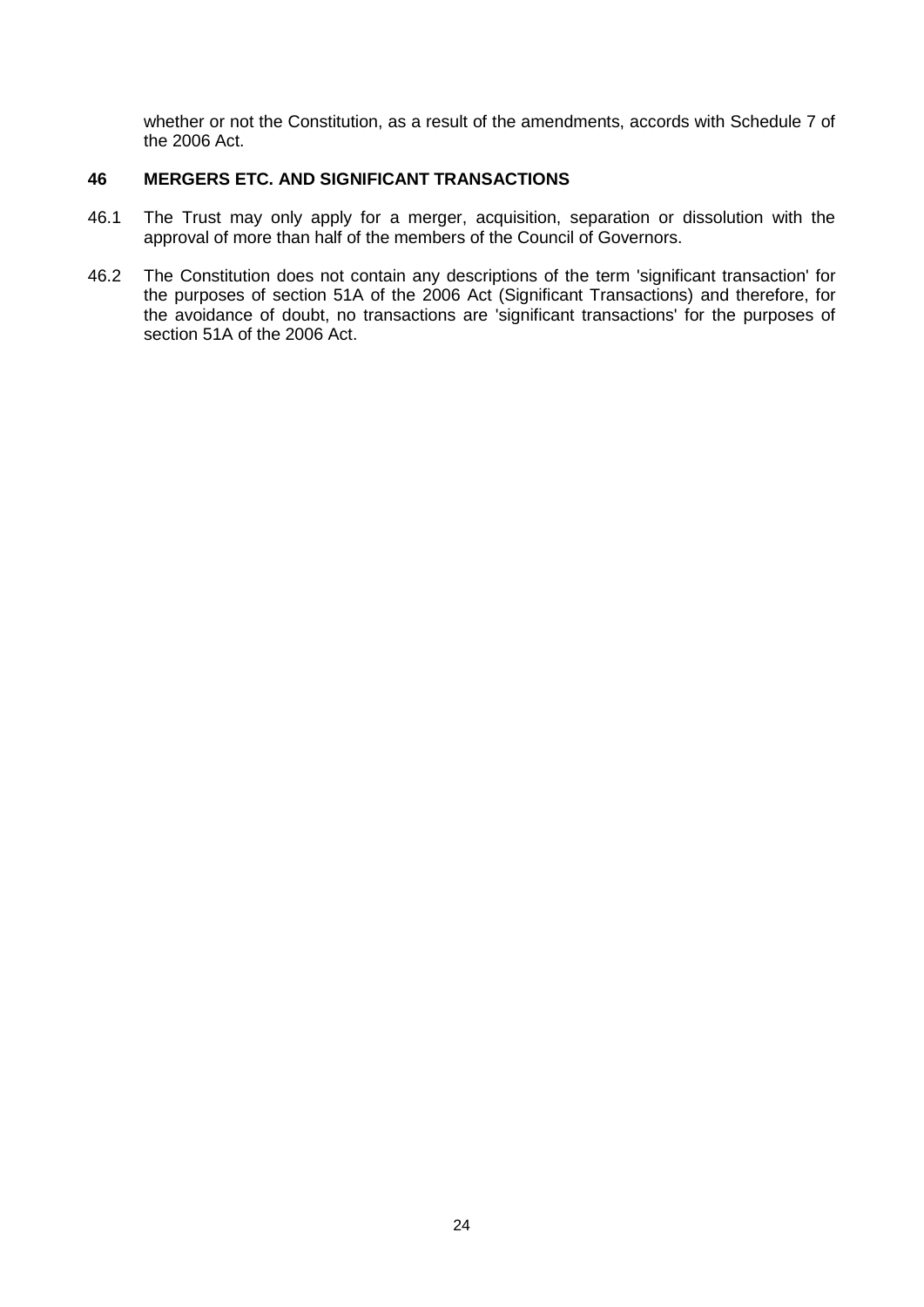# **ANNEX 1 – THE PUBLIC CONSTITUENCIES**

# (Paragraph 7)

Eligibility to become a member of a Public Constituency is available to people living within the defined catchment area of the Trust. This will include residents from the following electoral areas (as defined for the purpose of local government elections):

| <b>Area</b>                 | <b>Electoral Wards</b><br>included in area | <b>Minimum number</b><br>of Members | <b>Number of</b><br><b>Governors</b> |
|-----------------------------|--------------------------------------------|-------------------------------------|--------------------------------------|
|                             |                                            |                                     |                                      |
| <b>Hertfordshire County</b> |                                            | 100                                 | 20                                   |
| Council                     |                                            |                                     |                                      |
| The Rest of England         |                                            | 50                                  |                                      |
| and Wales                   |                                            |                                     |                                      |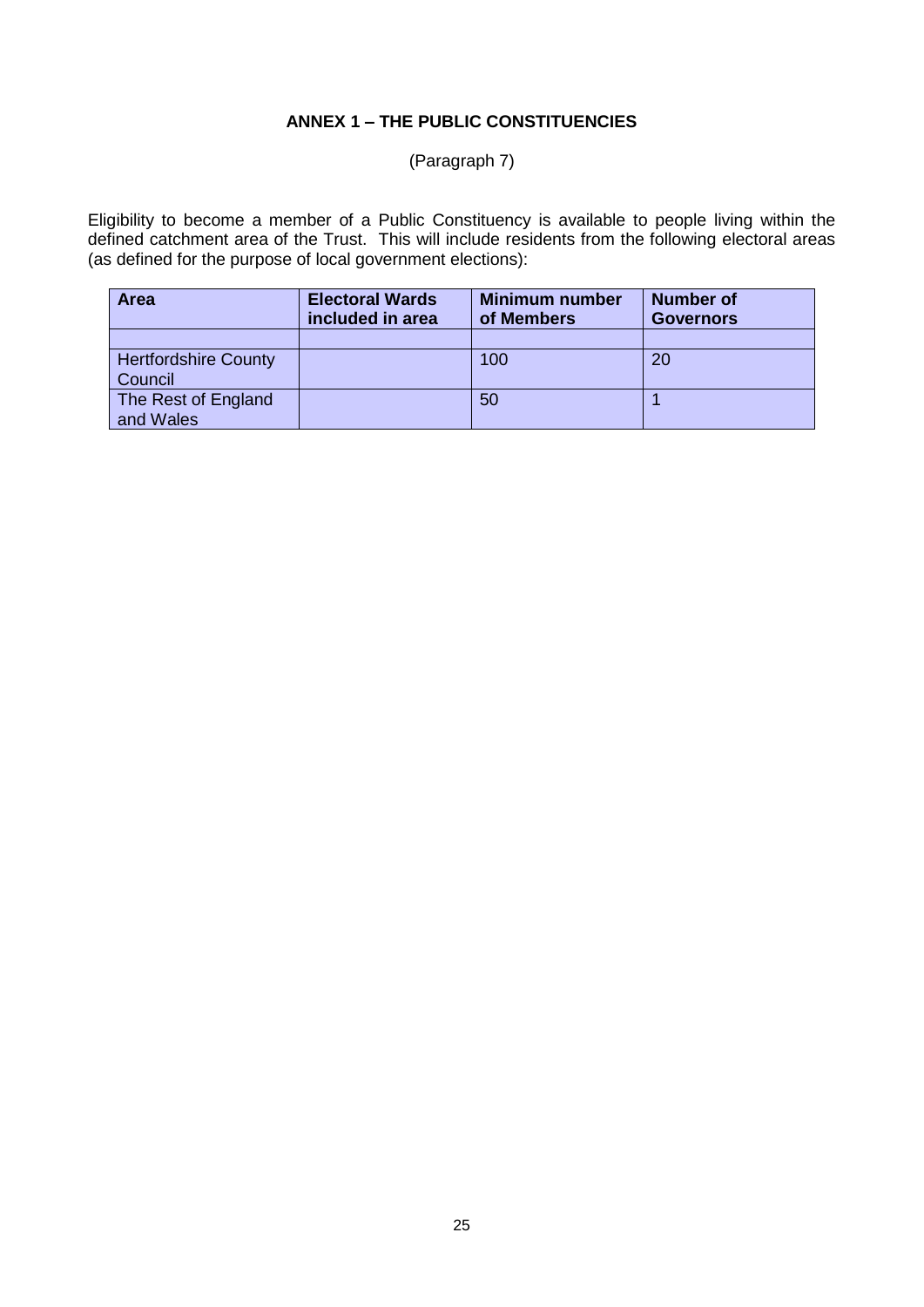# **ANNEX 2 – THE STAFF CONSTITUENCY**

# (Paragraph 8)

Eligibility to become a member of the Staff Constituency is defined in paragraph 9 of the Constitution. The table below details the minimum number of staff within each class.

| <b>Staff Class</b>                         | <b>Minimum Number of</b><br><b>Members</b> | <b>Number of</b><br><b>Governors</b> |
|--------------------------------------------|--------------------------------------------|--------------------------------------|
|                                            |                                            |                                      |
| <b>Acute &amp; Rehabilitation Services</b> | 20                                         |                                      |
|                                            |                                            |                                      |
| <b>Community Services</b>                  | 20                                         |                                      |
|                                            |                                            |                                      |
| <b>Specialist Services</b>                 | 20                                         |                                      |
|                                            |                                            |                                      |
| Learning Disability & Forensic             | 20                                         |                                      |
| <b>Services</b>                            |                                            |                                      |
|                                            |                                            |                                      |
| Corporate and support services             | 20                                         |                                      |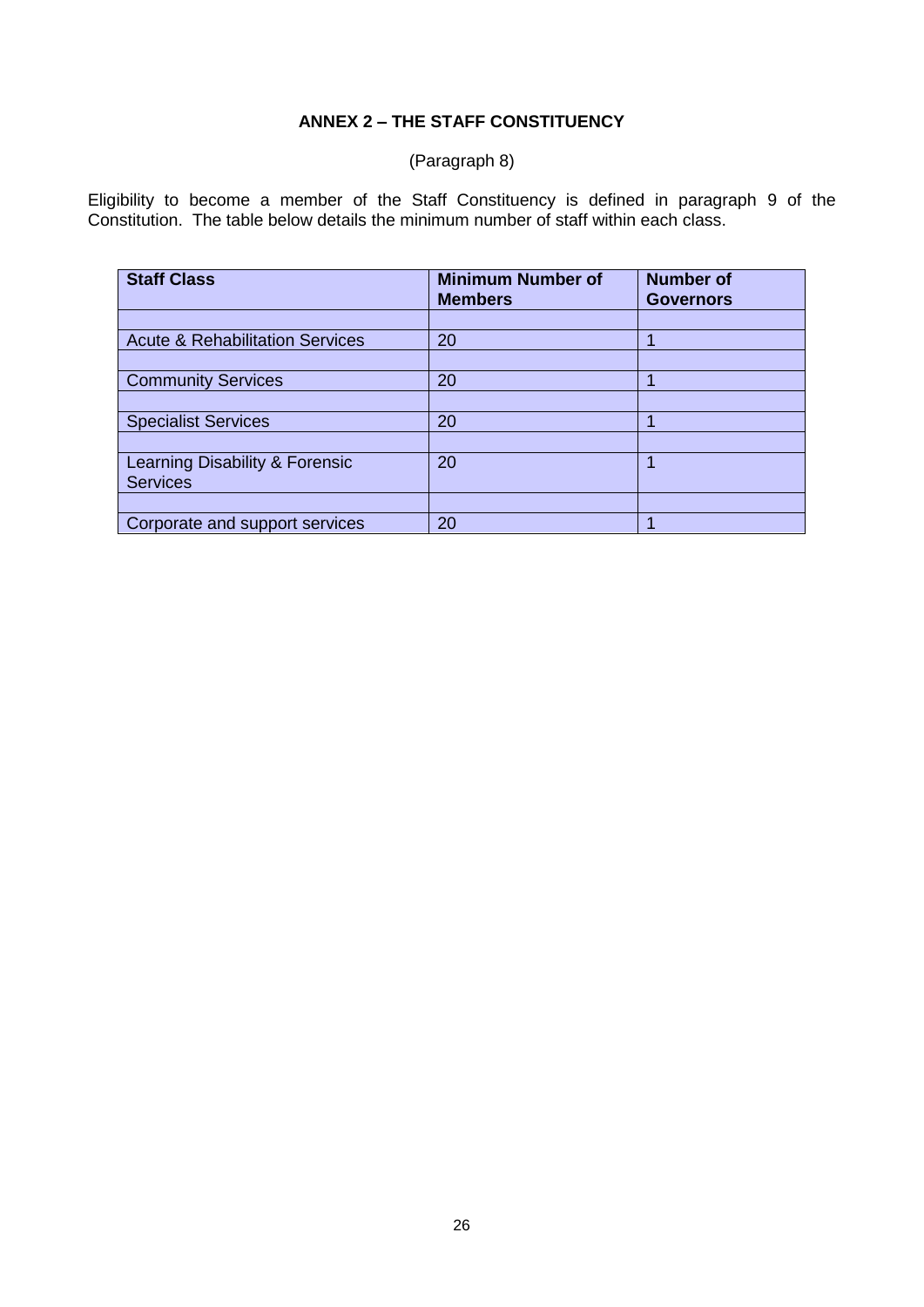# **ANNEX 3 – COMPOSITION OF COUNCIL OF GOVERNORS**

(Paragraph 11)

The composition of the Council of Governors is set out below, provided always that the number of Public Governors shall be more than half the total membership of the Council of Governors.

| <b>Elected Governors</b>                                                                                                                                                                                                                                                                                                                                                                                                                                                                                                                                                                                                                                                                                                                                                                                                                                                                                                                                                               |                                                  |  |
|----------------------------------------------------------------------------------------------------------------------------------------------------------------------------------------------------------------------------------------------------------------------------------------------------------------------------------------------------------------------------------------------------------------------------------------------------------------------------------------------------------------------------------------------------------------------------------------------------------------------------------------------------------------------------------------------------------------------------------------------------------------------------------------------------------------------------------------------------------------------------------------------------------------------------------------------------------------------------------------|--------------------------------------------------|--|
| <b>Public Governors</b>                                                                                                                                                                                                                                                                                                                                                                                                                                                                                                                                                                                                                                                                                                                                                                                                                                                                                                                                                                | <b>Number</b>                                    |  |
| Elected by members of the Public Constituency (as referred to in Annex 1)                                                                                                                                                                                                                                                                                                                                                                                                                                                                                                                                                                                                                                                                                                                                                                                                                                                                                                              | 21                                               |  |
|                                                                                                                                                                                                                                                                                                                                                                                                                                                                                                                                                                                                                                                                                                                                                                                                                                                                                                                                                                                        |                                                  |  |
| <b>Staff Governors</b>                                                                                                                                                                                                                                                                                                                                                                                                                                                                                                                                                                                                                                                                                                                                                                                                                                                                                                                                                                 |                                                  |  |
| Elected by members of the Staff Constituency (as referred to in Annex 2)                                                                                                                                                                                                                                                                                                                                                                                                                                                                                                                                                                                                                                                                                                                                                                                                                                                                                                               |                                                  |  |
| <b>Acute and Rehabilitation Services</b>                                                                                                                                                                                                                                                                                                                                                                                                                                                                                                                                                                                                                                                                                                                                                                                                                                                                                                                                               | 1                                                |  |
| <b>Community Services</b>                                                                                                                                                                                                                                                                                                                                                                                                                                                                                                                                                                                                                                                                                                                                                                                                                                                                                                                                                              | $\overline{1}$                                   |  |
| <b>Specialist Services</b>                                                                                                                                                                                                                                                                                                                                                                                                                                                                                                                                                                                                                                                                                                                                                                                                                                                                                                                                                             | 1                                                |  |
| Learning Disability and Forensic Services                                                                                                                                                                                                                                                                                                                                                                                                                                                                                                                                                                                                                                                                                                                                                                                                                                                                                                                                              | 1                                                |  |
| Corporate and support services                                                                                                                                                                                                                                                                                                                                                                                                                                                                                                                                                                                                                                                                                                                                                                                                                                                                                                                                                         | 1                                                |  |
|                                                                                                                                                                                                                                                                                                                                                                                                                                                                                                                                                                                                                                                                                                                                                                                                                                                                                                                                                                                        |                                                  |  |
| <b>Appointed Governors</b>                                                                                                                                                                                                                                                                                                                                                                                                                                                                                                                                                                                                                                                                                                                                                                                                                                                                                                                                                             |                                                  |  |
| <b>Local Authority Governors</b>                                                                                                                                                                                                                                                                                                                                                                                                                                                                                                                                                                                                                                                                                                                                                                                                                                                                                                                                                       |                                                  |  |
| Appointed by Hertfordshire County Council (one Governor to represent Adult                                                                                                                                                                                                                                                                                                                                                                                                                                                                                                                                                                                                                                                                                                                                                                                                                                                                                                             | $\overline{2}$                                   |  |
| Care Services and one Governor to represent Children, Schools and                                                                                                                                                                                                                                                                                                                                                                                                                                                                                                                                                                                                                                                                                                                                                                                                                                                                                                                      |                                                  |  |
| Families)                                                                                                                                                                                                                                                                                                                                                                                                                                                                                                                                                                                                                                                                                                                                                                                                                                                                                                                                                                              |                                                  |  |
| <b>University of Hertfordshire</b>                                                                                                                                                                                                                                                                                                                                                                                                                                                                                                                                                                                                                                                                                                                                                                                                                                                                                                                                                     |                                                  |  |
| Appointed by the University of Hertfordshire                                                                                                                                                                                                                                                                                                                                                                                                                                                                                                                                                                                                                                                                                                                                                                                                                                                                                                                                           | $\mathbf 1$                                      |  |
| <b>Partner Organisation Governors</b>                                                                                                                                                                                                                                                                                                                                                                                                                                                                                                                                                                                                                                                                                                                                                                                                                                                                                                                                                  |                                                  |  |
| <b>Clinical Commissioning Groups</b>                                                                                                                                                                                                                                                                                                                                                                                                                                                                                                                                                                                                                                                                                                                                                                                                                                                                                                                                                   | 2                                                |  |
| Appointed by NHS Herts Valley Clinical Commissioning Group and NHS East                                                                                                                                                                                                                                                                                                                                                                                                                                                                                                                                                                                                                                                                                                                                                                                                                                                                                                                |                                                  |  |
| & North Herts CCG each organisation to appointment one governor to                                                                                                                                                                                                                                                                                                                                                                                                                                                                                                                                                                                                                                                                                                                                                                                                                                                                                                                     |                                                  |  |
| represent the interests of the Commissioners                                                                                                                                                                                                                                                                                                                                                                                                                                                                                                                                                                                                                                                                                                                                                                                                                                                                                                                                           |                                                  |  |
| Hertfordshire Chamber of Commerce and Industry                                                                                                                                                                                                                                                                                                                                                                                                                                                                                                                                                                                                                                                                                                                                                                                                                                                                                                                                         | $\overline{1}$                                   |  |
|                                                                                                                                                                                                                                                                                                                                                                                                                                                                                                                                                                                                                                                                                                                                                                                                                                                                                                                                                                                        |                                                  |  |
|                                                                                                                                                                                                                                                                                                                                                                                                                                                                                                                                                                                                                                                                                                                                                                                                                                                                                                                                                                                        |                                                  |  |
|                                                                                                                                                                                                                                                                                                                                                                                                                                                                                                                                                                                                                                                                                                                                                                                                                                                                                                                                                                                        |                                                  |  |
| Three Rivers district Council, Watford Borough Council, Welwyn Hatfield                                                                                                                                                                                                                                                                                                                                                                                                                                                                                                                                                                                                                                                                                                                                                                                                                                                                                                                |                                                  |  |
|                                                                                                                                                                                                                                                                                                                                                                                                                                                                                                                                                                                                                                                                                                                                                                                                                                                                                                                                                                                        |                                                  |  |
|                                                                                                                                                                                                                                                                                                                                                                                                                                                                                                                                                                                                                                                                                                                                                                                                                                                                                                                                                                                        |                                                  |  |
|                                                                                                                                                                                                                                                                                                                                                                                                                                                                                                                                                                                                                                                                                                                                                                                                                                                                                                                                                                                        |                                                  |  |
|                                                                                                                                                                                                                                                                                                                                                                                                                                                                                                                                                                                                                                                                                                                                                                                                                                                                                                                                                                                        |                                                  |  |
|                                                                                                                                                                                                                                                                                                                                                                                                                                                                                                                                                                                                                                                                                                                                                                                                                                                                                                                                                                                        |                                                  |  |
|                                                                                                                                                                                                                                                                                                                                                                                                                                                                                                                                                                                                                                                                                                                                                                                                                                                                                                                                                                                        |                                                  |  |
|                                                                                                                                                                                                                                                                                                                                                                                                                                                                                                                                                                                                                                                                                                                                                                                                                                                                                                                                                                                        |                                                  |  |
|                                                                                                                                                                                                                                                                                                                                                                                                                                                                                                                                                                                                                                                                                                                                                                                                                                                                                                                                                                                        |                                                  |  |
|                                                                                                                                                                                                                                                                                                                                                                                                                                                                                                                                                                                                                                                                                                                                                                                                                                                                                                                                                                                        |                                                  |  |
|                                                                                                                                                                                                                                                                                                                                                                                                                                                                                                                                                                                                                                                                                                                                                                                                                                                                                                                                                                                        |                                                  |  |
|                                                                                                                                                                                                                                                                                                                                                                                                                                                                                                                                                                                                                                                                                                                                                                                                                                                                                                                                                                                        |                                                  |  |
|                                                                                                                                                                                                                                                                                                                                                                                                                                                                                                                                                                                                                                                                                                                                                                                                                                                                                                                                                                                        |                                                  |  |
|                                                                                                                                                                                                                                                                                                                                                                                                                                                                                                                                                                                                                                                                                                                                                                                                                                                                                                                                                                                        |                                                  |  |
|                                                                                                                                                                                                                                                                                                                                                                                                                                                                                                                                                                                                                                                                                                                                                                                                                                                                                                                                                                                        |                                                  |  |
| St Albans City and District Council working with Broxbourne Borough Council,<br>Dacorum borough Council, East Hertfordshire Council, Hertsmere Borough<br>Council, North Hertfordshire District Council, Stevenage Borough Council,<br>Borough Council, Broadland District Council<br><b>Carers in Hertfordshire</b><br>Viewpoint<br>The Alzheimer's Society (Governor to be appointed from within the<br>Hertfordshire branches of the Society)<br>MIND (Governor to be appointed from within the Hertfordshire branches of<br>the organisation)<br>Mencap (Governor to be appointed from within the Essex branches of the<br>Society)<br>Housing Associations (Hightown Praetorian and Churches HA, Aldwyck HA,<br>Circle, North Herts Homes, Watford Community HA, Origin, B3 Living<br>(formerly Broxbourne HA), Genesis HA, Affinity Sutton HA, Network HA, Trive<br>Homes, Howard Cottage HA, Paradigm HA, Metropolitan HA, Places for<br>People HA, Home Group)<br><b>TOTAL</b> | 1<br>1<br>$\overline{1}$<br>$\overline{1}$<br>39 |  |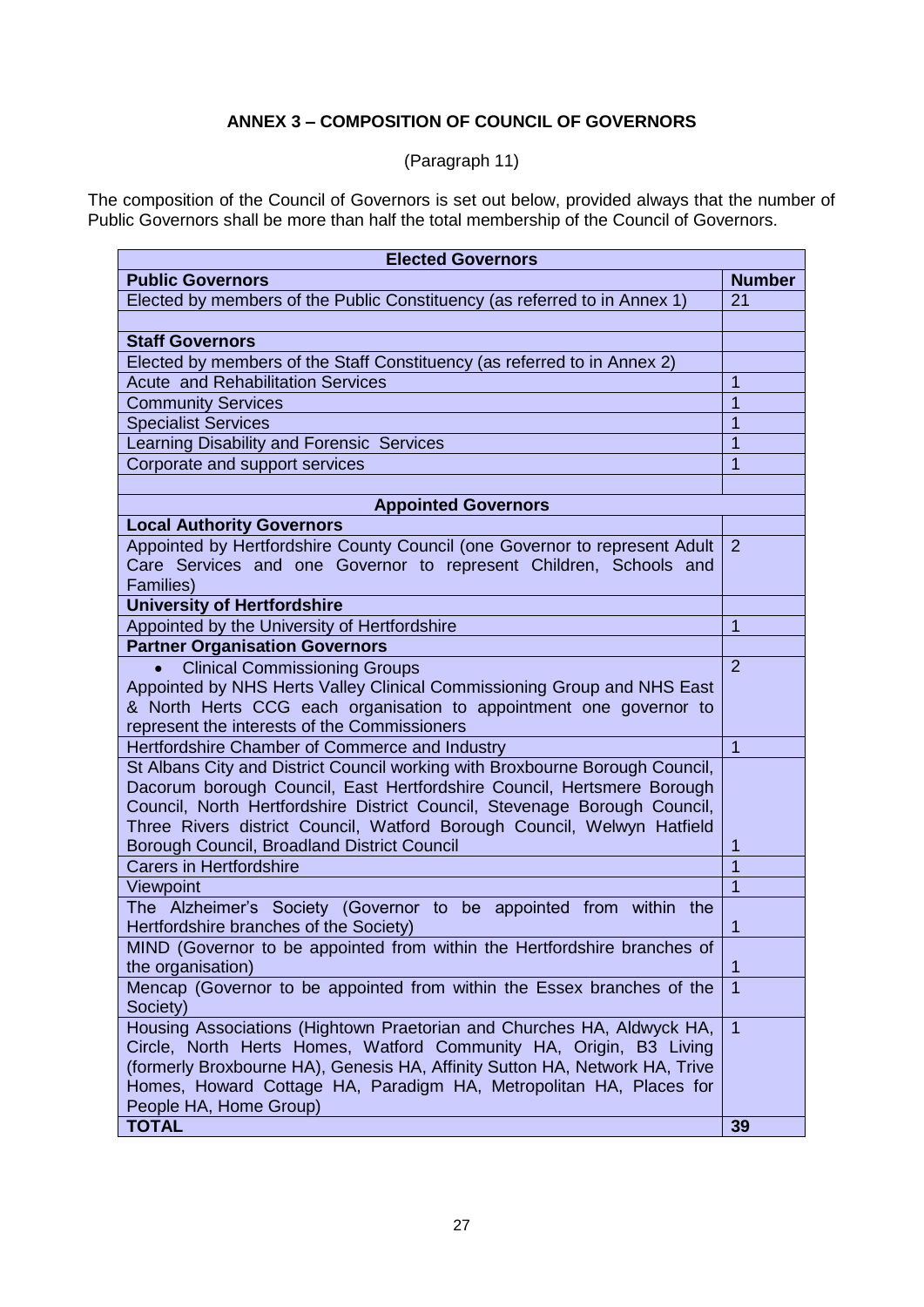# **ANNEX 4 –THE MODEL RULES FOR ELECTIONS**

(Paragraph 12)

#### **HERTFORDSHIRE PARTNERSHIP UNIVERSITY NHS FOUNDATION TRUST (Council of Governors) Election Rules**

---------------------------------------------------

*Part 1 - Interpretation*

1. Interpretation

*Part 2 – Timetable for election*

- 2. Timetable
- 3. Computation of time

*Part 3 – Returning officer*

- 4. Returning officer
- 5. Staff
- 6. Expenditure
- 7. Duty of co-operation

*Part 4 - Stages Common to Contested and Uncontested Elections*

- 8. Notice of election
- 9. Nomination of candidates
- 10. Candidate's consent and particulars
- 11. Declaration of interests
- 12. Declaration of eligibility
- 13. Signature of candidate
- 14. Decisions as to validity of nomination papers
- 15. Publication of statement of nominated candidates
- 16. Inspection of statement of nominated candidates and nomination papers
- 17. Withdrawal of candidates
- 18. Method of election

#### *Part 5 – Contested elections*

- 19. Poll to be taken by ballot
- 20. The ballot paper
- 21. The declaration of identity

*Action to be taken before the poll*

- 22. List of eligible voters
- 23. Notice of poll
- 24. Issue of voting documents
- 25. Ballot paper envelope and covering envelope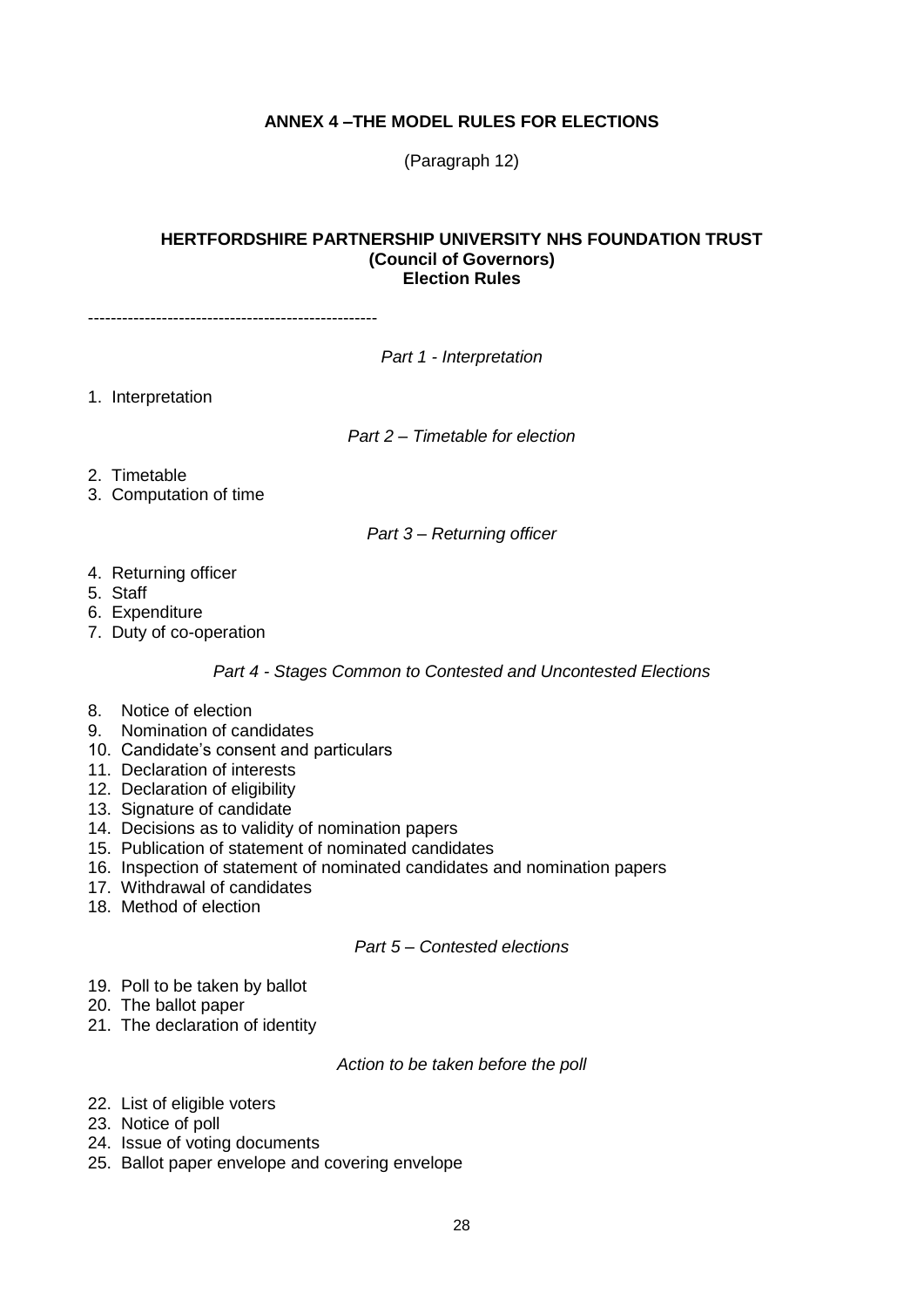# *The poll*

- 26. Eligibility to vote
- 27. Voting by persons who require assistance
- 28. Spoilt ballot papers
- 29. Lost ballot papers
- 30. Issue of replacement ballot paper
- 31. Declaration of identity for replacement ballot papers

## *Procedure for receipt of envelopes*

- 32. Receipt of voting documents
- 33. Validity of ballot paper
- 34. Declaration of identity but no ballot paper
- 35. Sealing of packets

#### *Part 6 - Counting the votes*

- 36. Interpretation of Part 6
- 37. Arrangements for counting of the votes
- 38. The count
- 39. Rejected ballot papers
- 39. Rejected ballot papers
- 40. First stage
- 41. The quota
- 42. Transfer of votes
- 43. Supplementary provisions on transfer
- 44. Exclusion of candidates
- 45. Filling of last vacancies
- 46. Order of election of candidates
- 46. Equality of votes

#### *Part 7 – Final proceedings in contested and uncontested elections*

- 47. Declaration of result for contested elections
- 47. Declaration of result for contested elections
- 48. Declaration of result for uncontested elections

#### *Part 8 – Disposal of documents*

- 49. Sealing up of documents relating to the poll
- 50. Delivery of documents
- 51. Forwarding of documents received after close of the poll
- 52. Retention and public inspection of documents
- 53. Application for inspection of certain documents relating to election

#### *Part 9 – Death of a candidate during a contested election*

- 54. Countermand or abandonment of poll on death of candidate
- 54. Countermand or abandonment of poll on death of candidate

*Part 10 – Election expenses and publicity*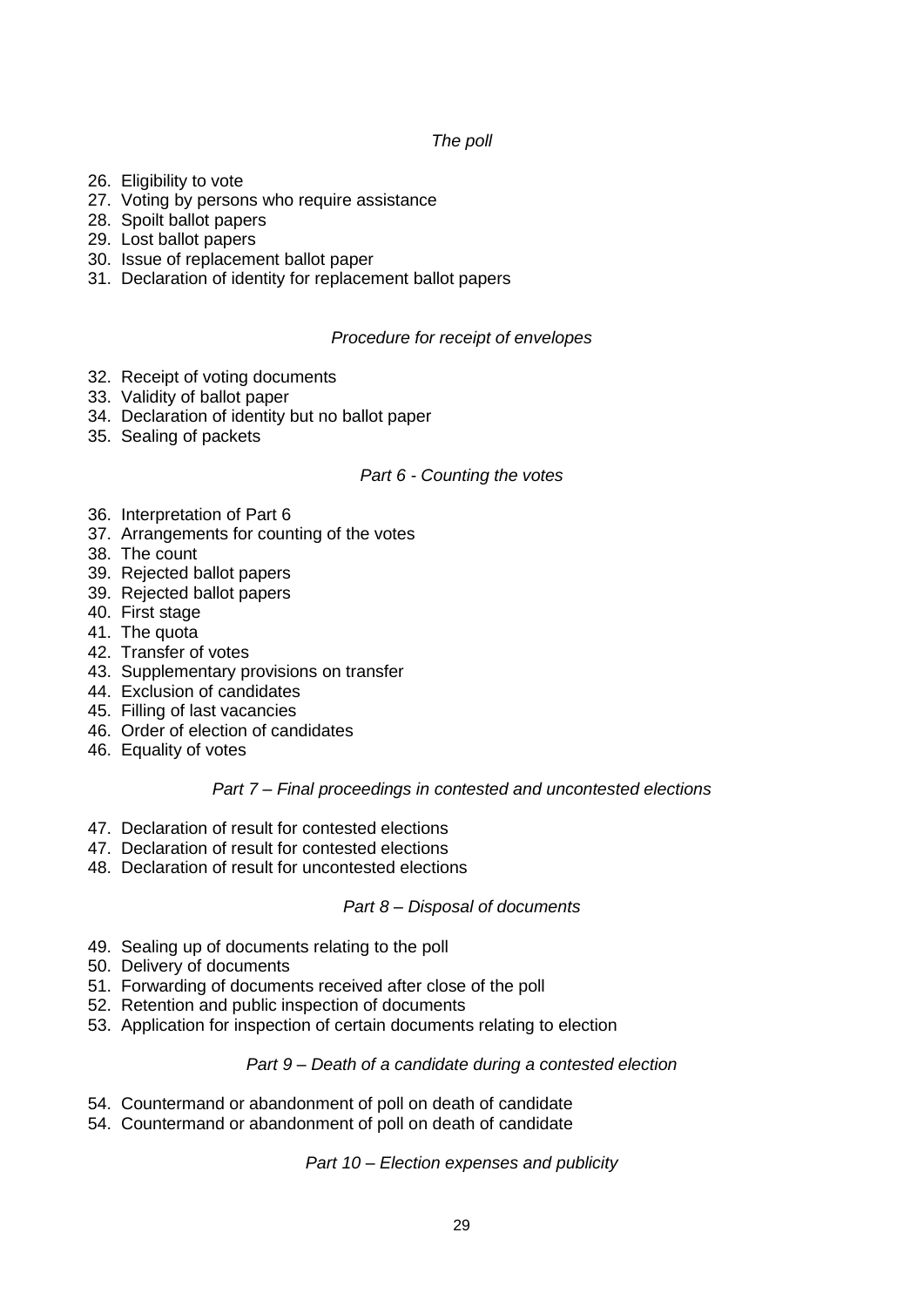# *Expenses*

- 55. Expenses incurred by candidates
- 56. Expenses incurred by other persons
- 57. Personal, travelling, and administrative expenses

## *Publicity*

- 58. Publicity about election by the corporation
- 59. Information about candidates for inclusion with voting documents
- 60. Meaning of "for the purposes of an election"

## *Part 11 – Questioning elections and irregularities*

61. Application to question an election

## *Part 12 – Miscellaneous*

- 62. Secrecy
- 63. Prohibition of disclosure of vote
- 64 Disqualification
- 65 Delay in postal service through industrial action or unforeseen event

-----------------------------------------------------------

*Part 1 - Interpretation*

**1. Interpretation** – (1) In these rules, unless the context otherwise requires -

"corporation" means the public benefit corporation subject to this constitution;

"election" means an election by a constituency, or by a class within a constituency, to fill a vacancy among one or more posts on the Council of Governors;

Monitor is the corporate body known as monitor, as provided by Section 61 of the 2012 Act.

"the 2003 Act" means the Health and Social Care (Community Health and Standards) Act 2003.

(2) Other expressions used in these rules and in Schedule 1 to the Health and Social Care (Community Health and Standards) Act 2003 have the same meaning in these rules as in that Schedule.

*Part 2 – Timetable for election*

**2. Timetable -** The proceedings at an election shall be conducted in accordance with the following timetable.

| <b>Proceeding</b>                                            | <b>Time</b>                                                       |
|--------------------------------------------------------------|-------------------------------------------------------------------|
| Publication of notice of election                            | Not later than the fortieth day before the day of                 |
|                                                              | the close of the poll.                                            |
| Final<br>dav                                                 | for delivery of   Not later than the twenty eighth day before the |
| nomination papers to returning day of the close of the poll. |                                                                   |
| officer                                                      |                                                                   |
| Publication<br>Ωf<br>statement                               | of   Not later than the twenty seventh day before                 |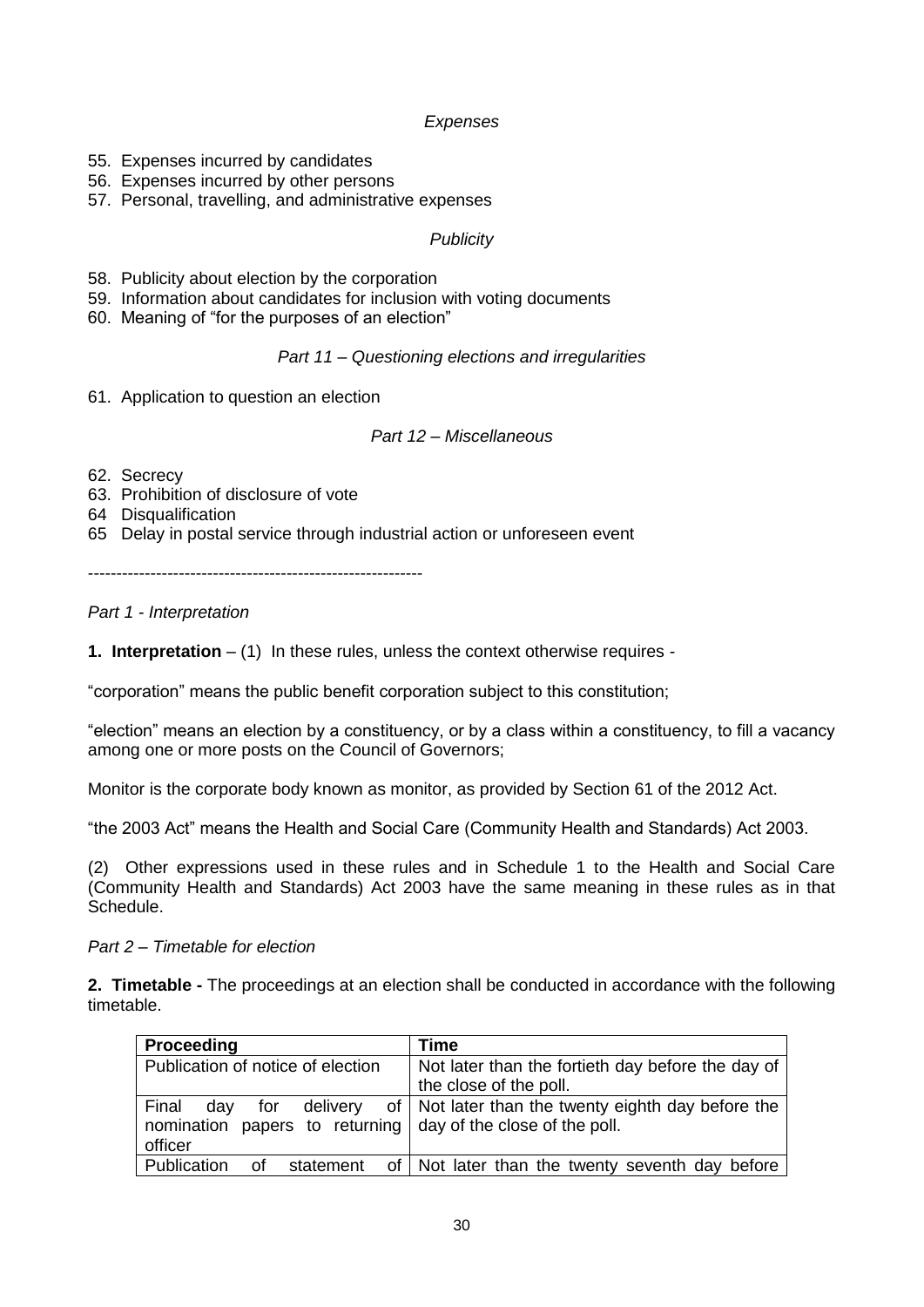| nominated candidates                                                       | the day of the close of the poll.                                                     |
|----------------------------------------------------------------------------|---------------------------------------------------------------------------------------|
| withdrawals by candidates from   day of the close of the poll.<br>election | Final day for delivery of notices of   Not later than the twenty fifth day before the |
| Notice of the poll                                                         | Not later than the fifteenth day before the day<br>of the close of the poll.          |
| Close of the poll                                                          | By 5.00pm on the final day of the election.                                           |

- **3. Computation of time -** (1) In computing any period of time for the purposes of the timetable
	- (a) a Saturday or Sunday;
	- (b) Christmas day, Good Friday, or a bank holiday, or
	- (c) a day appointed for public thanksgiving or mourning,

shall be disregarded, and any such day shall not be treated as a day for the purpose of any proceedings up to the completion of the poll, nor shall the returning officer be obliged to proceed with the counting of votes on such a day.

(2) In this rule, "bank holiday" means a day which is a bank holiday under the Banking and Financial Dealings Act 1971 in England and Wales.

## *Part 3 – Returning officer*

**4. Returning officer –** (1) Subject to rule 64, the returning officer for an election is to be appointed by the corporation.

(2) Where two or more elections are to be held concurrently, the same returning officer may be appointed for all those elections.

**5. Staff** – Subject to rule 64, the returning officer may appoint and pay such staff, including such technical advisers, as he or she considers necessary for the purposes of the election.

**6. Expenditure -** The corporation is to pay the returning officer –

- (a) any expenses incurred by that officer in the exercise of his or her functions under these rules,
- (b) such remuneration and other expenses as the corporation may determine.

**7. Duty of co-operation –** The corporation is to co-operate with the returning officer in the exercise of his or her functions under these rules.

*Part 4 - Stages Common to Contested and Uncontested Elections*

**8. Notice of election –** The returning officer is to publish a notice of the election stating –

- (a) the constituency, or class within a constituency, for which the election is being held,
- (b) the number of members of the Council of Governors to be elected from that constituency, or class within that constituency,
- (c) the details of any nomination committee that has been established by the corporation,
- (d) the address and times at which nomination papers may be obtained;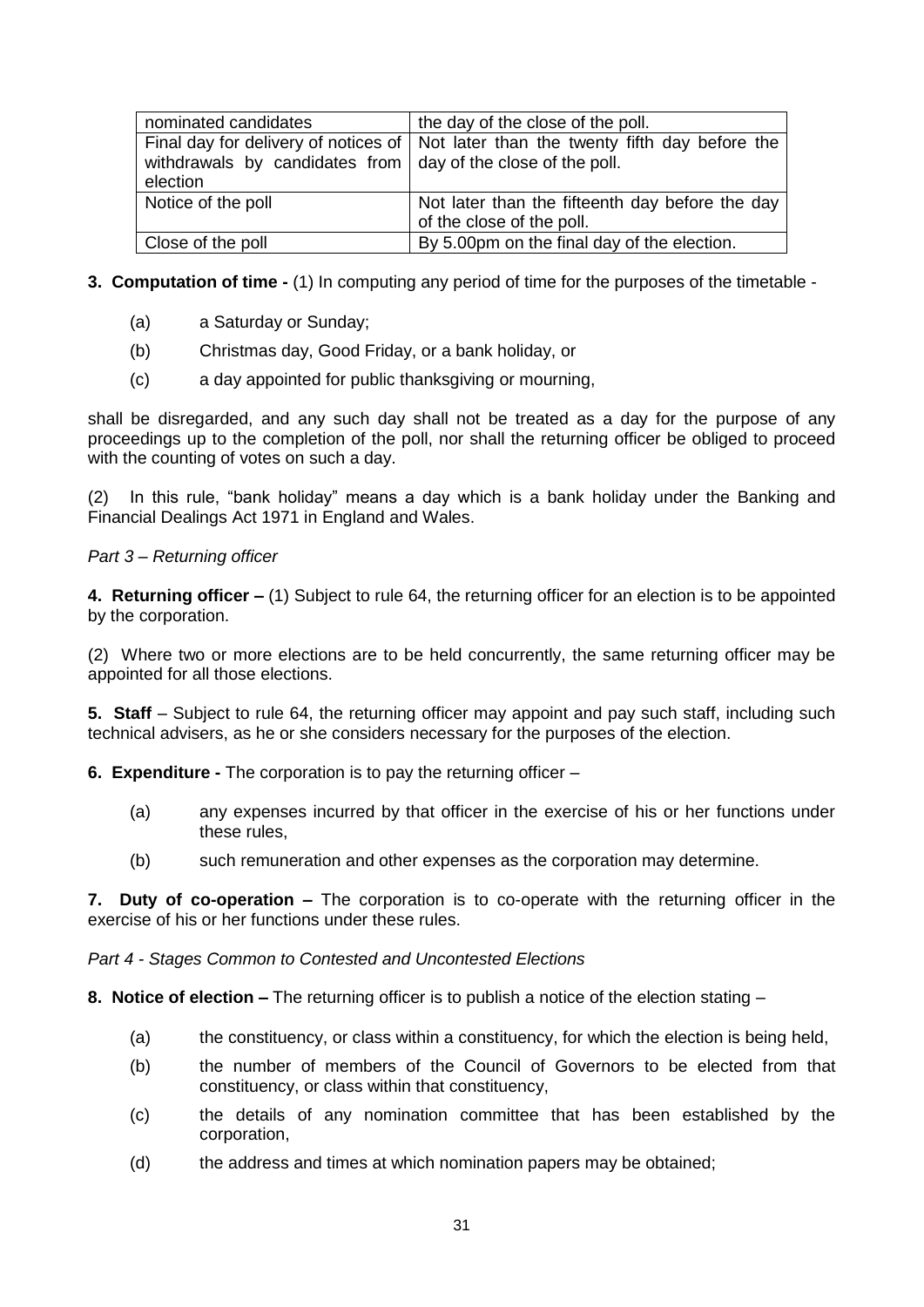- (e) the address for return of nomination papers and the date and time by which they must be received by the returning officer,
- (f) the date and time by which any notice of withdrawal must be received by the returning officer
- (g) the contact details of the returning officer, and
- (h) the date and time of the close of the poll in the event of a contest.

**9. Nomination of candidates –** (1) Each candidate must nominate themselves on a single nomination paper.

- (2) The returning officer-
	- (a) is to supply any member of the corporation with a nomination paper, and
	- (b) is to prepare a nomination paper for signature at the request of any member of the corporation,

but it is not necessary for a nomination to be on a form supplied by the returning officer.

- **10. Candidate's particulars –** (1) The nomination paper must state the candidate's
	- (a) full name,
	- (b) contact address in full, and
	- (c) constituency, or class within a constituency, of which the candidate is a member.

**11. Declaration of interests** – The nomination paper must state –

- (a) any financial interest that the candidate has in the corporation, and
- (b) whether the candidate is a member of a political party, and if so, which party,

and if the candidate has no such interests, the paper must include a statement to that effect.

**12. Declaration of eligibility –** The nomination paper must include a declaration made by the candidate–

- (a) that he or she is not prevented from being a member of the Council of Governors by paragraph 8 of Schedule 1 of the 2003 Act or by any provision of the constitution; and,
- (b) for a member of the public or patient constituency, of the particulars of his or her qualification to vote as a member of that constituency, or class within that constituency, for which the election is being held.

**13. Signature of candidate** – The nomination paper must be signed and dated by the candidate, indicating that –

- (a) they wish to stand as a candidate,
- (b) their declaration of interests as required under rule 11, is true and correct, and
- (c) their declaration of eligibility, as required under rule 12, is true and correct.

**14. Decisions as to the validity of nomination** – (1) Where a nomination paper is received by the returning officer in accordance with these rules, the candidate is deemed to stand for election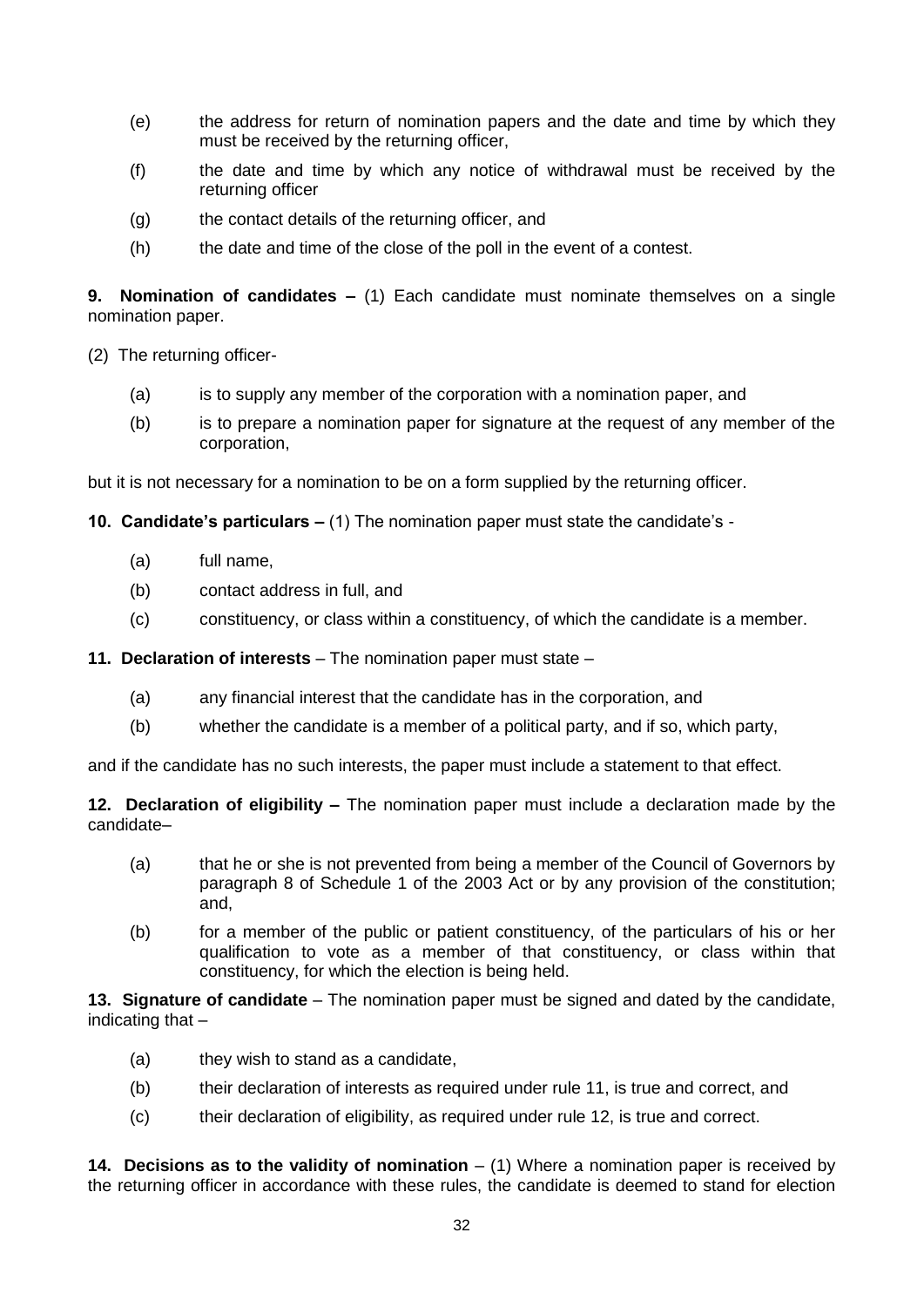unless and until the returning officer-

- (a) decides that the candidate is not eligible to stand,
- (b) decides that the nomination paper is invalid,
- (c) receives satisfactory proof that the candidate has died, or
- (d) receives a written request by the candidate of their withdrawal from candidacy.

(2) The returning officer is entitled to decide that a nomination paper is invalid only on one of the following grounds -

- 1. that the paper is not received on or before the final time and date for return of nomination papers, as specified in the notice of the election,
- 2. that the paper does not contain the candidate's particulars, as required by rule 10;
- 3. that the paper does not contain a declaration of the interests of the candidate, as required by rule 11,
- 4. that the paper does not include a declaration of eligibility as required by rule 12, or
- 5. that the paper is not signed and dated by the candidate, as required by rule 13.

(3) The returning officer is to examine each nomination paper as soon as is practicable after he or she has received it, and decide whether the candidate has been validly nominated.

(4) Where the returning officer decides that a nomination is invalid, the returning officer must endorse this on the nomination paper, stating the reasons for their decision.

(5) The returning officer is to send notice of the decision as to whether a nomination is valid or invalid to the candidate at the contact address given in the candidate's nomination paper.

**15. Publication of statement of candidates –** (1) The returning officer is to prepare and publish a statement showing the candidates who are standing for election.

(2) The statement must show –

- (a) the name, contact address, and constituency or class within a constituency of each candidate standing, and
- (b) the declared interests of each candidate standing,

as given in their nomination paper.

(3) The statement must list the candidates standing for election in alphabetical order by surname.

(4) The returning officer must send a copy of the statement of candidates and copies of the nomination papers to the corporation as soon as is practicable after publishing the statement.

**16. Inspection of statement of nominated candidates and nomination papers –** (1)The corporation is to make the statements of the candidates and the nomination papers supplied by the returning officer under rule 15(4) available for inspection by members of the public free of charge at all reasonable times.

(2) If a person requests a copy or extract of the statements of candidates or their nomination papers, the corporation is to provide that person with the copy or extract free of charge.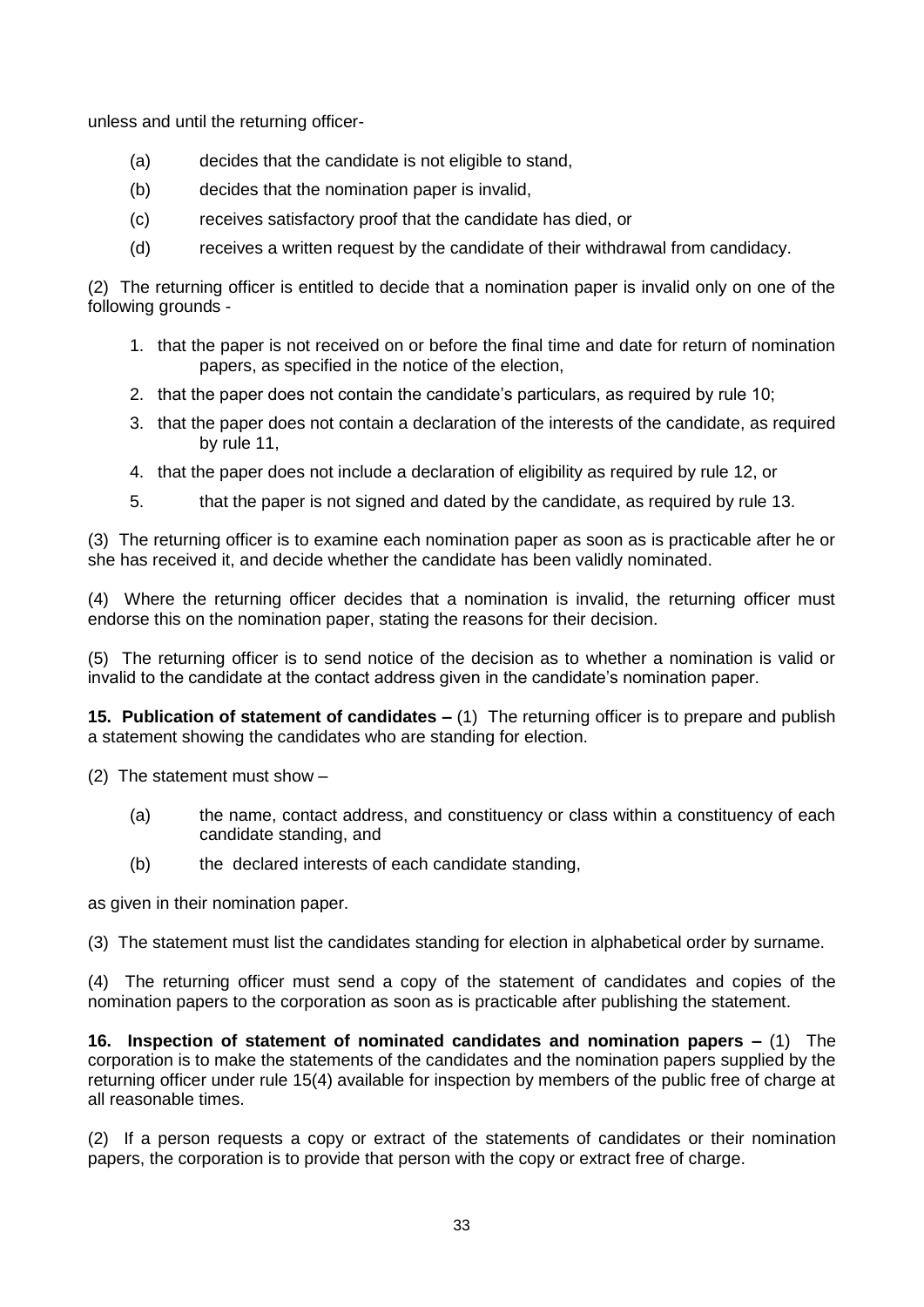**17. Withdrawal of candidates -** A candidate may withdraw from election on or before the date and time for withdrawal by candidates, by providing to the returning officer a written notice of withdrawal which is signed by the candidate and attested by a witness.

**18. Method of election** – (1) If the number of candidates remaining validly nominated for an election after any withdrawals under these rules is greater than the number of members to be elected to the Council of Governors, a poll is to be taken in accordance with Parts 5 and 6 of these rules.

(2) If the number of candidates remaining validly nominated for an election after any withdrawals under these rules is equal to the number of members to be elected to the Council of Governors, those candidates are to be declared elected in accordance with Part 7 of these rules.

(3) If the number of candidates remaining validly nominated for an election after any withdrawals under these rules is less than the number of members to be elected to be Council of Governors, then –

- (a) the candidates who remain validly nominated are to be declared elected in accordance with Part 7 of these rules, and
- (b) the returning officer is to order a new election to fill any vacancy which remains unfilled, on a day appointed by him or her in consultation with the corporation.

*Part 5 – Contested elections*

**19. Poll to be taken by ballot –** (1) The votes at the poll must be given by secret ballot.

(2) The votes are to be counted and the result of the poll determined in accordance with Part 6 of these rules.

**20. The ballot paper** – (1) The ballot of each voter is to consist of a ballot paper with the persons remaining validly nominated for an election after any withdrawals under these rules, and no others, inserted in the paper.

(2) Every ballot paper must specify –

- (a) the name of the corporation,
- (b) the constituency, or class within a constituency, for which the election is being held,
- (c) the number of members of the Council of Governors to be elected from that constituency, or class within that constituency,
- (d) the names and other particulars of the candidates standing for election, with the details and order being the same as in the statement of nominated candidates,
- (e) instructions on how to vote,
- $(f)$  if the ballot paper is to be returned by post, the address for its return and the date and time of the close of the poll, and
- (g) the contact details of the returning officer.
- (3) Each ballot paper must have a unique identifier.
- (4) Each ballot paper must have features incorporated into it to prevent it from being reproduced.
- **21.** The declaration of identity (public and patient constituencies) (1) In respect of an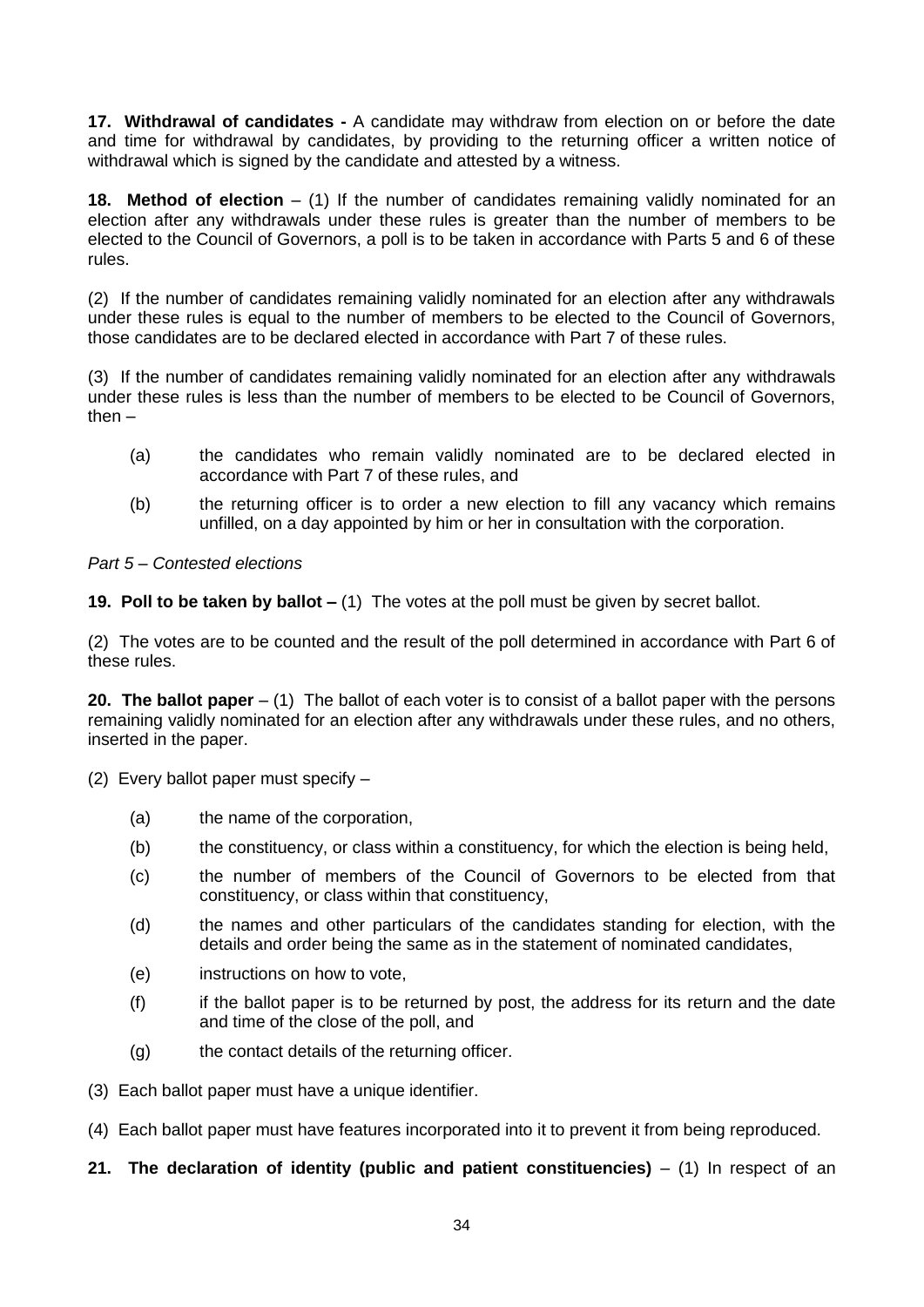election for a public or patient constituency a declaration of identity must be issued with each ballot paper.

- (2) The declaration of identity is to include a declaration
	- (a) that the voter is the person to whom the ballot paper was addressed,
	- (b) that the voter has not marked or returned any other voting paper in the election, and
	- (c) for a member of the public or patient constituency, of the particulars of that member's qualification to vote as a member of the constituency or class within a constituency for which the election is being held.
- (3) The declaration of identity is to include space for
	- (a) the name of the voter,
	- (b) the address of the voter,
	- (c) the voter's signature, and
	- (d) the date that the declaration was made by the voter.
- (4) The voter must be required to return the declaration of identity together with the ballot paper.

(5) The declaration of identity must caution the voter that, if it is not returned with the ballot paper, or if it is returned without being correctly completed, the voter's ballot paper may be declared invalid.

# *Action to be taken before the poll*

**22. List of eligible voters –** (1) The corporation is to provide the returning officer with a list of the members of the constituency or class within a constituency for which the election is being held who are eligible to vote by virtue of rule 26 as soon as is reasonably practicable after the final date for the delivery of notices of withdrawals by candidates from an election.

(2) The list is to include, for each member, a mailing address where his or her ballot paper is to be sent.

**23. Notice of poll –** The returning officer is to publish a notice of the poll stating–

- (a) the name of the corporation,
- (b) the constituency, or class within a constituency, for which the election is being held,
- (c) the number of members of the Council of Governors to be elected from that constituency, or class with that constituency,
- (d) the names, contact addresses, and other particulars of the candidates standing for election, with the details and order being the same as in the statement of nominated candidates,
- (e) that the ballot papers for the election are to be issued and returned, if appropriate, by post,
- (f) the address for return of the ballot papers, and the date and time of the close of the poll,
- (g) the address and final dates for applications for replacement ballot papers, and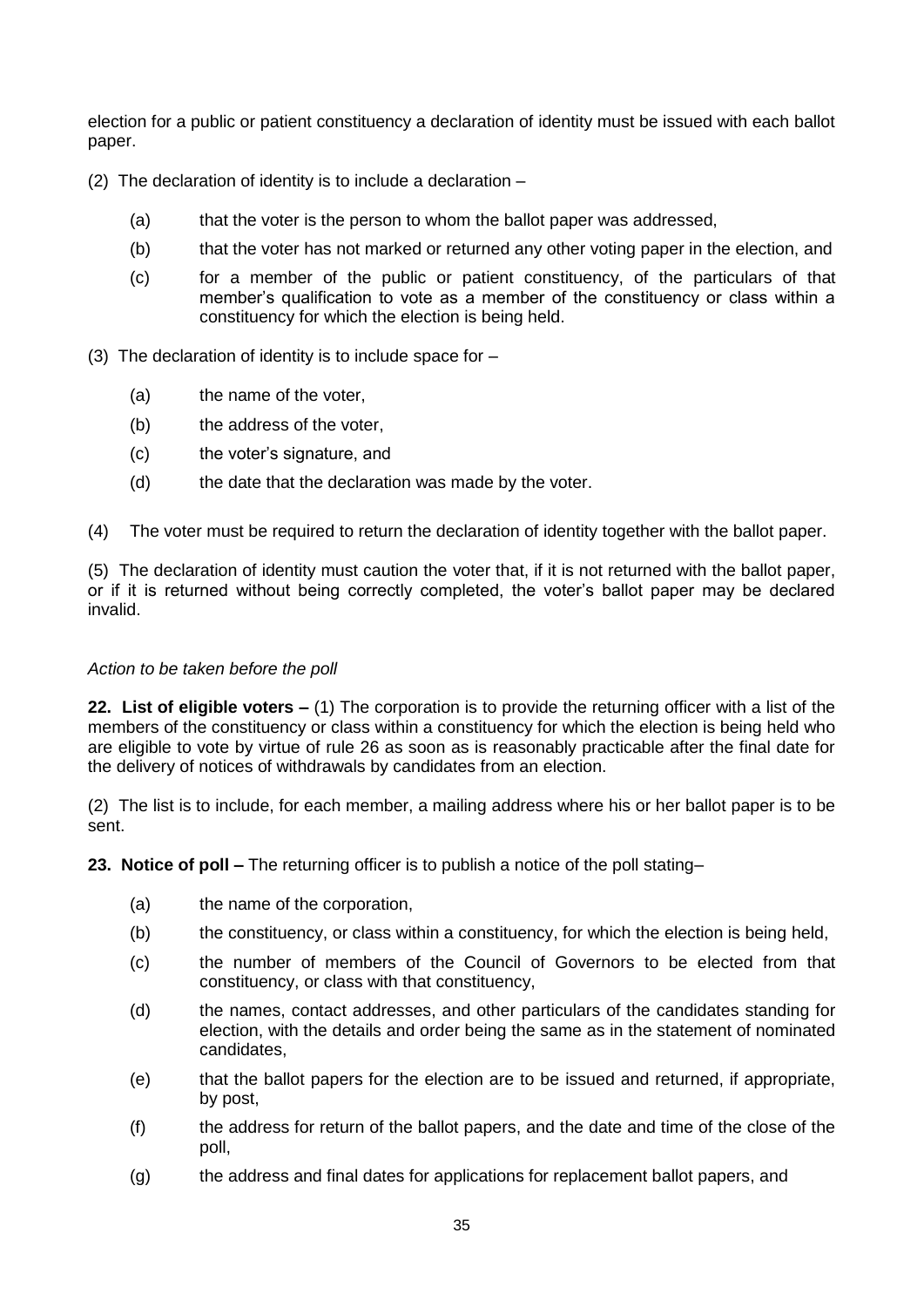(h) the contact details of the returning officer.

**24. Issue of voting documents by returning officer**  $- (1)$  **As soon as is reasonably practicable** on or after the publication of the notice of the poll, the returning officer is to send the following documents to each member of the corporation named in the list of eligible voters–

- (a) a ballot paper and ballot paper envelope,
- (b) a declaration of identity (if required),
- (c) information about each candidate standing for election, pursuant to rule 59 of these rules, and
- (d) a covering envelope.

(2) The documents are to be sent to the mailing address for each member, as specified in the list of eligible voters.

**25. Ballot paper envelope and covering envelope** – (1) The ballot paper envelope must have clear instructions to the voter printed on it, instructing the voter to seal the ballot paper inside the envelope once the ballot paper has been marked.

(2) The covering envelope is to have –

- (a) the address for return of the ballot paper printed on it, and
- (b) pre-paid postage for return to that address.

(3) There should be clear instructions, either printed on the covering envelope or elsewhere, instructing the voter to seal the following documents inside the covering envelope and return it to the returning officer –

- (a) the completed declaration of identity if required, and
- (b) the ballot paper envelope, with the ballot paper sealed inside it.

# *The poll*

**26. Eligibility to vote** – An individual who becomes a member of the corporation on or before the closing date for the receipt of nominations by candidates for the election, is eligible to vote in that election.

**27. Voting by persons who require assistance –** (1) The returning officer is to put in place arrangements to enable requests for assistance to vote to be made.

(2) Where the returning officer receives a request from a voter who requires assistance to vote, the returning officer is to make such arrangements as he or she considers necessary to enable that voter to vote.

**28. Spoilt ballot papers** (1) – If a voter has dealt with his or her ballot paper in such a manner that it cannot be accepted as a ballot paper (referred to a "spoilt ballot paper"), that voter may apply to the returning officer for a replacement ballot paper.

(2) On receiving an application, the returning officer is to obtain the details of the unique identifier on the spoilt ballot paper, if he or she can obtain it.

(3) The returning officer may not issue a replacement ballot paper for a spoilt ballot paper unless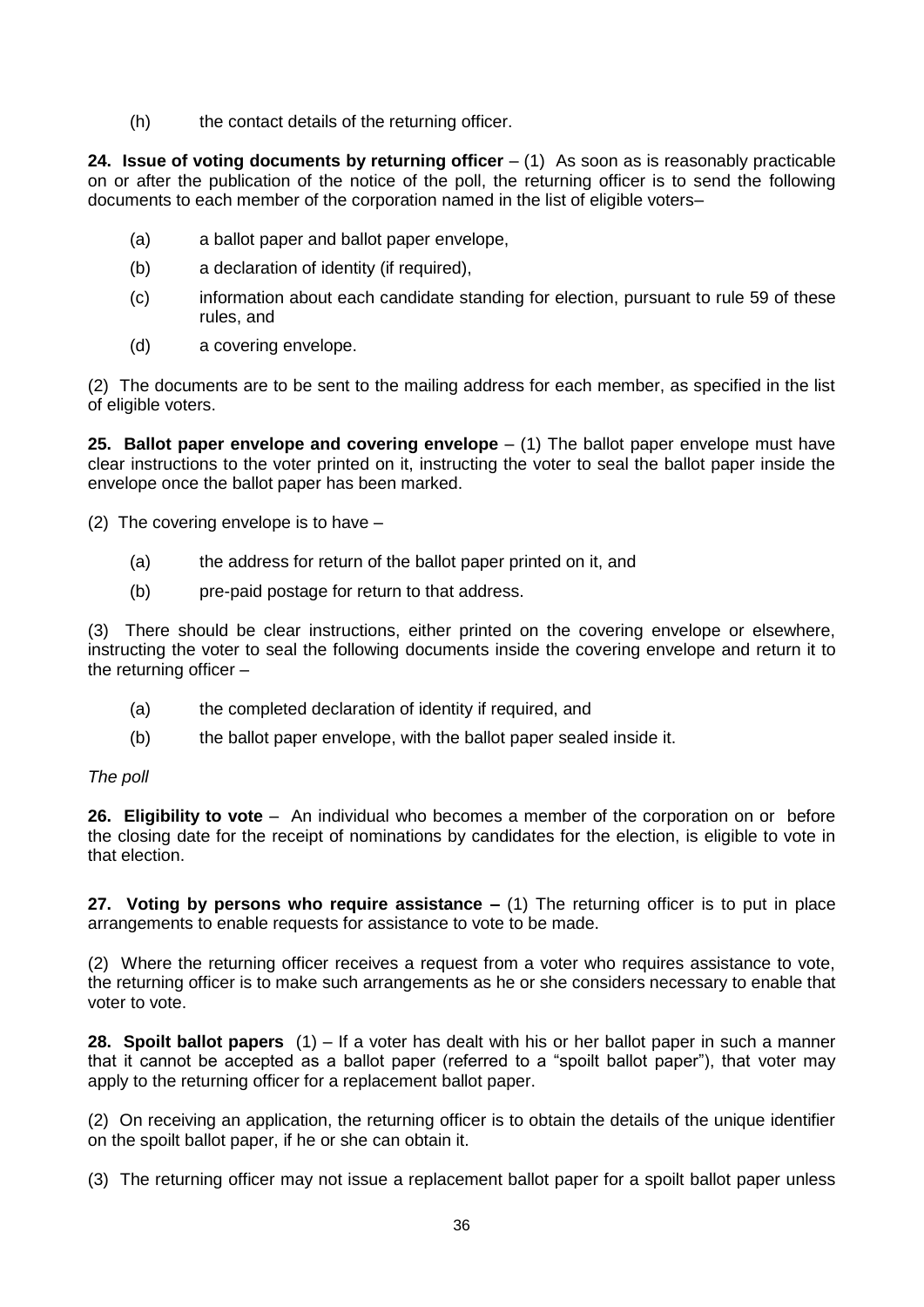he or she –

- (a) is satisfied as to the voter's identity, and
- (b) has ensured that the declaration of identity, if required, has not been returned.

(4) After issuing a replacement ballot paper for a spoilt ballot paper, the returning officer shall enter in a list ("the list of spoilt ballot papers") –

- (a) the name of the voter, and
- (b) the details of the unique identifier of the spoilt ballot paper (if that officer was able to obtain it), and
- (c) the details of the unique identifier of the replacement ballot paper.

**29. Lost ballot papers –** (1) Where a voter has not received his or her ballot paper by the fourth day before the close of the poll, that voter may apply to the returning officer for a replacement ballot paper.

(2) The returning officer may not issue a replacement ballot paper for a lost ballot paper unless he or she –

- (a) is satisfied as to the voter's identity,
- (b) has no reason to doubt that the voter did not receive the original ballot paper, and
- (c) has ensured that the declaration of identity if required has not been returned.

(3) After issuing a replacement ballot paper for a lost ballot paper, the returning officer shall enter in a list ("the list of lost ballot papers") –

- (a) the name of the voter, and
- (b) the details of the unique identifier of the replacement ballot paper.

**30. Issue of replacement ballot paper** – (1) If a person applies for a replacement ballot paper under rule 28 or 29 and a declaration of identity has already been received by the returning officer in the name of that voter, the returning officer may not issue a replacement ballot paper unless, in addition to the requirements imposed rule 28(3) or 29(2), he or she is also satisfied that that person has not already voted in the election, notwithstanding the fact that a declaration of identity if required has already been received by the returning officer in the name of that voter.

(2) After issuing a replacement ballot paper under this rule, the returning officer shall enter in a list ("the list of tendered ballot papers") –

- (a) the name of the voter, and
- (b) the details of the unique identifier of the replacement ballot paper issued under this rule.

**31. Declaration of identity for replacement ballot papers (public and patient constituencies) –** (1) In respect of an election for a public or patient constituency a declaration of identity must be issued with each replacement ballot paper.

(2) The declaration of identity is to include a declaration –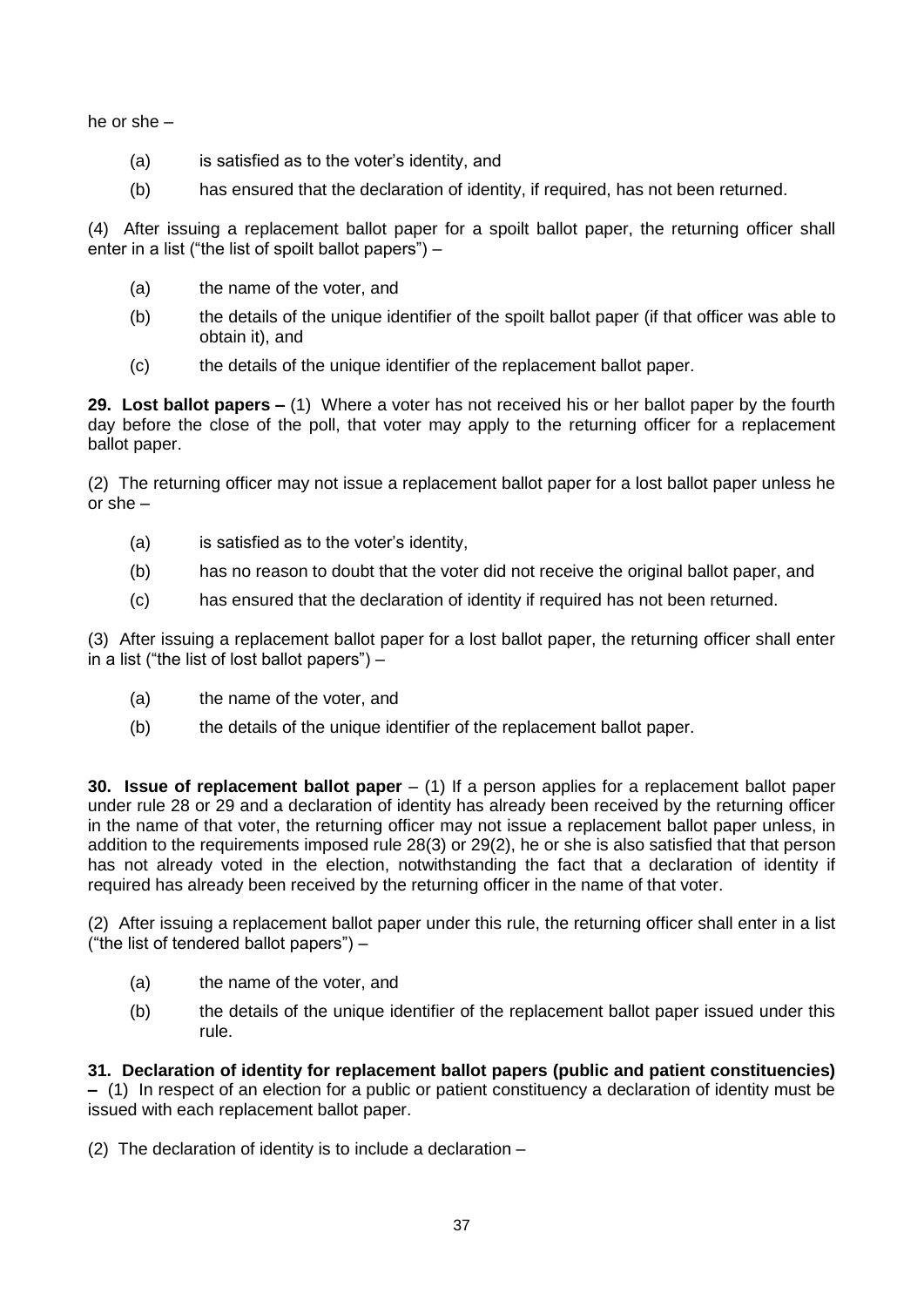- (a) that the voter has not voted in the election with any ballot paper other than the ballot paper being returned with the declaration, and
- (b) of the particulars of that member's qualification to vote as a member of the public or patient constituency, or class within a constituency, for which the election is being held.
- (3) The declaration of identity is to include space for
	- (a) the name of the voter,
	- (b) the address of the voter,
	- (c) the voter's signature, and
	- (d) the date that the declaration was made by the voter.

(4) The voter must be required to return the declaration of identity together with the ballot paper.

(5) The declaration of identity must caution the voter that if it is not returned with the ballot paper, or if it is returned without being correctly completed, the replacement ballot paper may be declared invalid.

### *Procedure for receipt of envelopes*

**32. Receipt of voting documents** – (1) Where the returning officer receives a –

- (a) covering envelope, or
- (b) any other envelope containing a declaration of identity if required, a ballot paper envelope, or a ballot paper,

before the close of the poll, that officer is to open it as soon as is practicable; and rules 33 and 34 are to apply.

(2) The returning officer may open any ballot paper envelope for the purposes of rules 33 and 34, but must make arrangements to ensure that no person obtains or communicates information as to –

- (a) the candidate for whom a voter has voted, or
- (b) the unique identifier on a ballot paper.

(3) The returning officer must make arrangements to ensure the safety and security of the ballot papers and other documents.

**33. Validity of ballot paper** – (1) A ballot paper shall not be taken to be duly returned unless the returning officer is satisfied that it has been received by the returning officer before the close of the poll, with a declaration of identity if required that has been correctly completed, signed, and dated.

(2) Where the returning officer is satisfied that paragraph (1) has been fulfilled, he or she is to  $-$ 

(a) put the declaration of identity if required in a separate packet, and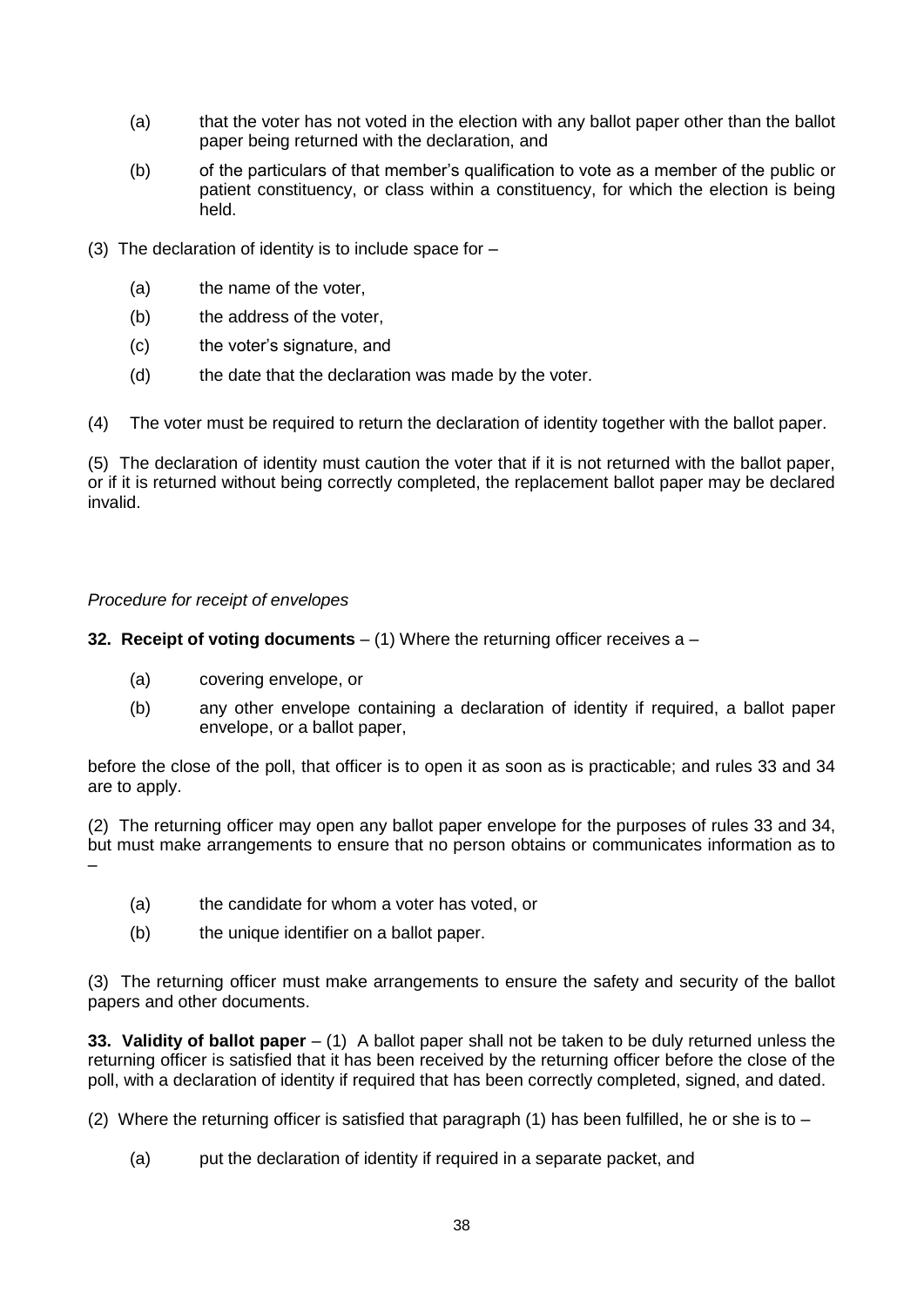(b) put the ballot paper aside for counting after the close of the poll.

(3) Where the returning officer is not satisfied that paragraph (1) has been fulfilled, he or she is to –

- (a) mark the ballot paper "disqualified",
- (b) if there is a declaration of identity accompanying the ballot paper, mark it as "disqualified" and attach it the ballot paper,
- (c) record the unique identifier on the ballot paper in a list (the "list of disqualified documents"); and
- (d) place the document or documents in a separate packet.

**34. Declaration of identity but no ballot paper (public and patient constituency) –** Where the returning officer receives a declaration of identity if required but no ballot paper, the returning officer is to  $-$ 

- (a) mark the declaration of identity "disqualified",
- (b) record the name of the voter in the list of disqualified documents, indicating that a declaration of identity was received from the voter without a ballot paper; and
- (c) place the declaration of identity in a separate packet.

**35. Sealing of packets –** As soon as is possible after the close of the poll and after the completion of the procedure under rules 33 and 34, the returning officer is to seal the packets containing–

- (a) the disqualified documents, together with the list of disqualified documents inside it,
- (b) the declarations of identity if required,
- (c) the list of spoilt ballot papers,
- (d) the list of lost ballot papers,
- (e) the list of eligible voters, and
- (f) the list of tendered ballot papers.

### *Part 6 - Counting the votes*

### **36. Interpretation of Part 6 –** In Part 6 of these rules –

"continuing candidate" means any candidate not deemed to be elected, and not excluded,

"count" means all the operations involved in counting of the first preferences recorded for candidates, the transfer of the surpluses of elected candidates, and the transfer of the votes of the excluded candidates,

"deemed to be elected" means deemed to be elected for the purposes of counting of votes but without prejudice to the declaration of the result of the poll.

"mark" means a figure, an identifiable written word, or a mark such as "X",

"non-transferable vote" means a ballot paper –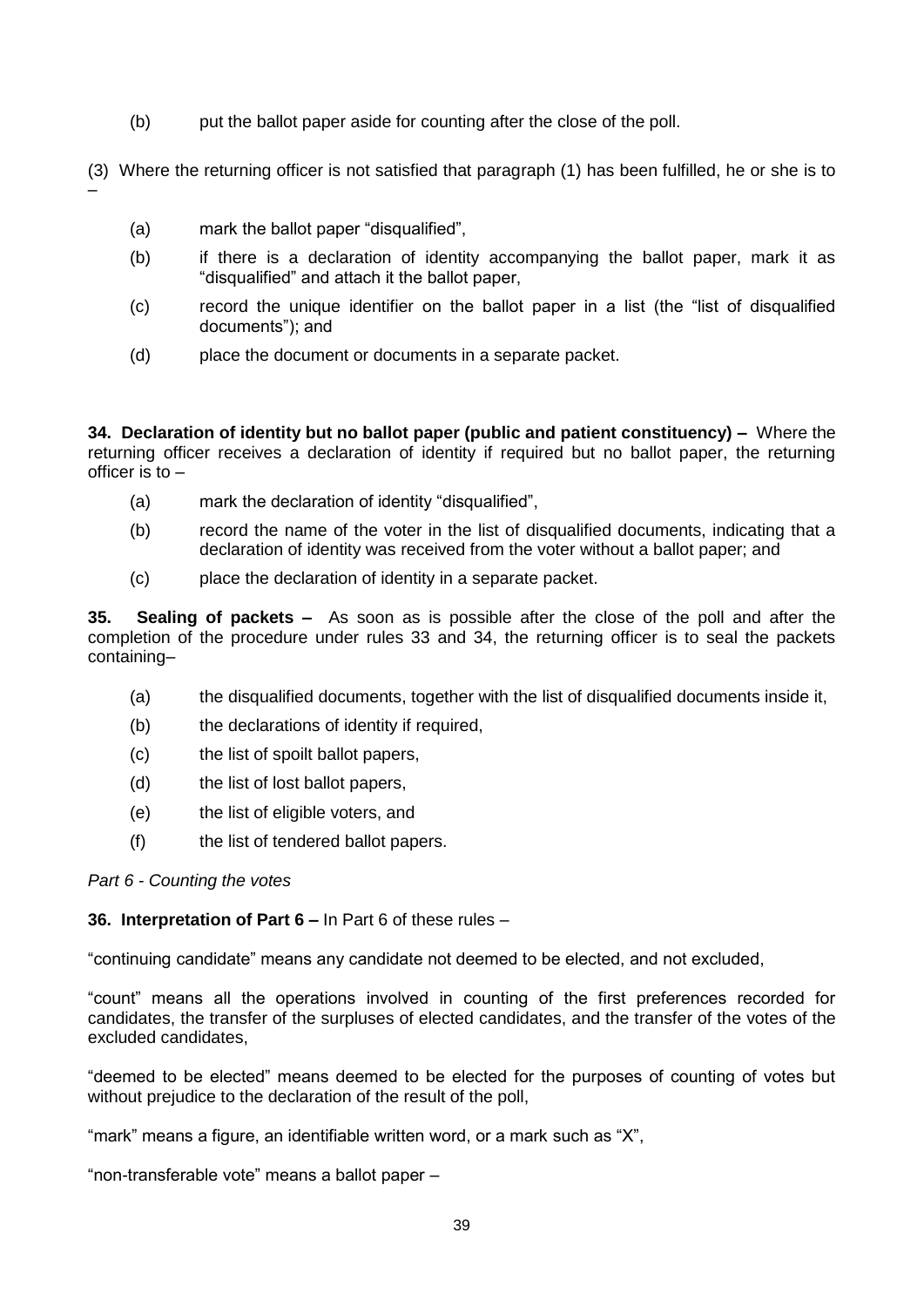- (a) on which no second or subsequent preference is recorded for a continuing candidate, or
- (b) which is excluded by the returning officer under rule stv44(4) below,

"preference" as used in the following contexts has the meaning assigned below –

- (a) "first preference" means the figure "1" or any mark or word which clearly indicates a first (or only) preference,
- (b) "next available preference" means a preference which is the second, or as the case may be, subsequent preference recorded in consecutive order for a continuing candidate (any candidate who is deemed to be elected or is excluded thereby being ignored); and
- (c) in this context, a "second preference" is shown by the figure "2" or any mark or word which clearly indicates a second preference, and a third preference by the figure "3" or any mark or word which clearly indicates a third preference, and so on,

"quota" means the number calculated in accordance with rule stv41 below,

"surplus" means the number of votes by which the total number of votes for any candidate (whether first preference or transferred votes, or a combination of both) exceeds the quota; but references in these rules to the transfer of the surplus means the transfer (at a transfer value) of all transferable papers from the candidate who has the surplus,

"stage of the count" means –

- (a) the determination of the first preference vote of each candidate,
- (b) the transfer of a surplus of a candidate deemed to be elected, or
- (c) the exclusion of one or more candidates at any given time,

"transferable paper" means a ballot paper on which, following a first preference, a second or subsequent preference is recorded in consecutive numerical order for a continuing candidate,

"transferred vote" means a vote derived from a ballot paper on which a second or subsequent preference is recorded for the candidate to whom that paper has been transferred, and

"transfer value" means the value of a transferred vote calculated in accordance with paragraph (4) or (7) of rule stv42 below.

**37. Arrangements for counting of the votes** – The returning officer is to make arrangements for counting the votes as soon as is practicable after the close of the poll.

**38. The count**  $-$  (1) The returning officer is to  $-$ 

- (a) count and record the number of ballot papers that have been returned, and
- (b) count the votes according to the provisions in this Part of the rules.

(2) The returning officer, while counting and recording the number of ballot papers and counting the votes, must make arrangements to ensure that no person obtains or communicates information as to the unique identifier on a ballot paper.

(3) The returning officer is to proceed continuously with counting the votes as far as is practicable.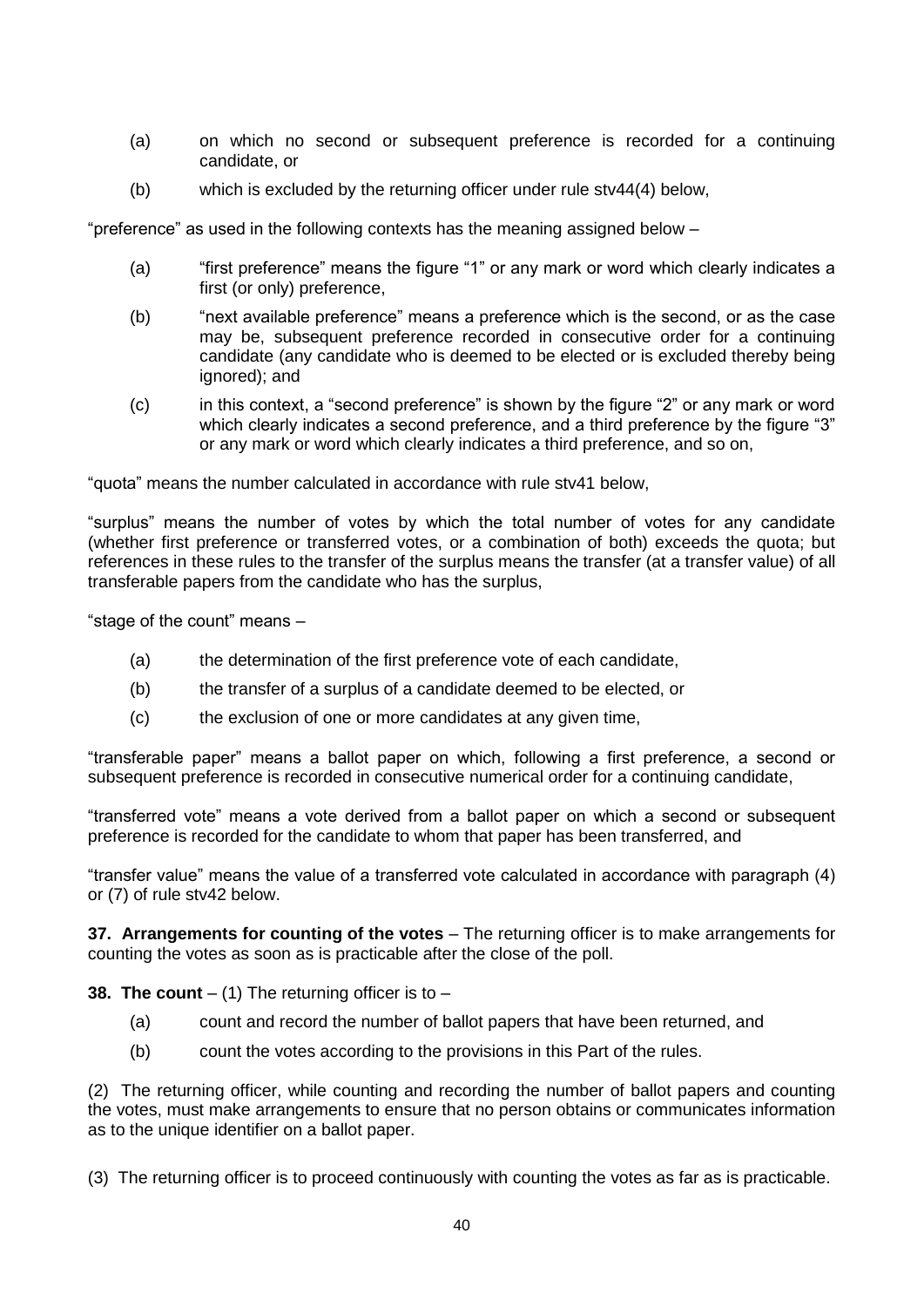### **39. Rejected ballot papers –** (1) Any ballot paper –

- (a) which does not bear the features that have been incorporated into the other ballot papers to prevent them from being reproduced,
- (b) on which the figure "1" standing alone is not placed so as to indicate a first preference for any candidate,
- (c) on which anything is written or marked by which the voter can be identified except the unique identifier, or
- (d) which is unmarked or rejected because of uncertainty,

shall be rejected and not counted, but the ballot paper shall not be rejected by reason only of carrying the words "one", "two", "three" and so on, or any other mark instead of a figure if, in the opinion of the returning officer, the word or mark clearly indicates a preference or preferences.

(2) The returning officer is to endorse the word "rejected" on any ballot paper which under this rule is not to be counted.

(3) The returning officer is to draw up a statement showing the number of ballot papers rejected by him or her under each of the subparagraphs (a) to (d) of paragraph (1).

**40. First stage** – (1) The returning officer is to sort the ballot papers into parcels according to the candidates for whom the first preference votes are given.

(2) The returning officer is to then count the number of first preference votes given on ballot papers for each candidate, and is to record those numbers.

(3) The returning officer is to also ascertain and record the number of valid ballot papers.

**41. The quota** – (1) The returning officer is to divide the number of valid ballot papers by a number exceeding by one the number of members to be elected.

(2) The result, increased by one, of the division under paragraph (1) above (any fraction being disregarded) shall be the number of votes sufficient to secure the election of a candidate (in these rules referred to as "the quota").

(3) At any stage of the count a candidate whose total votes equals or exceeds the quota shall be deemed to be elected, except that any election where there is only one vacancy a candidate shall not be deemed to be elected until the procedure set out in paragraphs (1) to (3) of rule stv44 has been complied with.

**42. Transfer of votes** – (1) Where the number of first preference votes for any candidate exceeds the quota, the returning officer is to sort all the ballot papers on which first preference votes are given for that candidate into sub-parcels so that they are grouped –

- (a) according to next available preference given on those papers for any continuing candidate, or
- (b) where no such preference is given, as the sub-parcel of non-transferable votes.

(2) The returning officer is to count the number of ballot papers in each parcel referred to in paragraph (1) above.

(3) The returning officer is, in accordance with this rule and rule stv43 below, to transfer each sub-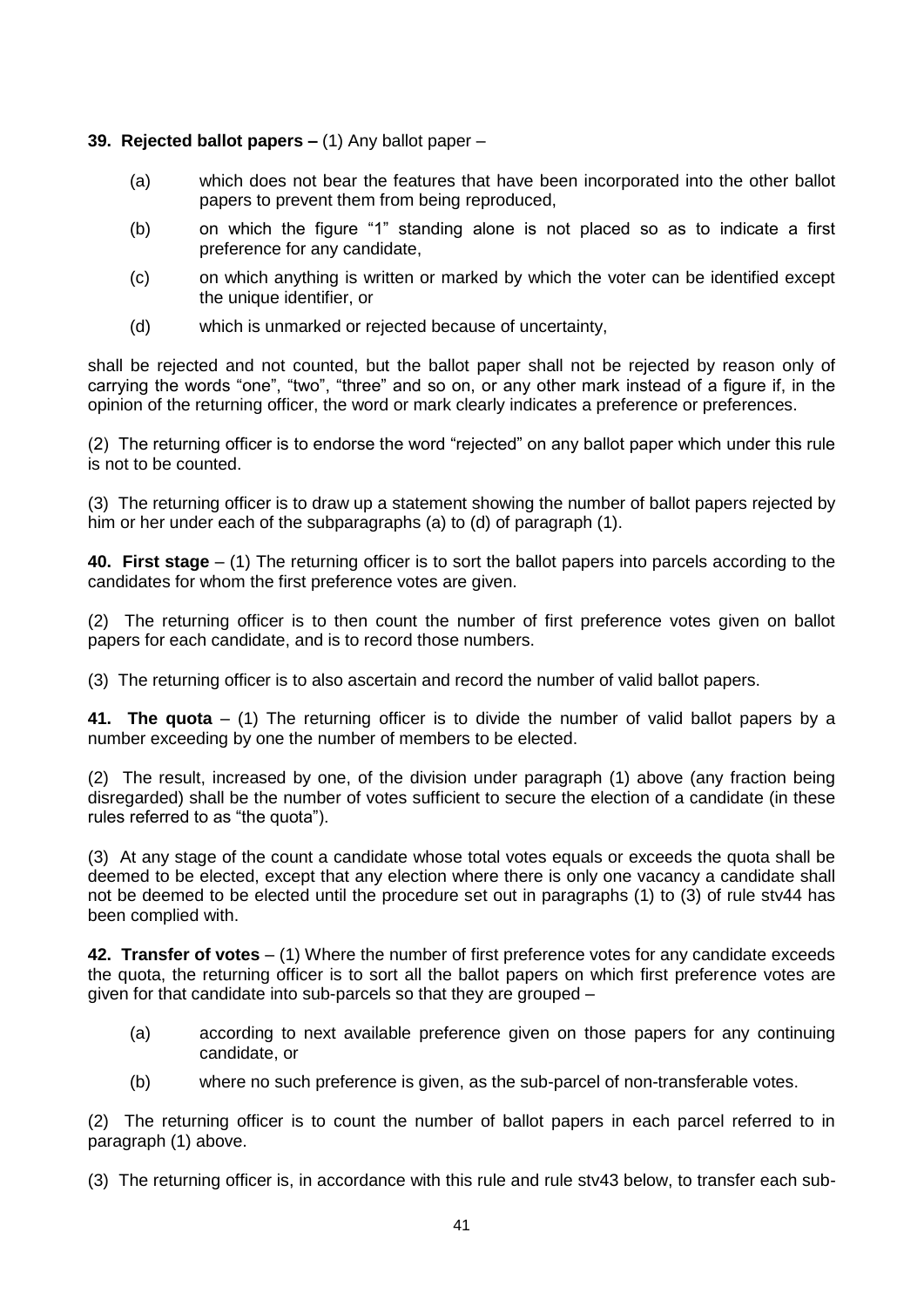parcel of ballot papers referred to in paragraph (1)(a) to the candidate for whom the next available preference is given on those papers.

(4) The vote on each ballot paper transferred under paragraph (3) above shall be at a value ("the transfer value") which –

- (a) reduces the value of each vote transferred so that the total value of all such votes does not exceed the surplus, and
- (b) is calculated by dividing the surplus of the candidate from whom the votes are being transferred by the total number of the ballot papers on which those votes are given, the calculation being made to two decimal places (ignoring the remainder if any).

(5) Where at the end of any stage of the count involving the transfer of ballot papers, the number of votes for any candidate exceeds the quota, the returning officer is to sort the ballot papers in the sub-parcel of transferred votes which was last received by that candidate into separate sub-parcels so that they are grouped –

- (a) according to the next available preference given on those papers for any continuing candidate, or
- (b) where no such preference is given, as the sub-parcel of non-transferable votes.

(6) The returning officer is, in accordance with this rule and rule stv43 below, to transfer each subparcel of ballot papers referred to in paragraph (5)(a) to the candidate for whom the next available preference is given on those papers.

(7) The vote on each ballot paper transferred under paragraph (6) shall be at  $-$ 

- (a) a transfer value calculated as set out in paragraph (4)(b) above, or
- (b) at the value at which that vote was received by the candidate from whom it is now being transferred,

whichever is the less.

(8) Each transfer of a surplus constitutes a stage in the count.

(9) Subject to paragraph (10), the returning officer shall proceed to transfer transferable papers until no candidate who is deemed to be elected has a surplus or all the vacancies have been filled.

(10) Transferable papers shall not be liable to be transferred where any surplus or surpluses which, at a particular stage of the count, have not already been transferred, are -

- (a) less than the difference between the total vote then credited to the continuing candidate with the lowest recorded vote and the vote of the candidate with the next lowest recorded vote, or
- (b) less than the difference between the total votes of the two or more continuing candidates, credited at that stage of the count with the lowest recorded total numbers of votes and the candidate next above such candidates.

(11) This rule does not apply at an election where there is only one vacancy.

**43. Supplementary provisions on transfer** – (1) If, at any stage of the count, two or more candidates have surpluses, the transferable papers of the candidate with the highest surplus shall be transferred first, and if –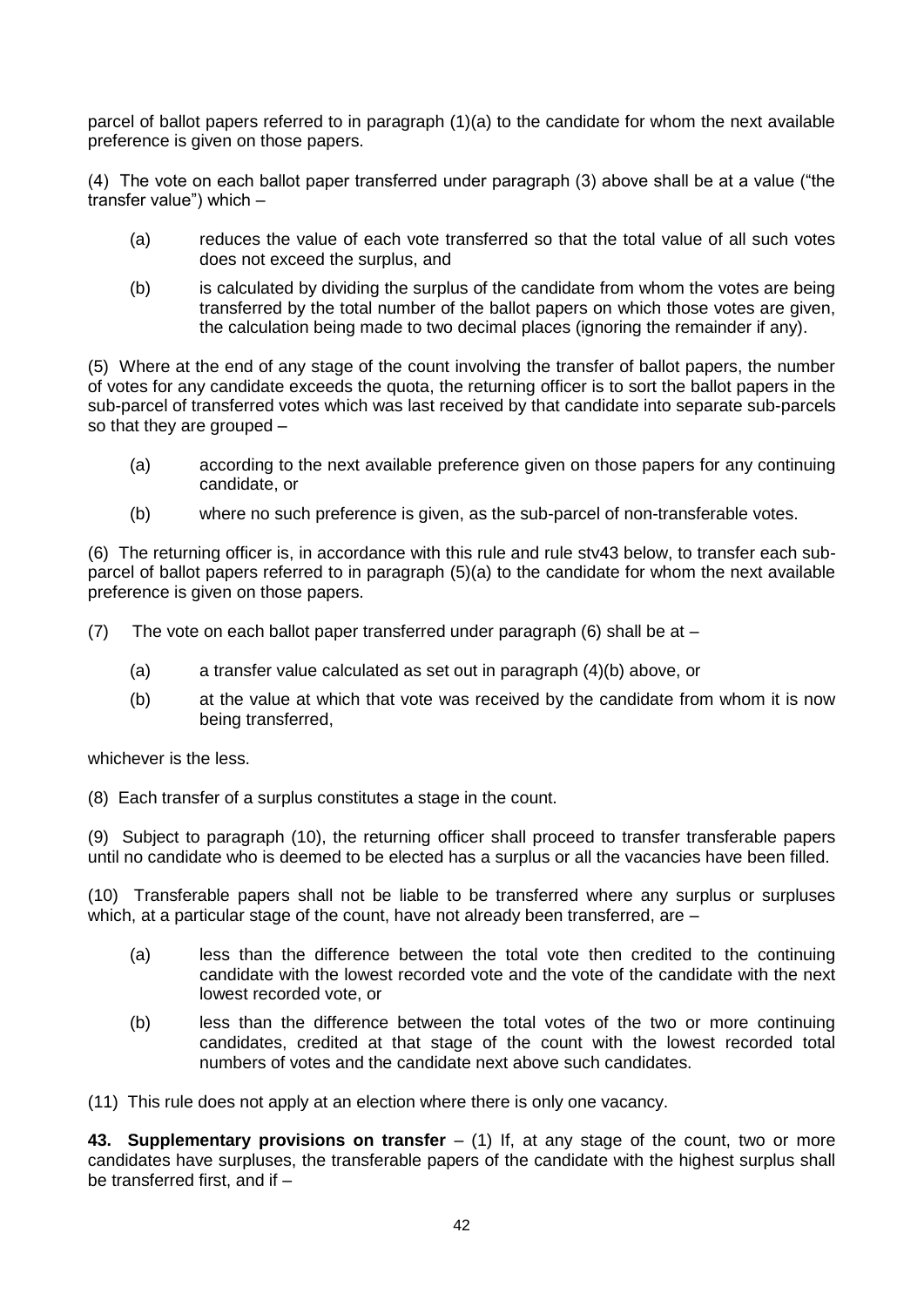- (a) The surpluses determined in respect of two or more candidates are equal, the transferable papers of the candidate who had the highest recorded vote at the earliest preceding stage at which they had unequal votes shall be transferred first, and
- (b) the votes credited to two or more candidates were equal at all stages of the count, the returning officer shall decide between those candidates by lot, and the transferable papers of the candidate on whom the lot falls shall be transferred first.
- (2) The returning officer shall, on each transfer of transferable papers under rule stv42 above
	- (a) record the total value of the votes transferred to each candidate,
	- (b) add that value to the previous total of votes recorded for each candidate and record the new total,
	- (c) record as non-transferable votes the difference between the surplus and the total transfer value of the transferred votes and add that difference to the previously recorded total of non-transferable votes, and
	- (d) compare—
		- (i) the total number of votes then recorded for all of the candidates, together with the total number of non-transferable votes, with
		- (ii) the recorded total of valid first preference votes.

(3) All ballot papers transferred under rule stv42 or stv44 shall be clearly marked, either individually or as a sub-parcel, so as to indicate the transfer value recorded at that time to each vote on that paper or, as the case may be, all the papers in that sub-parcel.

(4) Where a ballot paper is so marked that it is unclear to the returning officer at any stage of the count under rule stv42 or stv44 for which candidate the next preference is recorded, the returning officer shall treat any vote on that ballot paper as a non-transferable vote; and votes on a ballot paper shall be so treated where, for example, the names of two or more candidates (whether continuing candidates or not) are so marked that, in the opinion of the returning officer, the same order of preference is indicated or the numerical sequence is broken.

### **44. Exclusion of candidates** – (1) If —

- (a) all transferable papers which under the provisions of rule stv42 above (including that rule as applied by paragraph (11) below) and this rule are required to be transferred, have been transferred, and
- (b) subject to rule stv45 below, one or more vacancies remain to be filled,

the returning officer shall exclude from the election at that stage the candidate with the then lowest vote (or, where paragraph (12) below applies, the candidates with the then lowest votes).

(2) The returning officer shall sort all the ballot papers on which first preference votes are given for the candidate or candidates excluded under paragraph (1) above into two sub-parcels so that they are grouped as —

- (a) ballot papers on which a next available preference is given, and
- (b) ballot papers on which no such preference is given (thereby including ballot papers on which preferences are given only for candidates who are deemed to be elected or are excluded).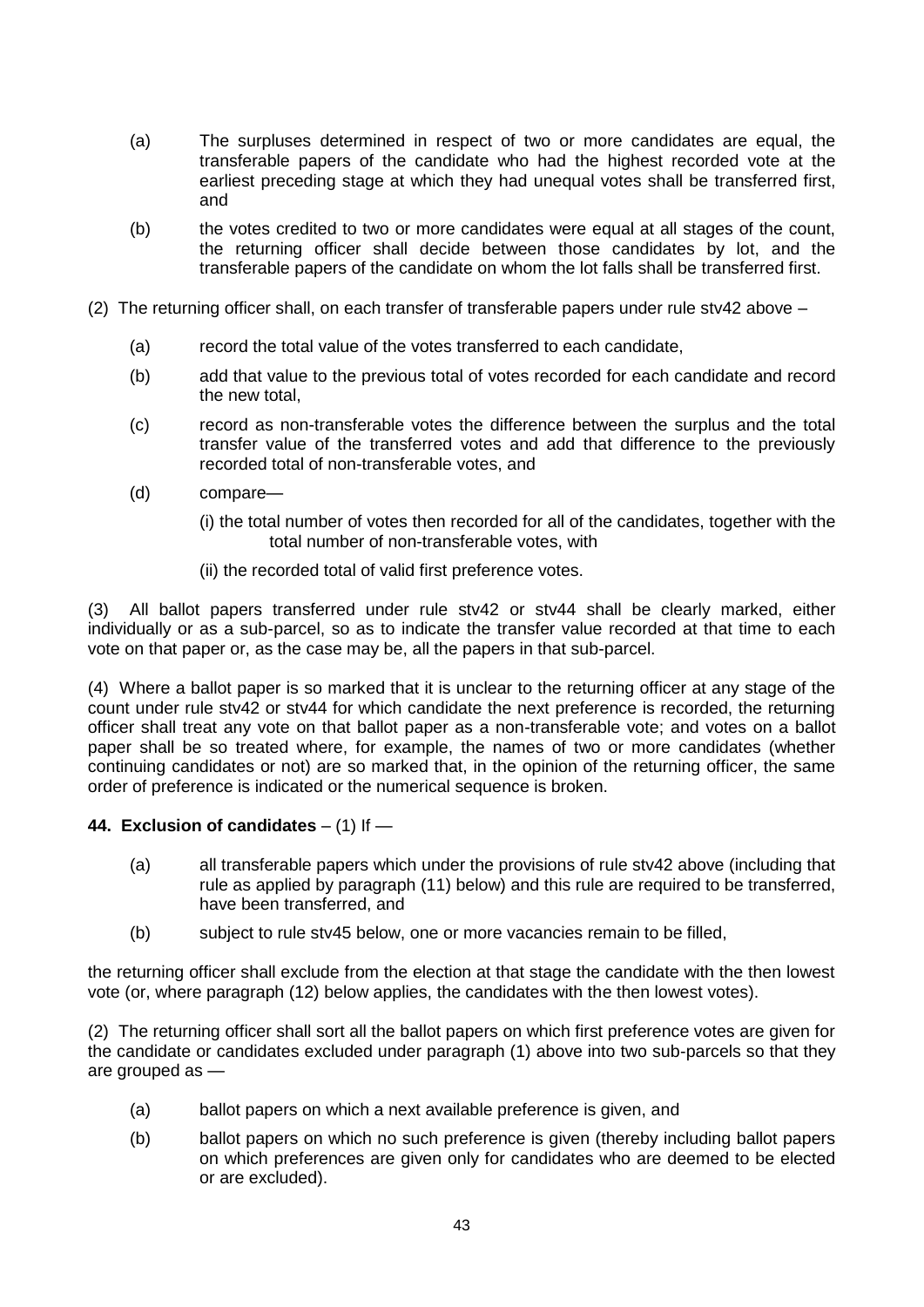(3) The returning officer shall, in accordance with this rule and rule stv43 above, transfer each sub-parcel of ballot papers referred to in paragraph (2)(a) above to the candidate for whom the next available preference is given on those papers.

(4) The exclusion of a candidate or of two or more candidates together, constitutes a further stage of the count.

(5) If, subject to rule stv45 below, one or more vacancies still remain to be filled, the returning officer shall then sort the transferable papers, if any, which had been transferred to any candidate excluded under paragraph (1) above into sub-parcels according to their transfer value.

(6) The returning officer shall transfer those papers in the sub-parcel of transferable papers with the highest transfer value to the continuing candidates in accordance with the next available preferences given on those papers (thereby passing over candidates who are deemed to be elected or are excluded).

(7) The vote on each transferable paper transferred under paragraph (6) above shall be at the value at which that vote was received by the candidate excluded under paragraph (1) above.

(8) Any papers on which no next available preferences have been expressed shall be set aside as non-transferable votes.

(9) After the returning officer has completed the transfer of the ballot papers in the sub-parcel of ballot papers with the highest transfer value he or she shall proceed to transfer in the same way the sub-parcel of ballot papers with the next highest value and so on until he has dealt with each sub-parcel of a candidate excluded under paragraph (1) above.

(10) The returning officer shall after each stage of the count completed under this rule—

- (a) record
	- (i) the total value of votes, or
	- (ii) the total transfer value of votes transferred to each candidate,
- (b) add that total to the previous total of votes recorded for each candidate and record the new total,
- (c) record the value of non-transferable votes and add that value to the previous nontransferable votes total, and
- (d) compare—
	- (i) the total number of votes then recorded for each candidate together with the total number of non-transferable votes, with
	- (ii) the recorded total of valid first preference votes.

(11) If after a transfer of votes under any provision of this rule, a candidate has a surplus, that surplus shall be dealt with in accordance with paragraphs (5) to (10) of rule stv42 and rule stv43.

(12) Where the total of the votes of the two or more lowest candidates, together with any surpluses not transferred, is less than the number of votes credited to the next lowest candidate, the returning officer shall in one operation exclude such two or more candidates.

(13) If when a candidate has to be excluded under this rule, two or more candidates each have the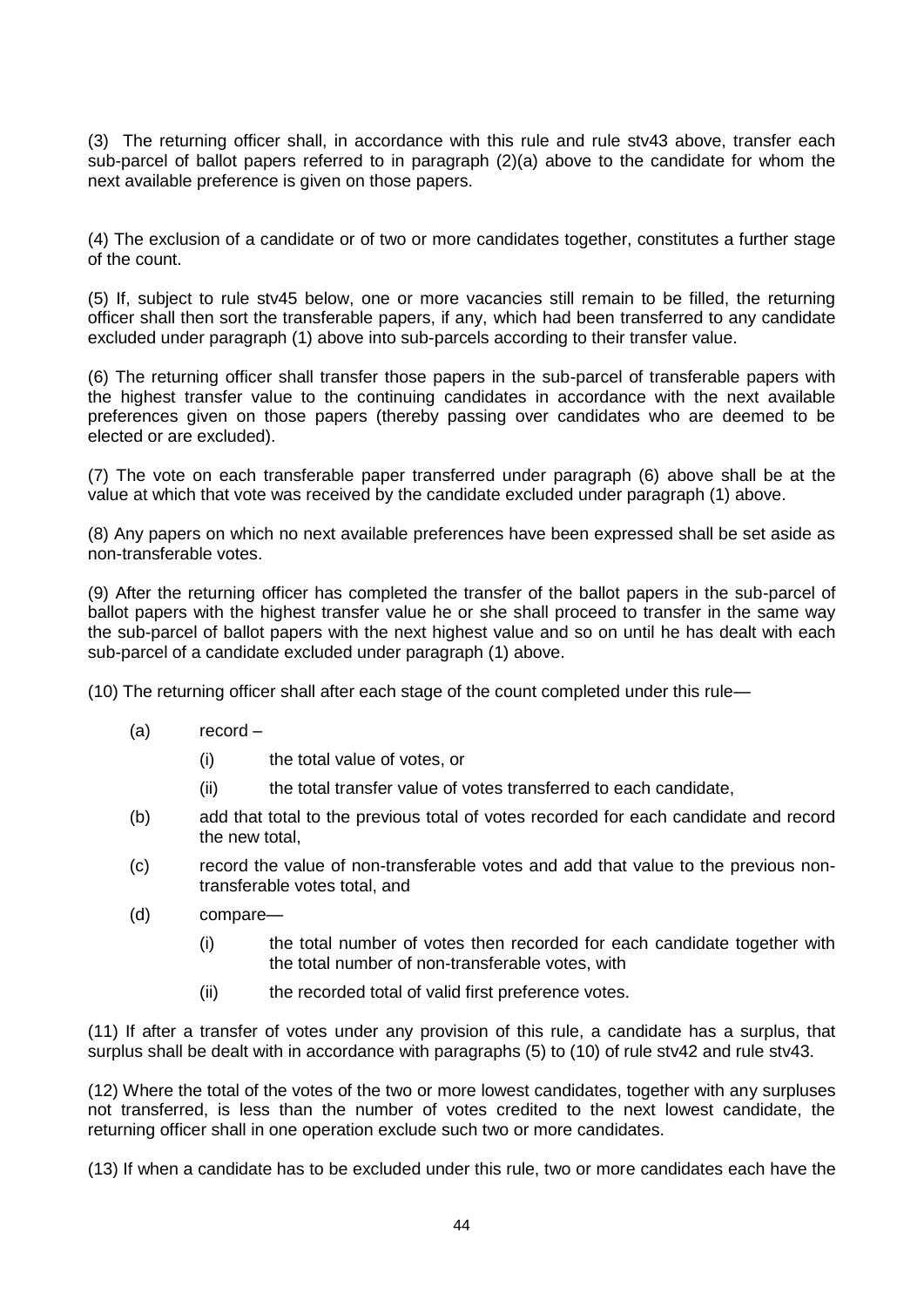same number of votes and are lowest—

- (a) regard shall be had to the total number of votes credited to those candidates at the earliest stage of the count at which they had an unequal number of votes and the candidate with the lowest number of votes at that stage shall be excluded, and
- (b) where the number of votes credited to those candidates was equal at all stages, the returning officer shall decide between the candidates by lot and the candidate on whom the lot falls shall be excluded.

**45. Filling of last vacancies –** (1) Where the number of continuing candidates is equal to the number of vacancies remaining unfilled the continuing candidates shall thereupon be deemed to be elected.

(2) Where only one vacancy remains unfilled and the votes of any one continuing candidate are equal to or greater than the total of votes credited to other continuing candidates together with any surplus not transferred, the candidate shall thereupon be deemed to be elected.

(3) Where the last vacancies can be filled under this rule, no further transfer of votes shall be made.

**46. Order of election of candidates** – (1) The order in which candidates whose votes equal or exceed the quota are deemed to be elected shall be the order in which their respective surpluses were transferred, or would have been transferred but for rule stv42(10) above.

(2) A candidate credited with a number of votes equal to, and not greater than, the quota shall, for the purposes of this rule, be regarded as having had the smallest surplus at the stage of the count at which he obtained the quota.

(3) Where the surpluses of two or more candidates are equal and are not required to be transferred, regard shall be had to the total number of votes credited to such candidates at the earliest stage of the count at which they had an unequal number of votes and the surplus of the candidate who had the greatest number of votes at that stage shall be deemed to be the largest.

(4) Where the number of votes credited to two or more candidates were equal at all stages of the count, the returning officer shall decide between them by lot and the candidate on whom the lot falls shall be deemed to have been elected first.

**47. Declaration of result for contested elections –** (1) In a contested election, when the result of the poll has been ascertained, the returning officer is to —

- (a) declare the candidates who are deemed to be elected under Part 6 of these rules as elected,
- (b) give notice of the name of each candidate who he or she has declared elected  $-$ 
	- (i) where the election is held under a proposed constitution pursuant to powers conferred on the [insert name] NHS Trust by section 4(4) of the 2003 Act, to the chairman of the NHS Trust, or
	- (ii) in any other case, to the chairman of the corporation, and
- (c) give public notice of the name of each candidate who he or she has declared elected.

(2) The returning officer is to make –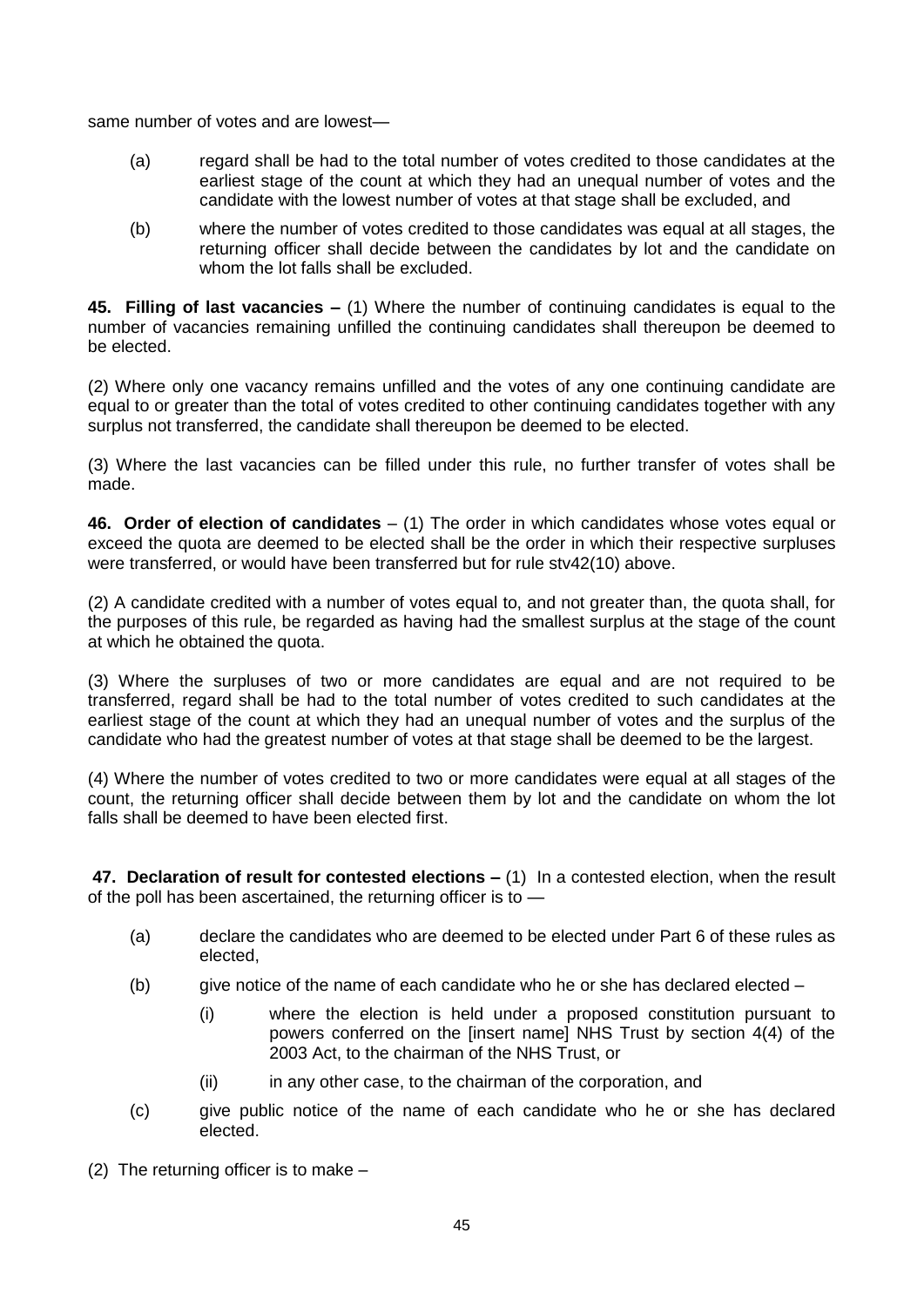- (a) the number of first preference votes for each candidate whether elected or not,
- (b) any transfer of votes,
- (c) the total number of votes for each candidate at each stage of the count at which such transfer took place,
- (d) the order in which the successful candidates were elected, and
- (e) the number of rejected ballot papers under each of the headings in rule stv39(1),

available on request.

**48. Declaration of result for uncontested elections** – In an uncontested election, the returning officer is to as soon as is practicable after final day for the delivery of notices of withdrawals by candidates from the election –

- (a) declare the candidate or candidates remaining validly nominated to be elected,
- (b) give notice of the name of each candidate who he or she has declared elected to the chairman of the corporation, and
- (c) give public notice of the name of each candidate who he or she has declared elected.

#### *Part 8 – Disposal of documents*

**49. Sealing up of documents relating to the poll –** (1) On completion of the counting at a contested election, the returning officer is to seal up the following documents in separate packets –

- (a) the counted ballot papers,
- (b) the ballot papers endorsed with "rejected in part",
- (c) the rejected ballot papers, and
- (d) the statement of rejected ballot papers.

(2) The returning officer must not open the sealed packets of –

- (a) the disqualified documents, with the list of disqualified documents inside it,
- (b) the declarations of identity,
- (c) the list of spoilt ballot papers,
- (d) the list of lost ballot papers,
- (e) the list of eligible voters, and
- (f) the list of tendered ballot papers.

(3) The returning officer must endorse on each packet a description of –

- (a) its contents,
- (b) the date of the publication of notice of the election,
- (c) the name of the corporation to which the election relates, and
- (d) the constituency, or class within a constituency, to which the election relates.
- **50. Delivery of documents** –Once the documents relating to the poll have been sealed up and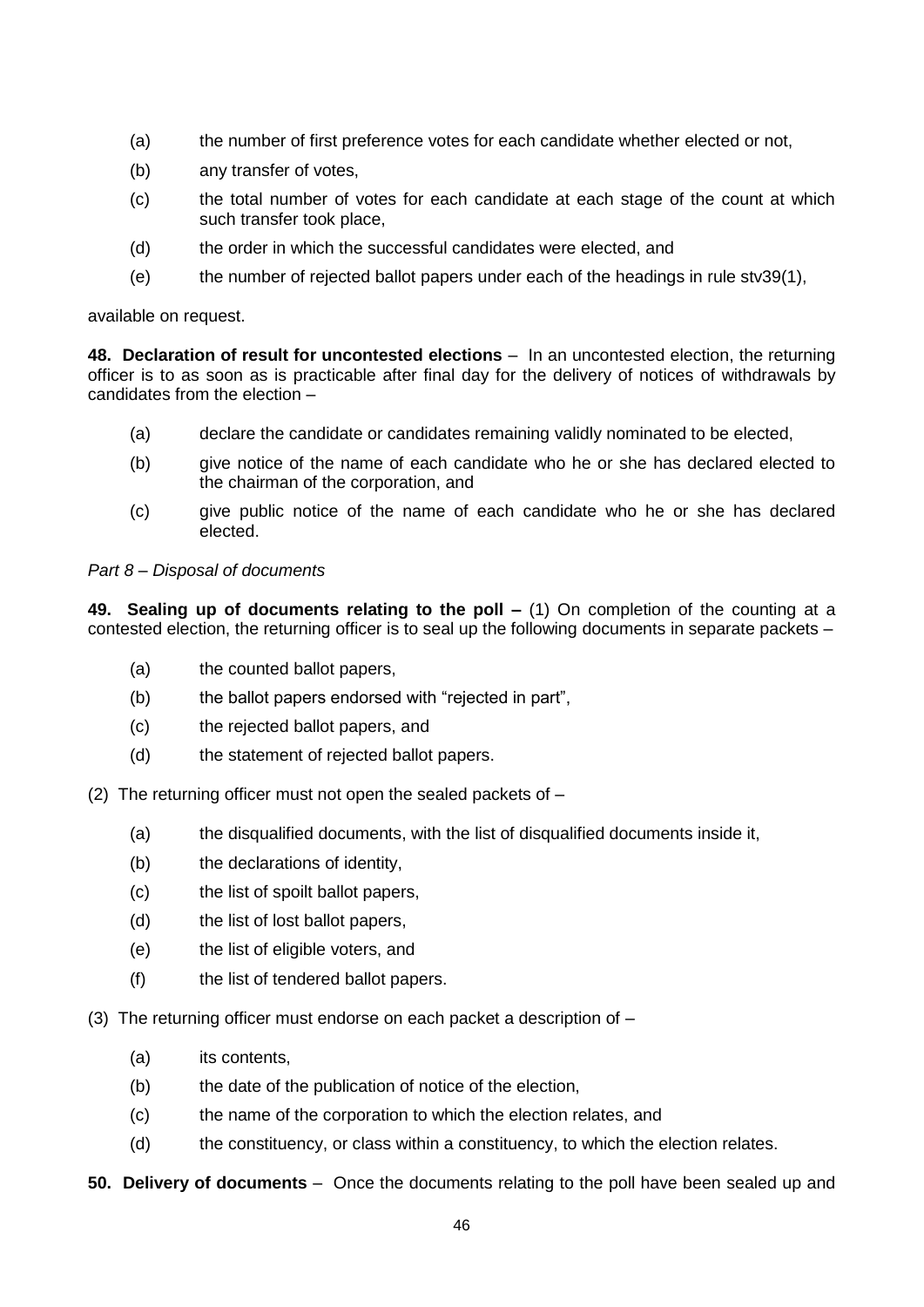endorsed pursuant to rule 49, the returning officer is to forward them to the chair of the corporation.

### **51. Forwarding of documents received after close of the poll** – Where –

- (a) any voting documents are received by the returning officer after the close of the poll, or
- (b) any envelopes addressed to eligible voters are returned as undelivered too late to be resent, or
- (c) any applications for replacement ballot papers are made too late to enable new ballot papers to be issued,

the returning officer is to put them in a separate packet, seal it up, and endorse and forward it to the chairman of the corporation.

**52. Retention and public inspection of documents –** (1) The corporation is to retain the documents relating to an election that are forwarded to the chair by the returning officer under these rules for one year, and then, unless otherwise directed by the regulator, cause them to be destroyed.

(2) With the exception of the documents listed in rule 53(1), the documents relating to an election that are held by the corporation shall be available for inspection by members of the public at all reasonable times.

(3) A person may request a copy or extract from the documents relating to an election that are held by the corporation, and the corporation is to provide it, and may impose a reasonable charge for doing so.

**53. Application for inspection of certain documents relating to an election – (1) The** corporation may not allow the inspection of, or the opening of any sealed packet containing –

- (a) any rejected ballot papers, including ballot papers rejected in part,
- (b) any disqualified documents, or the list of disqualified documents,
- (c) any counted ballot papers,
- (d) any declarations of identity, or
- (e) the list of eligible voters,

by any person without the consent of the Regulator.

(2) A person may apply to the Regulator to inspect any of the documents listed in (1), and the Regulator may only consent to such inspection if it is satisfied that it is necessary for the purpose of questioning an election pursuant to Part 11.

(3) The Regulator's consent may be on any terms or conditions that it thinks necessary, including conditions as to –

- (a) persons,
- (b) time,
- (c) place and mode of inspection,
- (d) production or opening,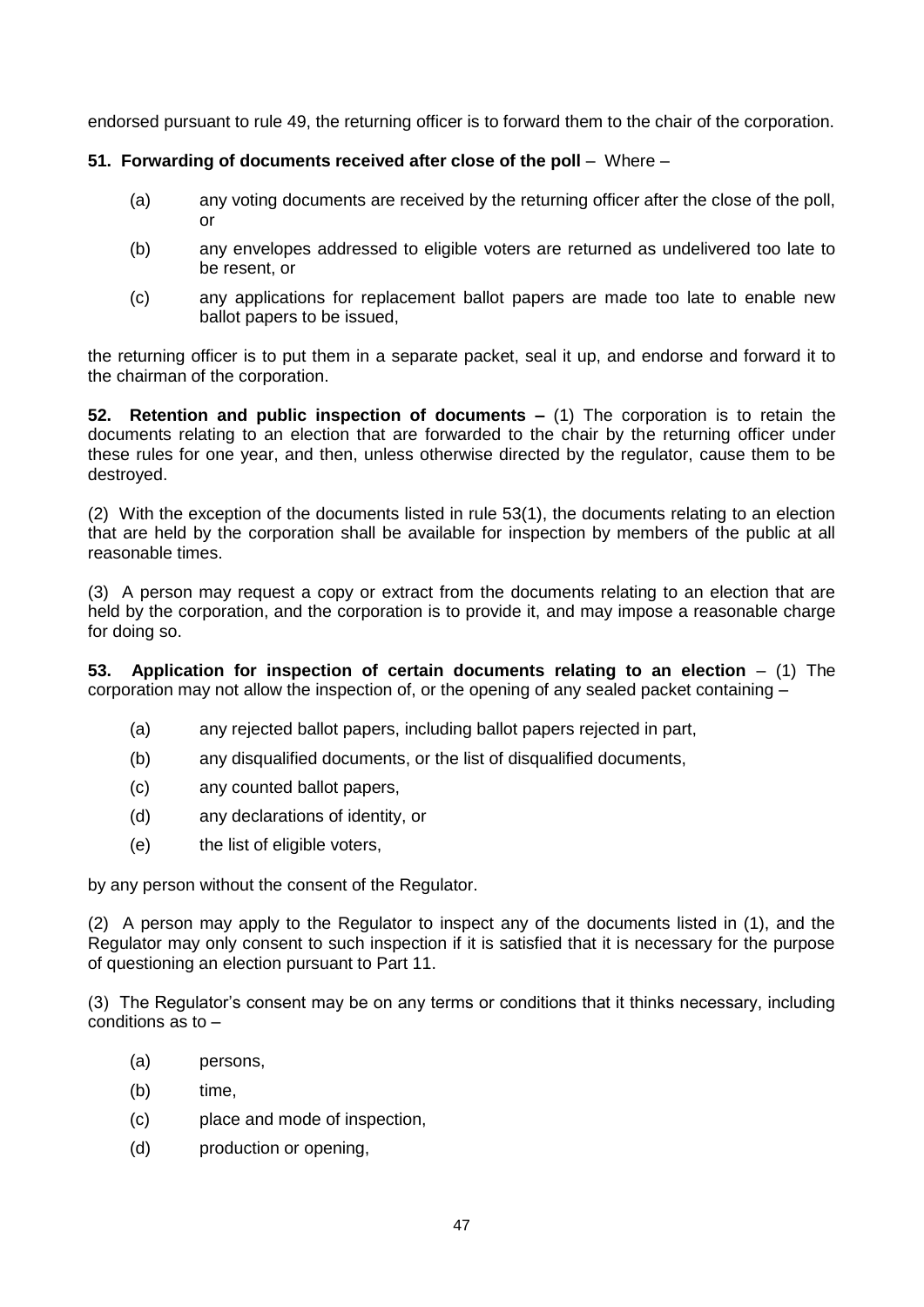and the corporation must only make the documents available for inspection in accordance with those terms and conditions.

(4) On an application to inspect any of the documents listed in paragraph  $(1)$ ,  $-$ 

- (a) in giving its consent, the regulator, and
- (b) and making the documents available for inspection, the corporation,

must ensure that the way in which the vote of any particular member has been given shall not be disclosed, until it has been established –

- (i) that his or her vote was given, and
- (ii) that the regulator has declared that the vote was invalid.

*Part 9 – Death of a candidate during a contested election*

. **54. Countermand or abandonment of poll on death of candidate** – (1) If, at a contested election, proof is given to the returning officer's satisfaction before the result of the election is declared that one of the persons named or to be named as a candidate has died, then the returning officer is to –

- (a) publish a notice stating that the candidate has died, and
- (b) proceed with the counting of the votes as if that candidate had been excluded from the count so that –
	- (i) ballot papers which only have a first preference recorded for the candidate that has died, and no preferences for any other candidates, are not to be counted, and
	- (ii) ballot papers which have preferences recorded for other candidates are to be counted according to the consecutive order of those preferences, passing over preferences marked for the candidate who has died.

(2) The ballot papers which have preferences recorded for the candidate who has died are to be sealed with the other counted ballot papers pursuant to rule 49(1)(a).

*Part 10 – Election expenses and publicity*

### *Election expenses*

**55. Election expenses** – Any expenses incurred, or payments made, for the purposes of an election which contravene this Part are an electoral irregularity, which may only be questioned in an application to the regulator under Part 11 of these rules.

**56. Expenses and payments by candidates** - A candidate may not incur any expenses or make a payment (of whatever nature) for the purposes of an election, other than expenses or payments that relate to –

- (a) personal expenses,
- (b) travelling expenses, and expenses incurred while living away from home, and
- (c) expenses for stationery, postage, telephone, internet (or any similar means of communication) and other petty expenses, to a limit of [£100].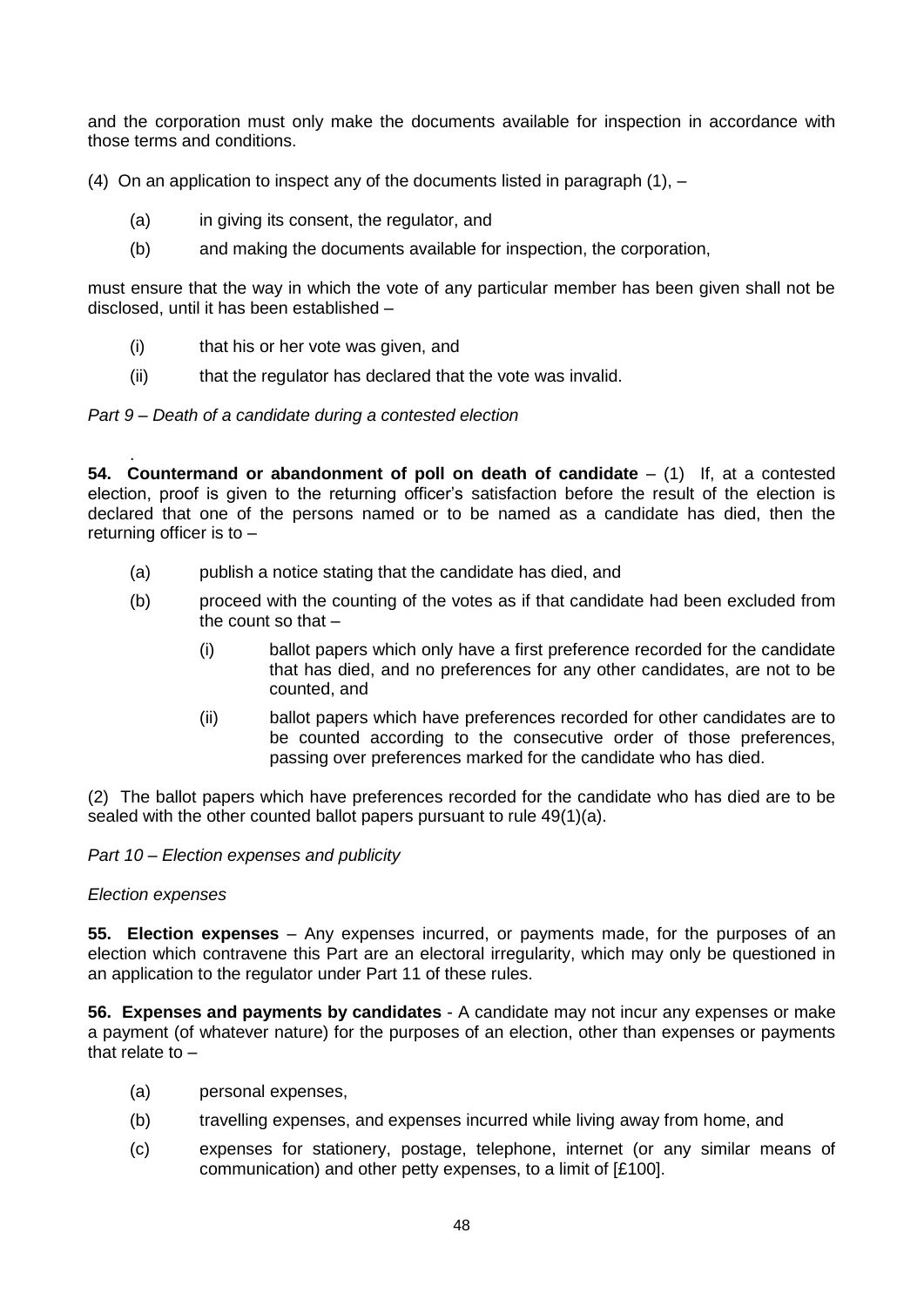# **57. Election expenses incurred by other persons** – (1)No person may -

- (a) incur any expenses or make a payment (of whatever nature) for the purposes of a candidate's election, whether on that candidate's behalf or otherwise, or
- (b) give a candidate or his or her family any money or property (whether as a gift, donation, loan, or otherwise) to meet or contribute to expenses incurred by or on behalf of the candidate for the purposes of an election.

(2) Nothing in this rule is to prevent the corporation from incurring such expenses, and making such payments, as it considers necessary pursuant to rules 58 and 59.

# *Publicity*

# **58. Publicity about election by the corporation –** (1) The corporation may –

- (a) compile and distribute such information about the candidates, and
- (b) organise and hold such meetings to enable the candidates to speak and respond to questions,

as it considers necessary.

(2) Any information provided by the corporation about the candidates, including information compiled by the corporation under rule 59, must be –

- (a) objective, balanced and fair,
- (b) equivalent in size and content for all candidates,
- (c) compiled and distributed in consultation with all of the candidates standing for election, and
- (d) must not seek to promote or procure the election of a specific candidate or candidates, at the expense of the electoral prospects of one or more other candidates.

(3) Where the corporation proposes to hold a meeting to enable the candidates to speak, the corporation must ensure that all of the candidates are invited to attend, and in organising and holding such a meeting, the corporation must not seek to promote or procure the election of a specific candidate or candidates at the expense of the electoral prospects of one or more other candidates.

**59. Information about candidates for inclusion with voting documents** - (1) The corporation must compile information about the candidates standing for election, to be distributed by the returning officer pursuant to rule 24 of these rules.

(2) The information must consist of –

- (a) a statement submitted by the candidate of no more than 250 words, and
- (b) a photograph of the candidate.

**60. Meaning of "for the purposes of an election" -** (1) In this Part, the phrase "for the purposes of an election" means with a view to, or otherwise in connection with, promoting or procuring a candidate's election, including the prejudicing of another candidate's electoral prospects; and the phrase "for the purposes of a candidate's election" is to be construed accordingly.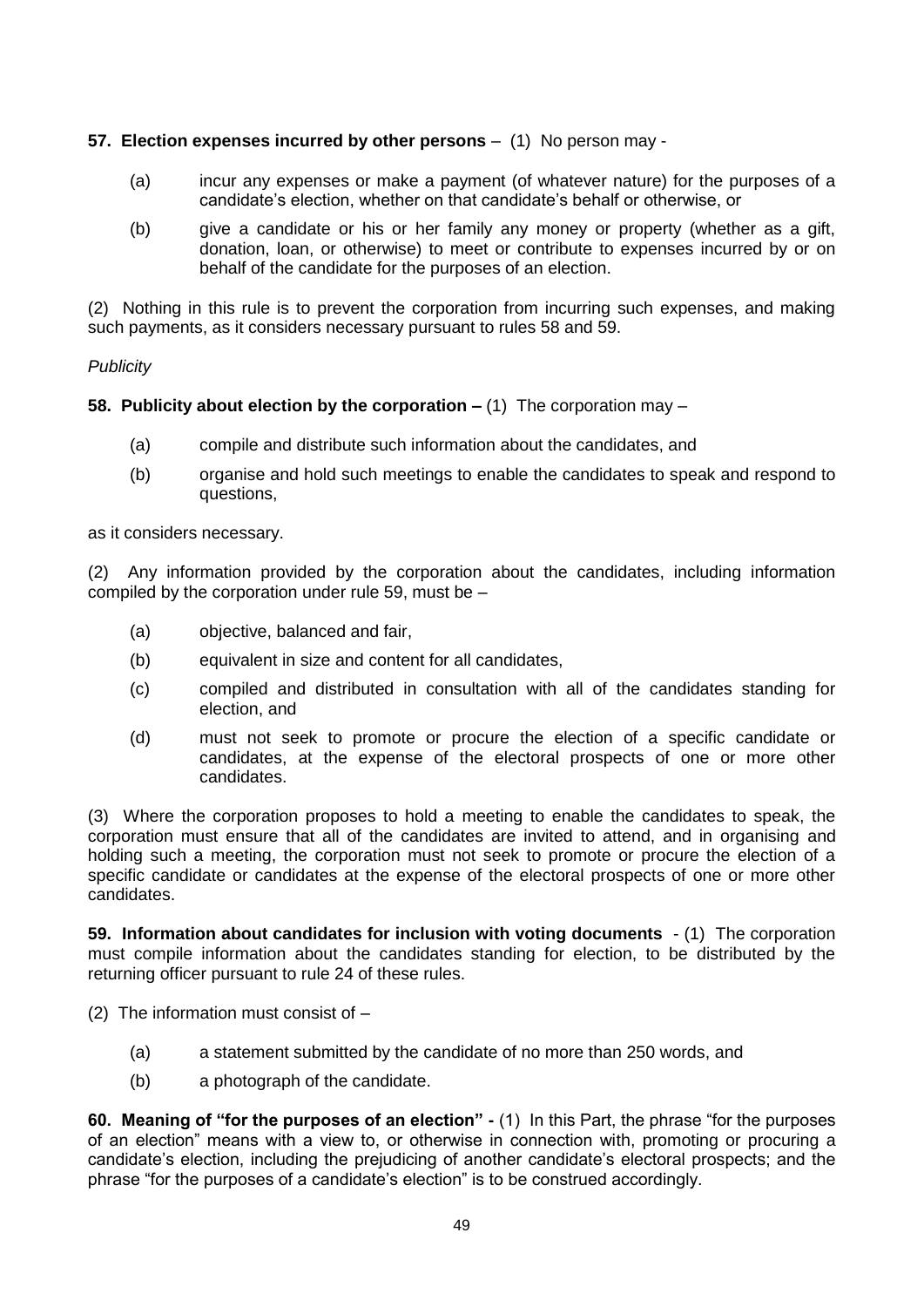(2) The provision by any individual of his or her own services voluntarily, on his or her own time, and free of charge is not to be considered an expense for the purposes of this Part.

*Part 11 – Questioning elections and the consequence of irregularities*

**61. Application to question an election –** (1) An application alleging a breach of these rules, including an electoral irregularity under Part 10, may be made to the regulator.

(2) An application may only be made once the outcome of the election has been declared by the returning officer.

(3) An application may only be made to the Regulator by -

- (a) a person who voted at the election or who claimed to have had the right to vote, or
- (b) a candidate, or a person claiming to have had a right to be elected at the election.

(4) The application must –

- (a) describe the alleged breach of the rules or electoral irregularity, and
- (b) be in such a form as the Regulator may require.

(5) The application must be presented in writing within 21 days of the declaration of the result of the election.

(6) If the Regulator requests further information from the applicant, then that person must provide it as soon as is reasonably practicable.

(7) The Regulator shall delegate the determination of an application to a person or persons to be nominated for the purpose of the Regulator.

(8) The determination by the person or persons nominated in accordance with Rule 61(7) shall be binding on and shall be given effect by the corporation, the applicant and the members of the constituency (or class within a constituency) including all the candidates for the election to which the application relates.

(9) The Regulator may prescribe rules of procedure for the determination of an application including costs.

#### *Part 12 – Miscellaneous*

**62. Secrecy** – (1) The following persons –

- (a) the returning officer,
- (b) the returning officer's staff,

must maintain and aid in maintaining the secrecy of the voting and the counting of the votes, and must not, except for some purpose authorised by law, communicate to any person any information as to  $-$ 

(i) the name of any member of the corporation who has or has not been given a ballot paper or who has or has not voted,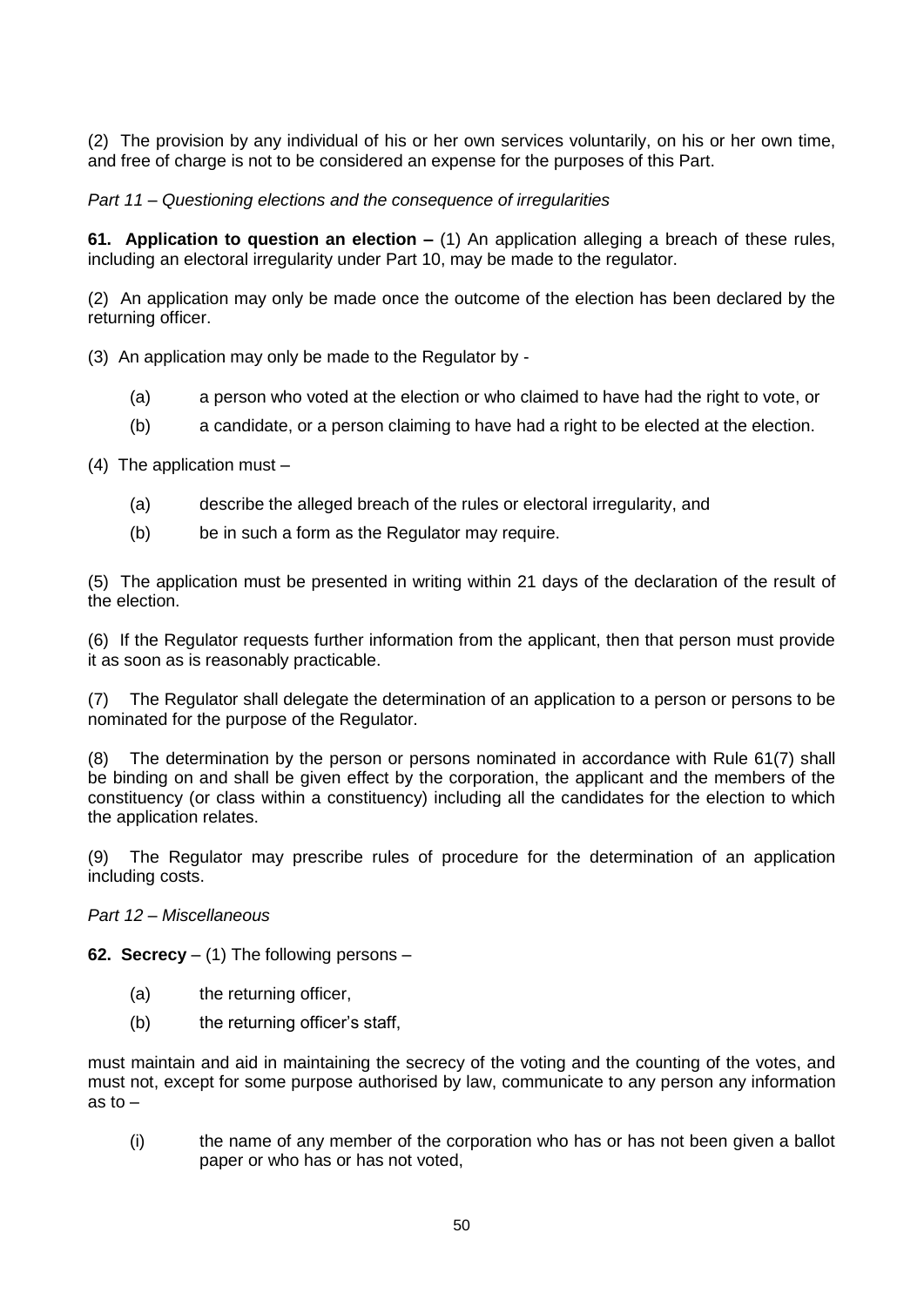- (ii) the unique identifier on any ballot paper,
- (iii) the candidate(s) for whom any member has voted.

(2) No person may obtain or attempt to obtain information as to the candidate(s) for whom a voter is about to vote or has voted, or communicate such information to any person at any time, including the unique identifier on a ballot paper given to a voter.

(3) The returning officer is to make such arrangements as he or she thinks fit to ensure that the individuals who are affected by this provision are aware of the duties it imposes.

**63. Prohibition of disclosure of vote –** No person who has voted at an election shall, in any legal or other proceedings to question the election, be required to state for whom he or she has voted.

**64. Disqualification** – A person may not be appointed as a returning officer, or as staff of the returning officer pursuant to these rules, if that person is –

- (a) a member of the corporation,
- (b) an employee of the corporation,
- (c) a director of the corporation, or
- (d) employed by or on behalf of a person who has been nominated for election.

**65. Delay in postal service through industrial action or unforeseen event –** If industrial action, or some other unforeseen event, results in a delay in –

- (a) the delivery of the documents in rule 24, or
- (b) the return of the ballot papers and declarations of identity,

the returning officer may extend the time between the publication of the notice of the poll and the close of the poll, with the agreement of the Regulator.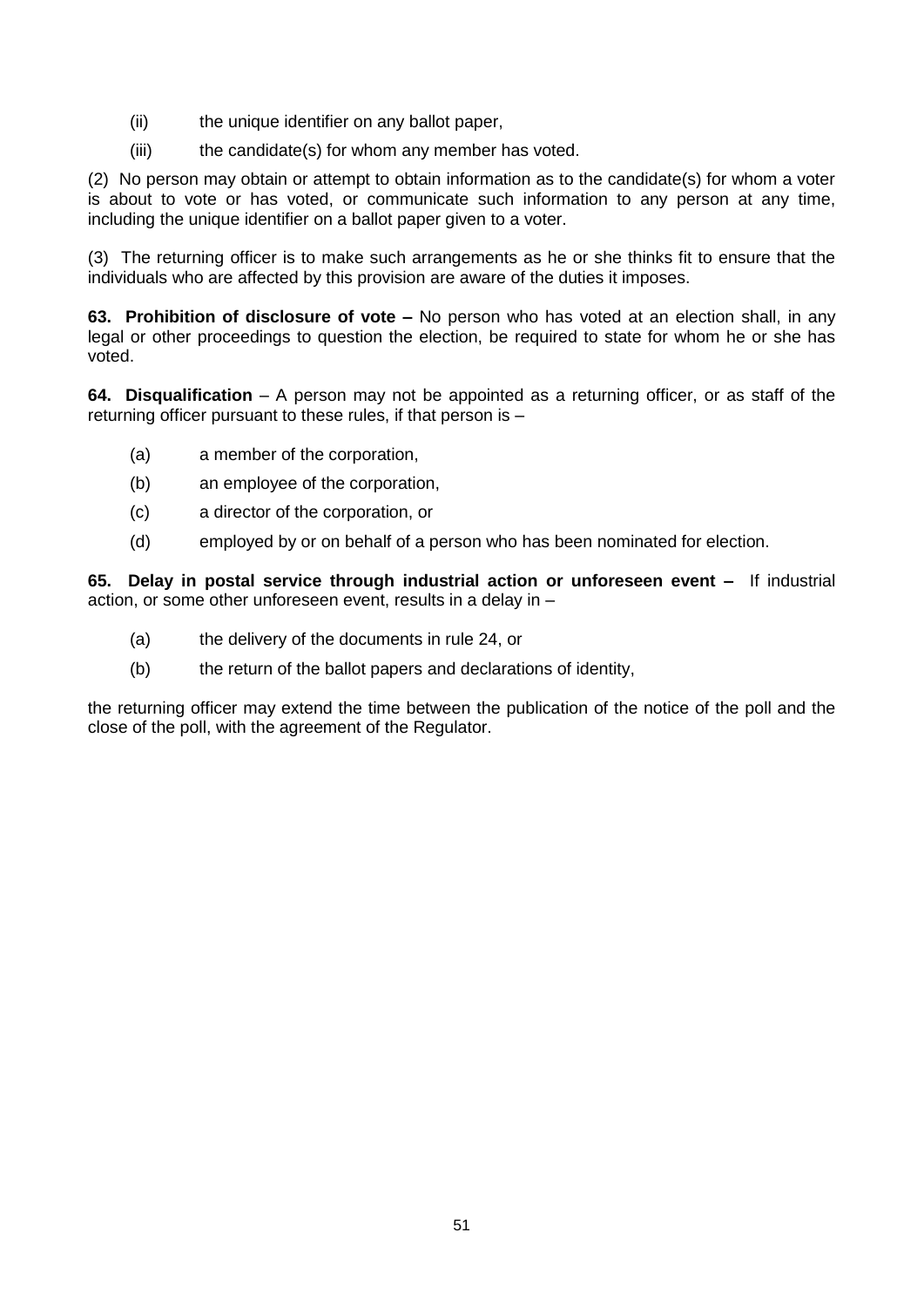### **ANNEX 5 – STANDING ORDERS FOR THE PRACTICE AND PROCEDURE OF THE COUNCIL OF GOVERNORS AND THE BOARD OF DIRECTORS**

# **Hertfordshire Partnership University NHS Foundation Trust**

# **STANDING ORDERS**

February 2014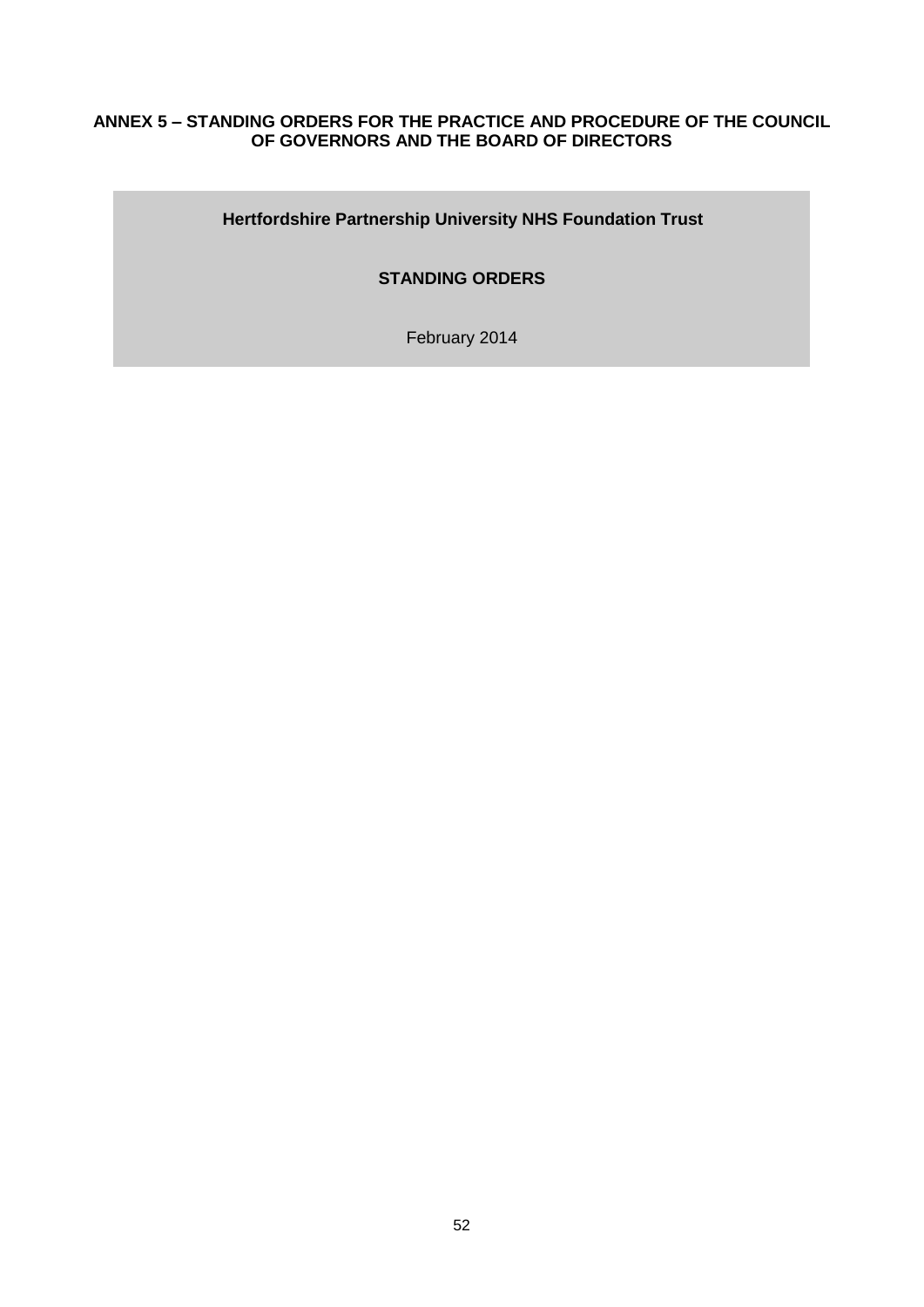#### *FOREWORD*

The Hertfordshire Partnership University NHS Foundation Trust has Standing Orders for the regulation of its proceedings and business.

Meetings and proceedings of the Trust need to be conducted in accordance with the rules set out in the Trust's Constitution) and these Standing Orders. Codes of best practice in Corporate Governance require the Board of Directors also to adopt Standing Financial Instructions and a Scheme of Delegation document.

These four documents provide a comprehensive regulatory framework for the internal control of the business conduct of the Trust. They fulfill the dual role of protecting the Trust's interests and protecting staff from any possible accusation that they have acted less than properly.

All Executive Directors and Non-Executive Directors, Governors and all members of staff should be aware of the existence of these documents and, where necessary, be familiar with the detailed provisions.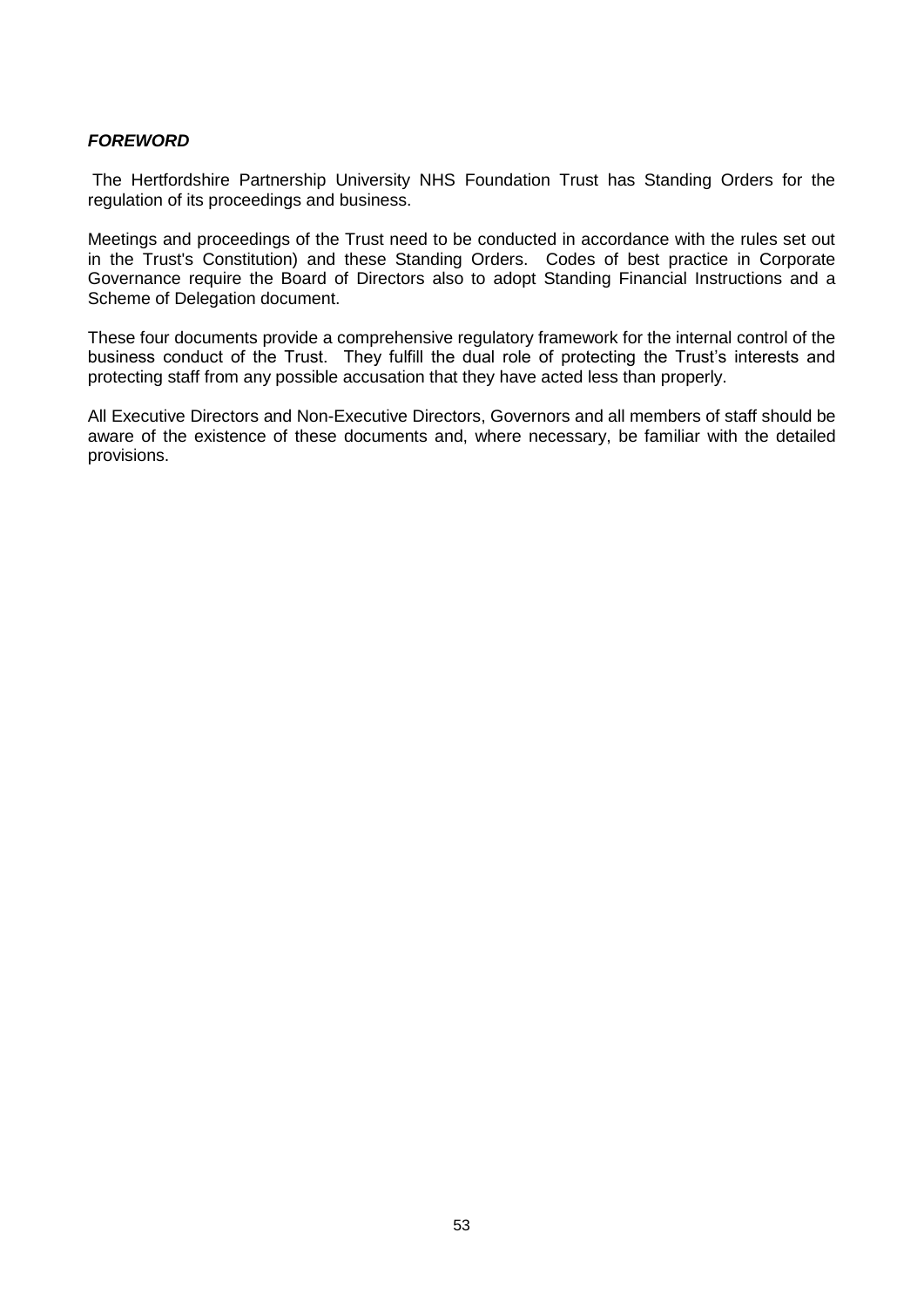### **INTRODUCTION**

#### **Statutory framework**

NHS Foundation Trusts are governed by statute, mainly the 2006 Act.

The Trust is a body corporate and its principal purpose is the provision of goods and services for the purposes of the health service in England.

Other purposes of the Trust (as required by the 2006 Act) shall be to provide goods and services for the purposes related to the provision of health care in accordance with its statutory duties.

The Trust may also carry on activities other than those mentioned above. These activities shall be for the purpose of making additional income or other resources available in order to carry on the Trust's Principal Purpose better.

In accordance with the Constitution of the Trust the Trust's Council of Governors and Board of Directors, have adopted these Standing Orders for the regulation of their respective proceedings and business.

The principal place of business of the Trust is:

99 Waverley Road St Albans **Herts** AL3 5 TL

The functions of the Trust are conferred by legislation.

As a statutory body, the Trust has specified powers to contract in its own name and to act as a corporate trustee. In the latter role it is accountable to the Charity Commission for those funds deemed to be charitable as well as to the Secretary of State for Health.

The NHS Foundation Trust Code of Governance requires the Trust to adopt Standing Orders for the regulation of its proceedings and business. The Trust must also adopt Standing Financial Instructions as an integral part of Standing Orders setting out the responsibilities of individuals. For the avoidance of doubt, the SFIs do not form part of the Standing Orders or the Constitution.

#### **NHS framework**

**The NHS Foundation Trust Code of Governance** - requires that, inter alia, Board of Directors of foundation trusts draw up a schedule of decisions reserved to the Board of Directors, and ensure that management arrangements are in place to enable responsibility to be clearly delegated to the Executive Committee and to senior executives (a Scheme of Delegation). It also requires the establishment of audit and remuneration committees with formally agreed terms of reference. The Code of Governance makes various requirements concerning possible conflicts of interest of members of the Board of Directors.

#### **Delegation of powers**

The Trust is given powers to "make arrangements for the exercise, on behalf of the Trust of any of their functions by a committee, sub-committee or joint committee appointed by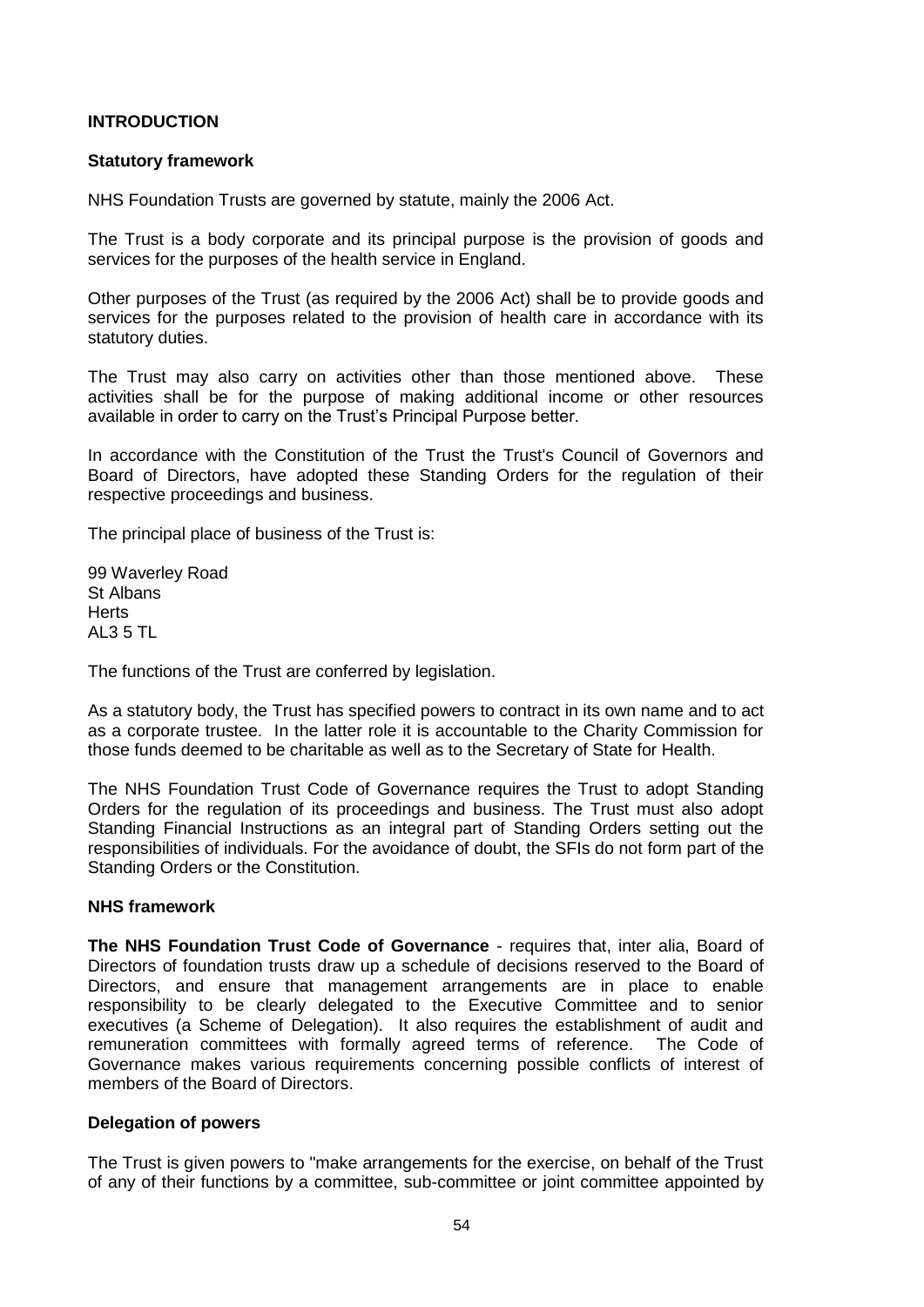virtue of Standing Order 7 or by an officer of the Trust, in each case subject to such restrictions and conditions as the Trust thinks fit or as the Secretary of State for Health may direct". Delegated powers are covered in a separate document (Scheme of Delegation). This document has effect as if incorporated into these Standing Orders, but for the avoidance of doubt dose not form part of the Standing Orders or the Constitution.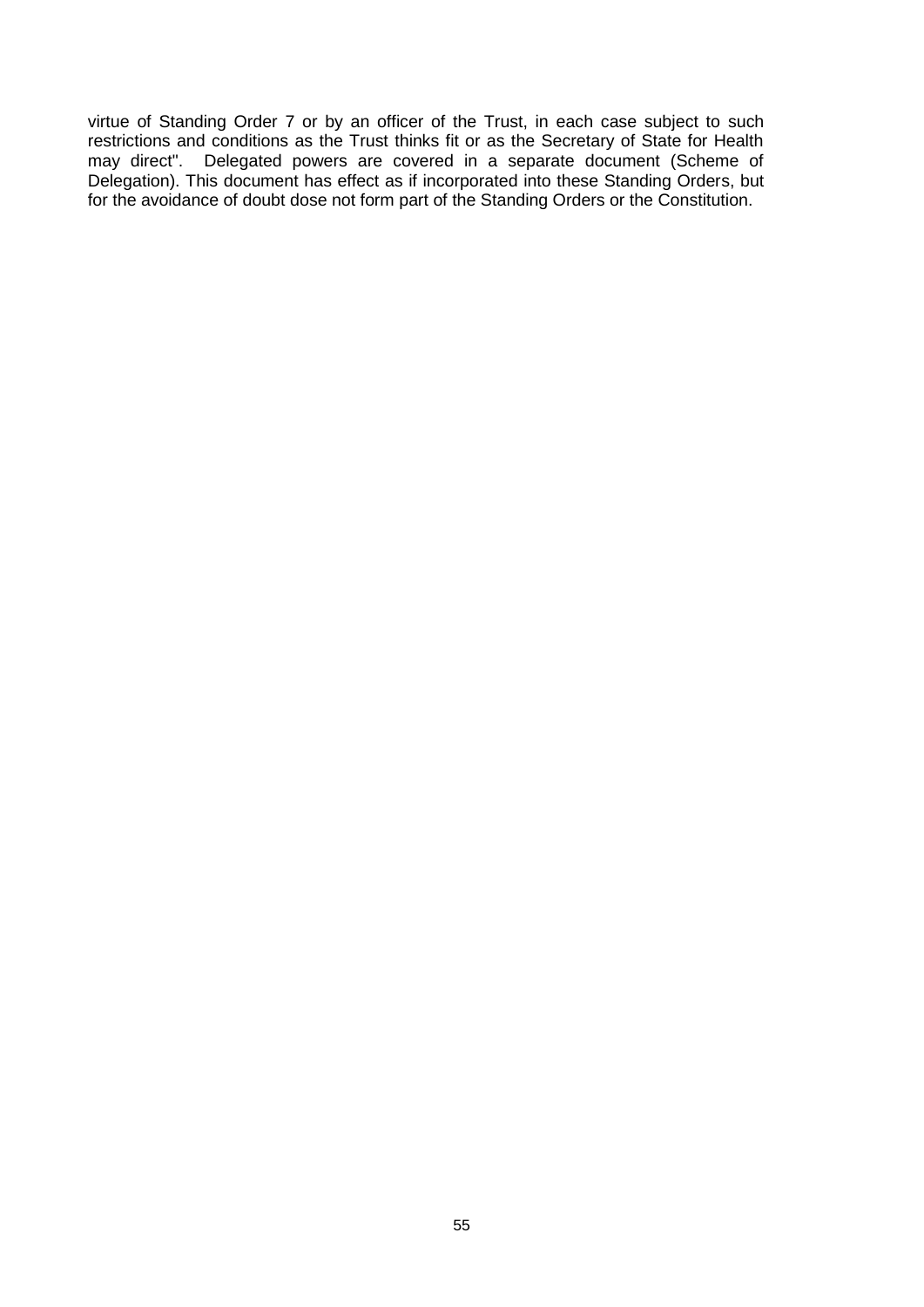### **2 INTERPRETATION**

- 2.1 Save as otherwise permitted by law, at any meeting the Chair shall be the final authority on the interpretation of Standing Orders (on which he/she should be advised by the Chief Executive, the Secretary or the Director of Finance as appropriate).
- 2.2 Unless a contrary intention is evident or the context requires otherwise, words or expressions contained in these Standing Orders shall bear the same meaning as in the Constitution.
- 2.3 The provisions of paragraphs 2.1 to 2.5 (inclusive) of the Constitution apply to these Standing Orders, save that any reference to "Constitution" shall be read as a reference to these "Standing Orders".
- 2.4 All Directors, Governors and employees should adhere to the seven principles of public life, as set out within the Nolan report.

### **3 THE TRUST BOARD**

### *The Trust*

3.1 All business shall be conducted in the name of the Trust. The Trust has the functions conferred on it by the 2006 Act.

#### *Members*

3.2 Provisions relating to composition of Trust membership and restrictions, disqualifications and removals from such membership are set out in paragraphs 6 to 9 (inclusive) of the Constitution.

### *The Board of Directors*

### **3.3 Composition of the Board of Directors**

- 3.3.1 The composition of the Board of Directors shall be as set out in paragraph 22 of the Constitution.
- **3.3.2** Additional officers may attend the meetings of the Board of Directors but they shall not carry voting rights.

### **3.4 Appointment and powers of Vice-Chair**

- 3.4.1 The Board of Directors shall elect one of the Non-Executive Directors as Vice-Chair. If the Chair is unable to discharge their office as chairman of the Board of Directors and the Council Governors, the Vice-Chair shall be the acting Chair.
- 3.4.2 Where the Chair has died or has ceased to hold office, or where he has been unable to perform his duties as Chair owing to illness or any other cause, the Vice-Chair shall act as Chair until a new Chair is appointed or the existing Chair resumes his duties (as the case may be); and references to the Chair in these Standing Orders shall, so long as there is no Chair able to perform his duties, be taken to include references to the Vice-Chair.

#### **3.5 Joint Executive Directors**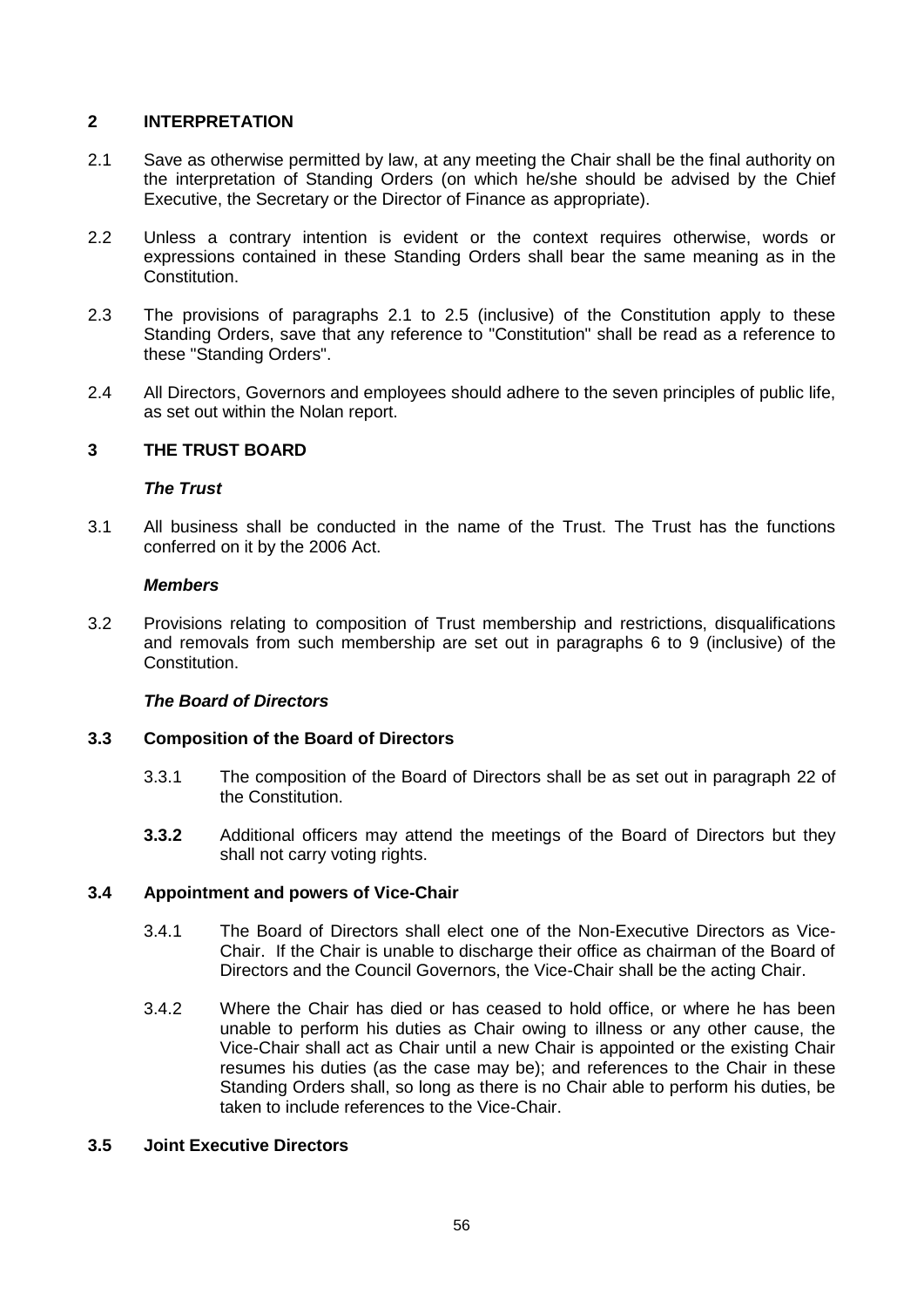3.5.1 Where more than one person is appointed jointly to a post in the Trust which qualifies the holder for Executive Directorship or in relation to which a statutory Executive Director is to be appointed, those persons shall become appointed as an Executive Director jointly, and shall count for the purpose of this Standing Order as one person. Rules relating to such joint Executive Directors' attendance and voting at meetings is set out in Standing Order 5.35.

### **4 THE COUNCIL**

### **4.1 Composition of the Council of Governors**

- 4.1.1 The Trust is to have a Council of Governors, which is to be composed as set out in paragraph 11 of the Constitution and further detailed in Annex 3 of the Constitution.
- 4.1.2 The rules relating to the conduct of elections for membership of the Council of Governors are set out in Annex 4 of this Constitution.

### **4.2 Appointment of the Chair and Non-Executive Directors**

4.2.1 The Chair and the Non-Executive Directors are to be appointed for a period of office in accordance with the terms and conditions of office, including remuneration and allowances decided by the Council of Governors at a general meeting of the Council of Governors. Any re-appointment of a Non-Executive Director by the Council of Governors shall be subject to a satisfactory appraisal carried out in accordance with procedures which the Board of Directors have approved.

# **4.3 Terms of office of members of the Council of Governors**

4.3.1 Paragraphs 13 and 14 of the Constitution set out the period of tenure for Governors and provisions relation to the termination or suspension of Governors.

## **5 MEETINGS OF THE BOARD OF DIRECTORS**

5.1 **Admission of the public and the press -** Meetings of the Board of Directors shall be held in public and the public and representatives of the press shall be afforded facilities to attend such meetings of the Board of Directors but shall be required to withdraw upon the Board of Directors resolving as follows:

*'That representatives of the press and other members of the public be excluded from the remainder of this meeting having regard to the confidential nature of the business to be transacted, publicity of which would be prejudicial to the public interest'.*

5.2 The Chair shall give such directions as he thinks fit in regard to the arrangements for meetings and accommodation of the public and representatives of the press such as to ensure that the Board of Directors business shall be conducted without interruption and disruption and, without prejudice to the power to exclude on grounds of the confidential nature of the business to be transacted, the public will be required to withdraw upon the Board of Directors resolving as follows:

*'That in the interests of public order the meeting be adjourned for (the period to be specified) to enable the Board to complete business without the presence of the public.'*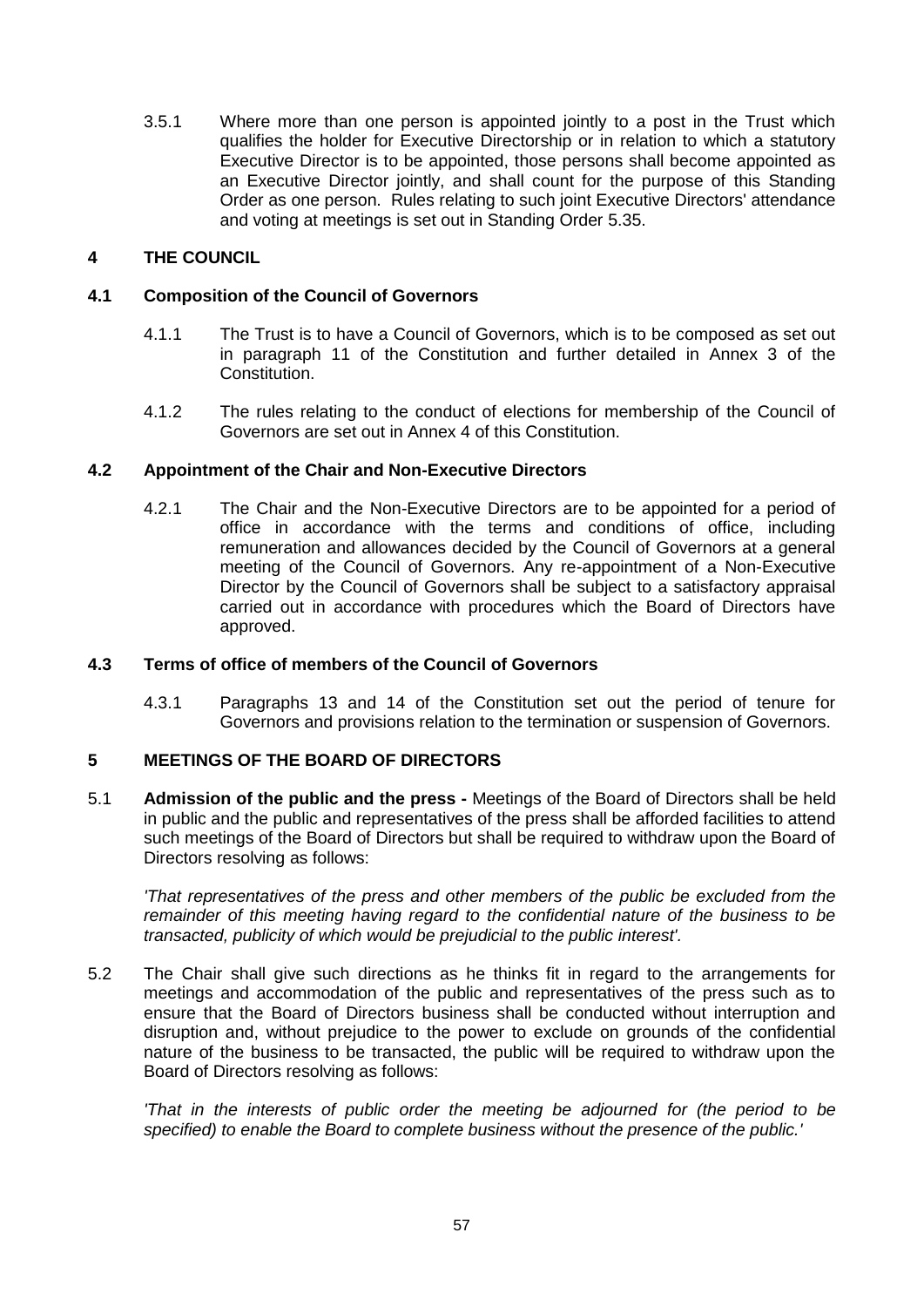- 5.3 Nothing in these Standing Orders shall require the Board of Directors to allow members of the public or representative of the press to record proceedings in any manner whatsoever, other than writing, or to make any oral report of proceedings as they take place without the prior agreement of the Board of Directors.
- 5.4 **Calling meetings** Save in the case of emergencies or the need to conduct urgent business, the Secretary shall give at least fourteen Clear Days written notice of the date and place of every meeting of the Board of Directors to all members of the Board of Directors.
- 5.5 Meetings of the Board of Directors are called by the Secretary, or by the Chair, or by four Directors who give written notice to the Secretary specifying the business to be carried out. The Secretary shall send a written notice to all Directors as soon as possible after receipt of such a request. The Secretary shall call a meeting on at least fourteen but not more than twenty-eight Clear Days notice to discuss the specified business. If the Secretary fails to call such a meeting then the Chair or four Directors, whichever is the case, shall call such a meeting of the Board of Directors.
- 5.6 The Board of Directors may agree that its members can participate in its meetings by telephone, video or computer link. Participation in a meeting in this manner shall be deemed to constitute presence in person at the meeting.
- 5.7 **Notice of meetings** Before each meeting of the Board of Directors, a notice of the meeting, specifying the business proposed to be transacted at it, and signed by the Chair or by an Officer authorised by the Chair to sign on his behalf shall be delivered to every Director, or sent by post to the usual place of residence of such Director, so as to be available to him at least three Clear Days before the meeting. A copy of the agenda of the meeting will also be sent to the Council of Governors before the meeting.
- 5.8 Want of service of the notice on any Director shall not affect the validity of a meeting.
- 5.9 In the case of a meeting called by Directors in default of the Chair, the notice shall be signed by those Directors and no business shall be transacted at the meeting other than that specified in the notice. Failure to serve such a notice on more than three Directors will invalidate the meeting. A notice shall be presumed to have been served at the time at which the notice would be delivered in the ordinary course of the post.
- 5.10 Agendas will be sent to the Directors at least six Clear Days before the meeting and supporting papers, whenever possible, shall accompany the agenda, but must at least be dispatched no later than three Clear Days before the meeting, save in emergency. Failure to serve such a notice on more than three Directors will invalidate the meeting. A notice shall be presumed to have been served one day after posting.
- 5.11 **Setting the agenda** The Board of Directors may determine that certain matters shall appear on every agenda for a meeting and shall be addressed prior to any other business being conducted. (Such matters may be identified within these Standing Orders or following subsequent resolution shall be listed in an Appendix to these Standing Orders.)
- 5.12 A Director desiring a matter to be included on an agenda shall make his/her request in writing to the Chair at least 10 Clear Days before the meeting. Requests made less than 10 Clear Days before a meeting may be included on the agenda at the discretion of the Chair.
- 5.13 **Petitions**  Where a petition has been received by the Trust, the Chair shall include the petition as an item for the agenda of the next Board of Directors' meeting.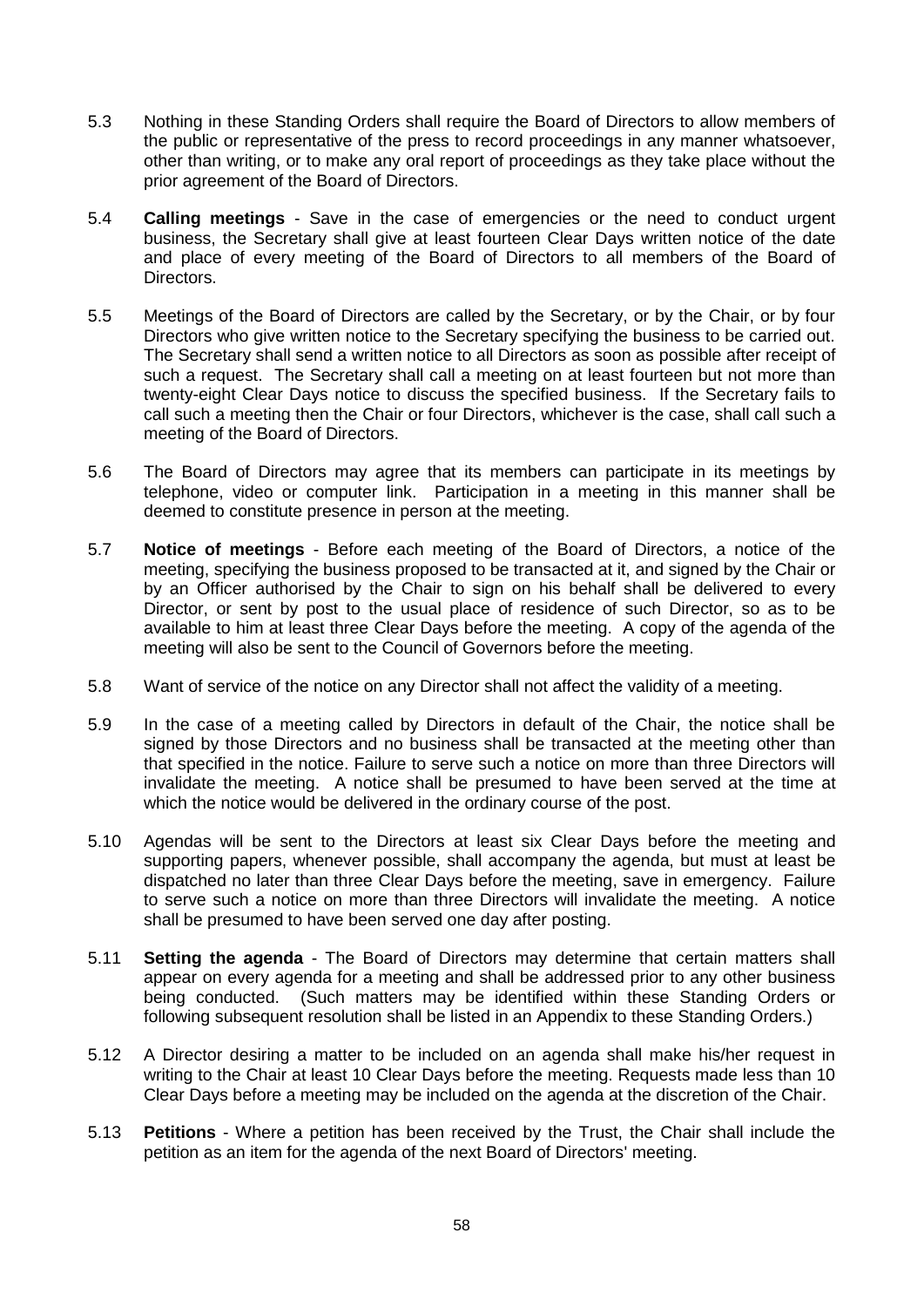- 5.14 **Chairman of meeting** At any meeting of the Board of Directors, the Chair, if present, shall preside. If the Chair is absent from the meeting (including temporarily on the grounds of a declared conflict) the Vice-Chair, if there is one and he/she is present and not disqualified from participating, shall preside. If the Vice-Chair is absent (including temporarily on the grounds of a declared conflict), such Non-Executive Director as the Directors present shall choose shall preside.
- 5.15 **Notices of Motion** A member of the Board of Directors desiring to move or amend a Motion shall send a written notice thereof at least 15 Clear Days before the meeting to the Chair, who shall insert in the agenda for the meeting all notices so received subject to the notice being permissible under the appropriate regulations. This SO 5.15 shall not prevent any Motion being moved during the meeting, without notice on any business mentioned on the agenda.
- 5.16 **Withdrawal of Motion or amendments** A Motion or amendment once moved and seconded may be withdrawn by the proposer with the concurrence of the seconder and the consent of the Chair.
- 5.17 **Motion to rescind a resolution** Notice of Motion to amend or rescind any resolution (or the general substance of any resolution) which has been passed within the preceding six calendar months shall bear the signature of the Director who gives it and also the signature of four other members of the Board of Directors. When any such Motion has been disposed of by the Board of Directors, it shall not be permissible for any Director other than the Chair to propose a Motion to the same effect within six months (the Chair may do so if he/she considers it appropriate).
- 5.18 **Motions** The mover of a Motion shall have a right of reply at the close of any discussion on the Motion or any amendment thereto.
- 5.19 When a Motion is under discussion or immediately prior to discussion it shall be open to a member of the Board of Directors to move as follows:
	- An amendment to the Motion.
	- The adjournment of the discussion or the meeting.
	- That the meeting proceed to the next business.  $(*)$
	- The appointment of an ad hoc committee to deal with a specific item of business.
	- That the Motion be now put.  $(*)$ \*In the case of sub-paragraphs denoted by (\*) above to ensure objectivity Motions may only be put forward by a Director who has not previously taken part in the debate and who is eligible to vote.
- 5.20 No amendment to the Motion shall be admitted if, in the opinion of the Chair, the amendment negates the substance of the Motion.
- 5.21 **Written Motions -** In urgent situations and with the consent of the Chair, business may be effected by a Directors' written Motion to deal with business otherwise required to be conducted at general meetings of the Board of Directors.
- 5.22 If all Directors entitled to attend and vote at a general meeting of the Board of Directors sign and return a copy of a written Motion then that Motion will be deemed to have been resolved notwithstanding that the Directors have not gathered in one place.
- 5.23 The effective date of the resolution shall be the date the last copy is signed and, until that date a Director who has previously indicated acceptance can withdraw and the Motion shall fail.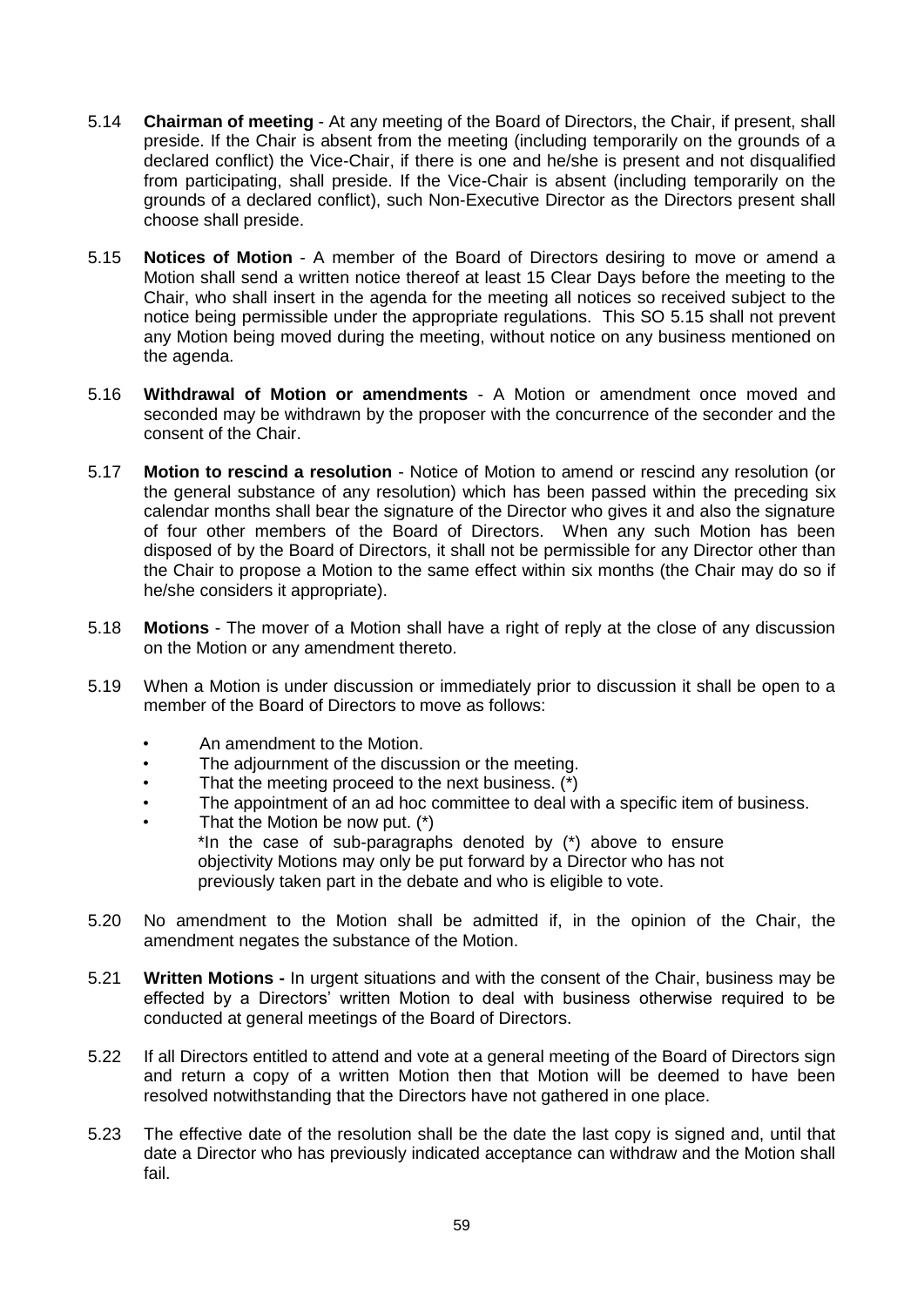- 5.24 Once the resolution is passed, a copy certified by the Secretary shall be recorded in the Trust's minute book and signed by the Chair.
- 5.25 **Chair's ruling** -Statements of Directors made at meetings of the Board of Directors shall be relevant to the matter under discussion at the material time and the decision of the Chair on questions of order, relevancy, regularity and any other matters shall be final.
- 5.26 **Voting** Every question at a meeting of the Board of Directors shall be determined by a majority of the votes of the Chair and members of the Board of Directors present and voting on the question and, in the case of the number of votes for and against a Motion being equal, the Chair shall have a second or casting vote.
- 5.27 All questions put to vote shall, at the discretion of the Chair, be determined by oral expression or by a show of hands. A paper ballot may also be used if a majority of the Directors present so request.
- 5.28 If at least one-third of the members of the Board of Directors present so request, the voting (other than by paper ballot) on any question may be recorded to show how each Director present voted or abstained.
- 5.29 If a Director so requests, his/her vote shall be recorded by name upon any vote (other than by paper ballot).
- 5.30 In no circumstances may an absent Director vote by proxy. Absence is defined as being absent at the time of the vote.
- 5.31 An Officer who has been appointed formally by the Board of Directors to act for an Executive Director during a period of incapacity or temporarily to fill an Executive Director vacancy, shall be entitled to exercise the voting rights of the Executive Director. An Officer attending a meeting of the Board of Directors to represent an Executive Director during a period of incapacity or temporary absence without the formal appointment referred to in the preceding sentence may not exercise the voting rights of the Executive Director. An Officer's status when attending a meeting shall be recorded in the minutes.
- 5.32 **Minutes**  The minutes of the proceedings of a meeting of the Board of Directors shall be drawn up and submitted for agreement at the next ensuing meeting where they will be signed by the person presiding as Chair of that next ensuing meeting.
- 5.33 No discussion shall take place upon the minutes except upon their accuracy or where the Chair considers discussion appropriate. Any amendment to the minutes shall be agreed and recorded at the meeting at which the minutes are considered.
- 5.34 Minutes shall be circulated in accordance with the wishes of the Board of Directors, and a copy shall be sent to the Council of Governors as soon as practicable after each meeting to which the minutes relate.
- 5.35 **Joint Executive Directors** Where the post of Executive Director is shared jointly as referred to in SO 3.5:
	- 5.35.1 either or both of those persons may attend or take part in meetings of the Board of Directors:
	- 5.35.2 if both are present at a meeting they should cast one vote if they agree:
	- 5.35.3 in the case of disagreements no vote should be cast;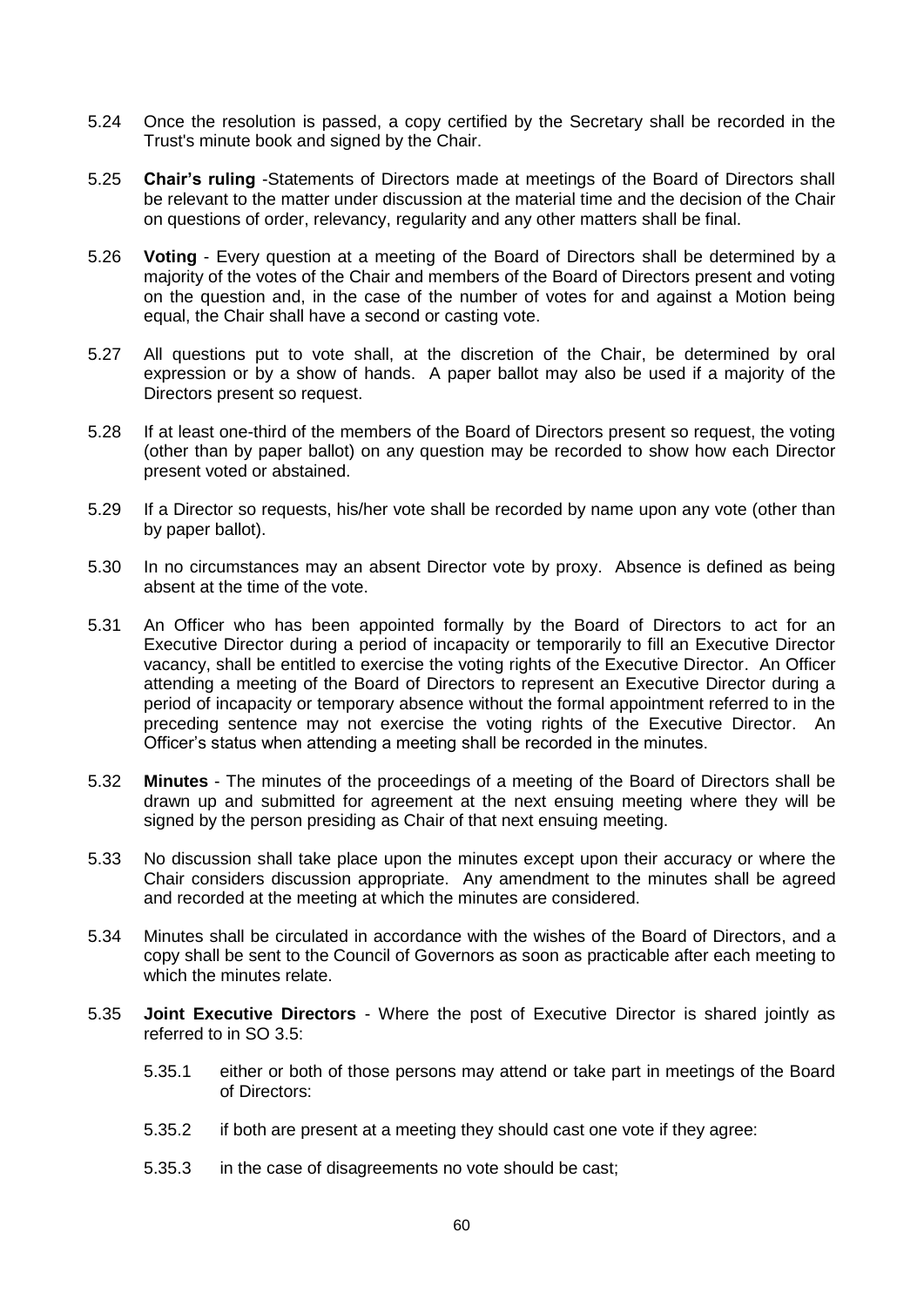- 5.35.4 the presence of either or both of those persons should count as the presence of one person for the purposes of SO 5.42 (Quorum).
- 5.36 **Suspension of Standing Orders** Except where this would contravene any statutory provision, any one or more of the Standing Orders may be suspended at any meeting of the Board of Directors, provided that at least two-thirds of the Board of Directors are present, including one Executive Director and one Non-Executive Director and that a majority of those present vote in favour of suspension.
- 5.37 A decision to suspend one or more of the Standing Orders shall be recorded in the minutes of the meeting.
- 5.38 A separate record of matters discussed during the suspension of the Standing Orders shall be made and shall be available to the members of the Board of Directors.
- 5.39 No formal business may be transacted while the Standing Orders are suspended.
- 5.40 The Trust's Audit Committee shall review every decision to suspend the Standing Orders.
- 5.41 **Record of attendance** The names of Directors present at each meeting of the Board of Directors shall be recorded in the minutes.
- 5.42 **Quorum**  No business shall be transacted at a meeting of the Board of Directors unless at least one-third of the whole number of the Chair and the other members of the Board of Directors (including at least one Executive Director and at least one Non-Executive Director) is present.
- 5.43 For the avoidance of doubt, an Officer in attendance for an Executive Director but without formal acting up status as referred to in SO 5.31 may not count towards the quorum.
- 5.44 Subject to paragraphs 32.10, 32.11 and 32.12 of the Constitution, if a Director has been disqualified from participating in the discussion on any matter and/or from voting on any resolution by reason of the declaration of a Conflict (see SO 9) he shall no longer count towards the quorum. If a quorum is then not available for the discussion and/or the passing of a resolution on any matter, that matter may not be discussed further or voted upon at that meeting. Such a position shall be recorded in the minutes of the meeting. The meeting must then proceed to the next business. The above requirement for at least one Executive Director to form part of the quorum shall not apply where the Executive Directors are excluded from a meeting (for example when the Board of Directors considers the recommendations of the Trust's appointments and remuneration committee).
- 5.45 **Confidentiality of proceedings** Matters to be dealt with by the Board of Directors shall be confidential to the members of the Board of Directors. Directors and any employee of the Trust in attendance shall not reveal or disclose the contents of the Board of Director's meetings or reports to be discussed at such meetings without the agreement of the Chair.
- 5.46 **Observers at Board of Directors' meetings**. The Board of Directors will decide what arrangements and terms and conditions it feels are appropriate to offer in extending an invitation to observers to attend and address any meetings of the Board of Directors and may change, alter or vary these terms and conditions as it sees fit. For the avoidance of doubt this SO 5.46 is subject to SOs 5.1 to 5.3 (inclusive) so the Board of Directors may not place unreasonable limitations on a member of the public's right to attend its meetings.
- 5.47 **Code of Conduct**  All Directors must comply with the Directors' Code of Conduct.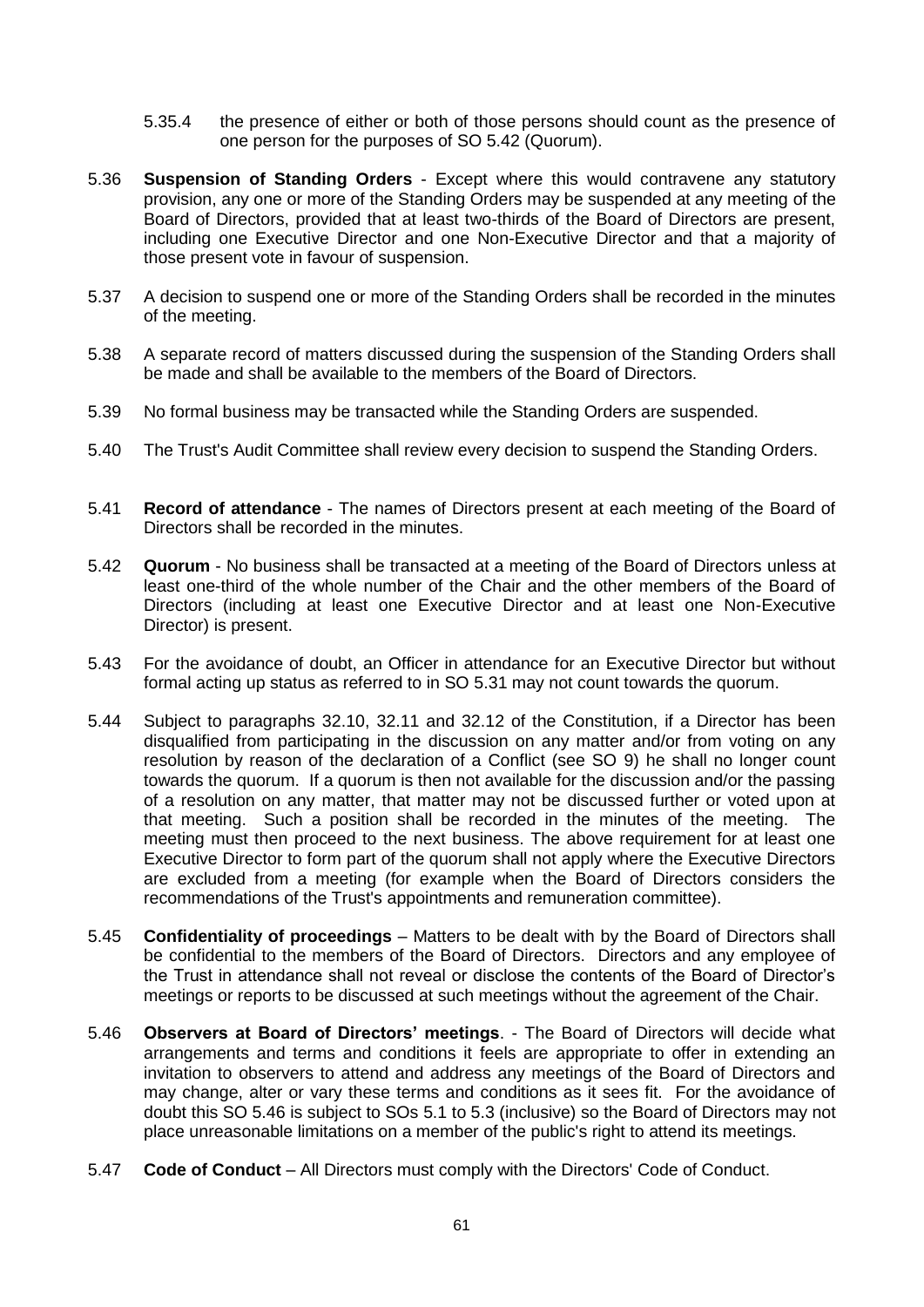# **6 MEETINGS OF THE COUNCIL OF GOVERNORS**

#### **6.1 Admission of the public and the press**

6.1.1 The public and representatives of the press shall be afforded facilities to attend all formal meetings of the Council of Governors but shall be required to withdraw upon the Council of Governors resolving as follows:

> *'That representatives of the press and other members of the public be excluded from the remainder of this meeting having regard to the confidential nature of the business to be transacted, publicity on which would be prejudicial to the public interest'.*

6.1.2 The Chair shall give such directions as he thinks fit in regard to the arrangements for meetings and accommodation of the public and representatives of the press such as to ensure that the Council of Governors' business shall be conducted without interruption and disruption and, without prejudice to the power to exclude on grounds of the confidential nature of the business to be transacted, the public will be required to withdraw upon the Council of Governors resolving as follows:

> *'That in the interest of public order the meeting be adjourned for (the period to be specified) to enable the Board to complete business without the presence of the public.'*

6.1.3 Nothing in these Standing Orders shall require the Council of Governors to allow members of the public or representatives of the press to record proceedings in any manner whatsoever, other than writing, or to make any oral report of proceedings as they take place without the prior agreement of the Council of Governors.

### **6.2 Calling meetings**

- 6.2.1 Ordinary meetings of the Council of Governors shall be held at such times and places as the Council of Governors may determine.
- 6.2.2 Meetings of the Council of Governors may be called by the Secretary, or by the Chair, or by ten members of the Council of Governors (including at least two Elected Governors and two Appointed Governors) who give written notice to the Secretary specifying the business to be carried out. The Secretary shall send a written notice to all Governors as soon as possible after receipt of such a request. The Secretary shall call a meeting on at least fourteen but not more than twentyeight days' Clear Days' notice to discuss the specified business. If the Secretary fails to call such a meeting then the Chair or ten members of the Council of Governors, whichever is the case, shall call such a meeting.

### **6.3 Notice of meetings**

6.3.1 The Council of Governors is to meet at least four times in each Financial Year. Save in the case of emergencies or the need to conduct urgent business, the Secretary shall give at least fourteen Clear Days written notice of the date and place of every meeting of the Council of Governors to all members of the Council of Governors. Notice will also be published on the Trust's website and in the Trust's membership newsletters.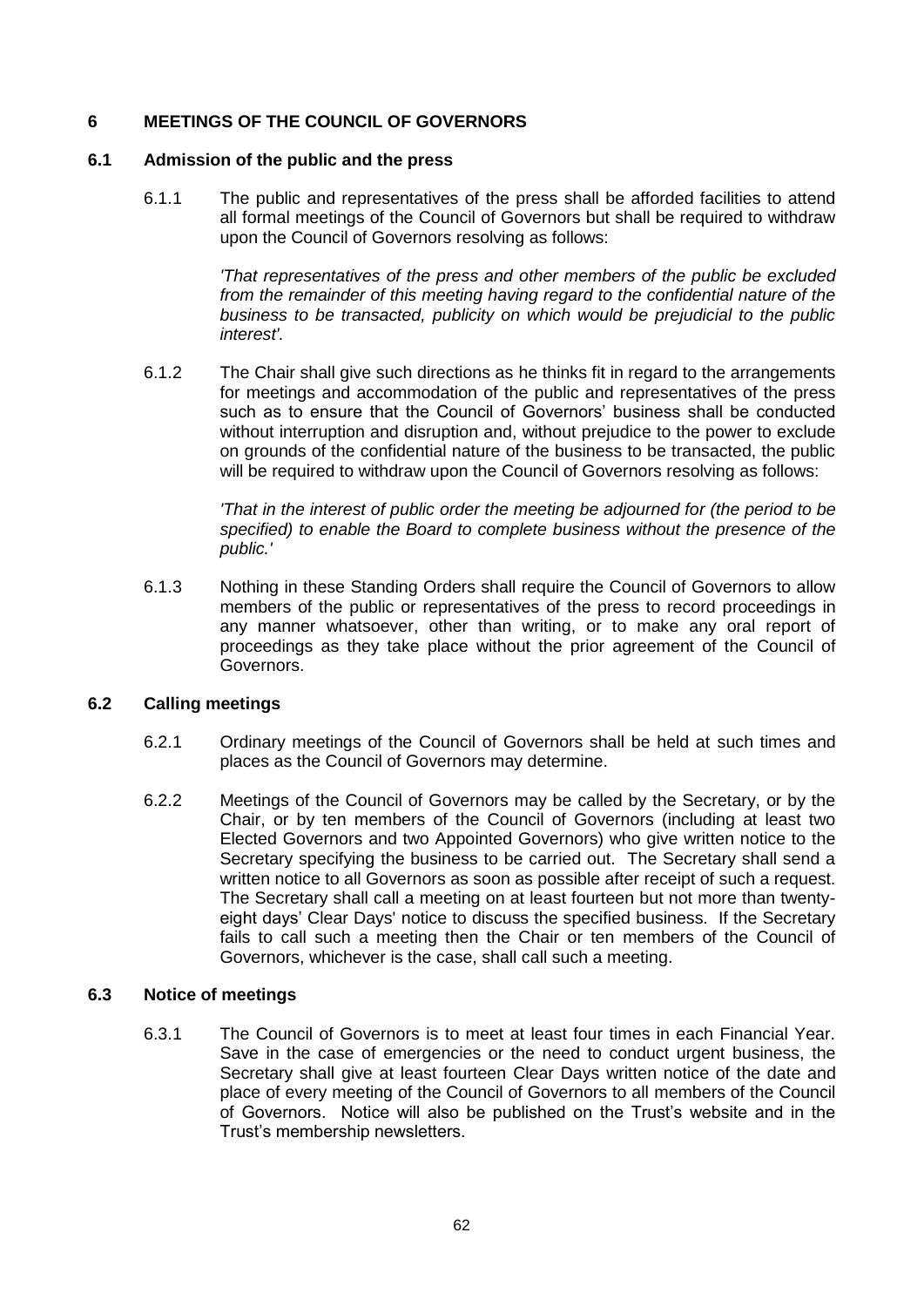- 6.3.2 Before each meeting of the Council of Governors, a notice of the meeting, specifying the business proposed to be transacted at it, and signed by the Chair or by an Officer authorised by the Chair to sign on his behalf shall be delivered to every Governor, or sent by post to the usual place of residence of such Governor, so as to be available to him at least five Clear Days before the meeting.
- 6.3.3 Lack of service of the notice on any Governor shall not affect the validity of a meeting.
- 6.3.4 In the case of a meeting called by Governors in default of the Chair, the notice shall be signed by those Governors and no business shall be transacted at the meeting other than that specified in the notice.
- 6.3.5 Failure to serve such a notice on at least fifteen Governors will invalidate the meeting. A notice shall be presumed to have been served at the time at which the notice would be delivered in the ordinary course of the post.

#### **6.4 Setting the agenda**

- 6.4.1 The Council of Governors may determine that certain matters shall appear on every agenda for a meeting of the Council of Governors and shall be addressed prior to any other business being conducted. Such matters may be identified within these Standing Orders or following subsequent resolution shall be listed in an Appendix to the Standing Orders.
- 6.4.2 A Governor desiring a matter to be included on an agenda shall make his/her request in writing to the Chair at least 10 Clear Days before the meeting, subject to Standing Order 6.6. Requests made less than 10 Clear Days before a meeting may be included on the agenda at the discretion of the Chair.
- 6.4.3 At any meeting of the Council of Governors, the Chair or, in their absence, the Vice-Chair, or in their absence the Lead Governor, is to preside at meetings of the Council of Governors. If the person presiding at any such meeting has a conflict of interest in relation to the business being discussed, another Governor without a conflict of interest and appointed by the Governors, will chair that part of the meeting.

#### **6.5 Annual general meeting**

- 6.5.1 The Council of Governors shall hold an annual meeting of the Council of Governors and shall present to that meeting:
	- 6.5.1.1 a report on the proceedings of its meeting held since the last annual meeting;
	- 6.5.1.2 a report on the progress since the last annual meeting in developing the membership strategy;
	- 6.5.1.3. a report on day charge to the Governors which has taken place since the last annual meeting; and
	- 6.5.14 a report containing such comments as it wishes to make regarding the performance of the Trust.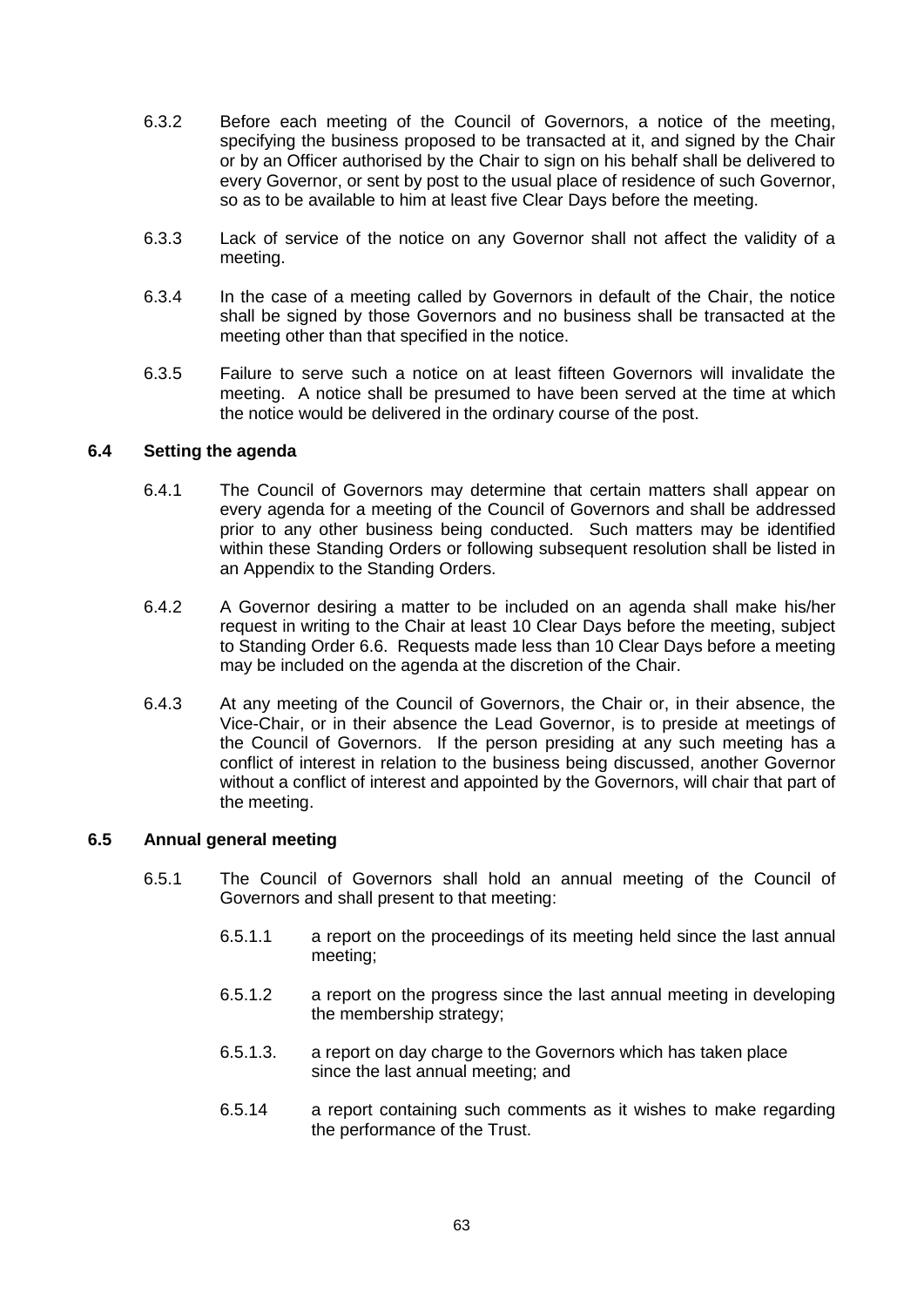6.5.2 The Council of Governors shall consider the annual accounts, any report of the Trust's Auditor on them and the annual reports presented to them in accordance with paragraph 42 of the Constitution.

### **6.6 Notices of Motion**

6.6.1 A Governor desiring to move or amend a Motion shall send a written notice thereof at least 10 Clear Days before the meeting of the Council of Governors to the Chair, who shall insert in the agenda for the meeting all notices so received subject to the notice being permissible under the appropriate regulations. This Standing Order shall not prevent any Motion being moved during the meeting, without notice on any business mentioned on the agenda subject to Standing Order 6.9.

# **6.7 Withdrawal of Motion or amendments**

6.7.1 A Motion or amendment once moved and seconded may be withdrawn by the proposer with the concurrence of the seconder and the consent of the Chair.

# **6.8 Motion to rescind a resolution**

6.8.1 Notice of Motion to amend or rescind any resolution (or the general substance of any resolution) which has been passed within the preceding six calendar months shall bear the signature of the Governor(s) who gives it and also the signature of 3 other Governors. When any such Motion has been disposed of by the Council of Governors, it shall not be permissible for any Governor other than the Chair to propose a Motion to the same effect within six months (the Chair may do so if he/she considers it appropriate).

### **6.9 Motions**

- 6.9.1 The mover of a Motion shall have a right of reply at the close of any discussion on the Motion or any amendment thereto.
- 6.9.2 When a Motion is under discussion or immediately prior to discussion it shall be open to a Governor to move as follows:
	- An amendment to the Motion
	- The adjournment of the discussion or the meeting.
	- That the meeting proceed to the next business. (\*)
	- The appointment of an ad hoc committee to deal with a specific item of business.
	- $\bullet$  That the Motion be now put.  $(*)$

In the case of sub-paragraphs denoted by  $(*)$  above to ensure objectivity Motions may only be put forward by a Governor who has not previously taken part in the debate.

6.9.3 No amendment to the Motion shall be admitted if, in the opinion of the Chair, the amendment negates the substance of the Motion.

### **6.10 Chair's ruling**

6.10.1 Statements of Governors made at meetings of the Council of Governors shall be relevant to the matter under discussion at the material time and the decision of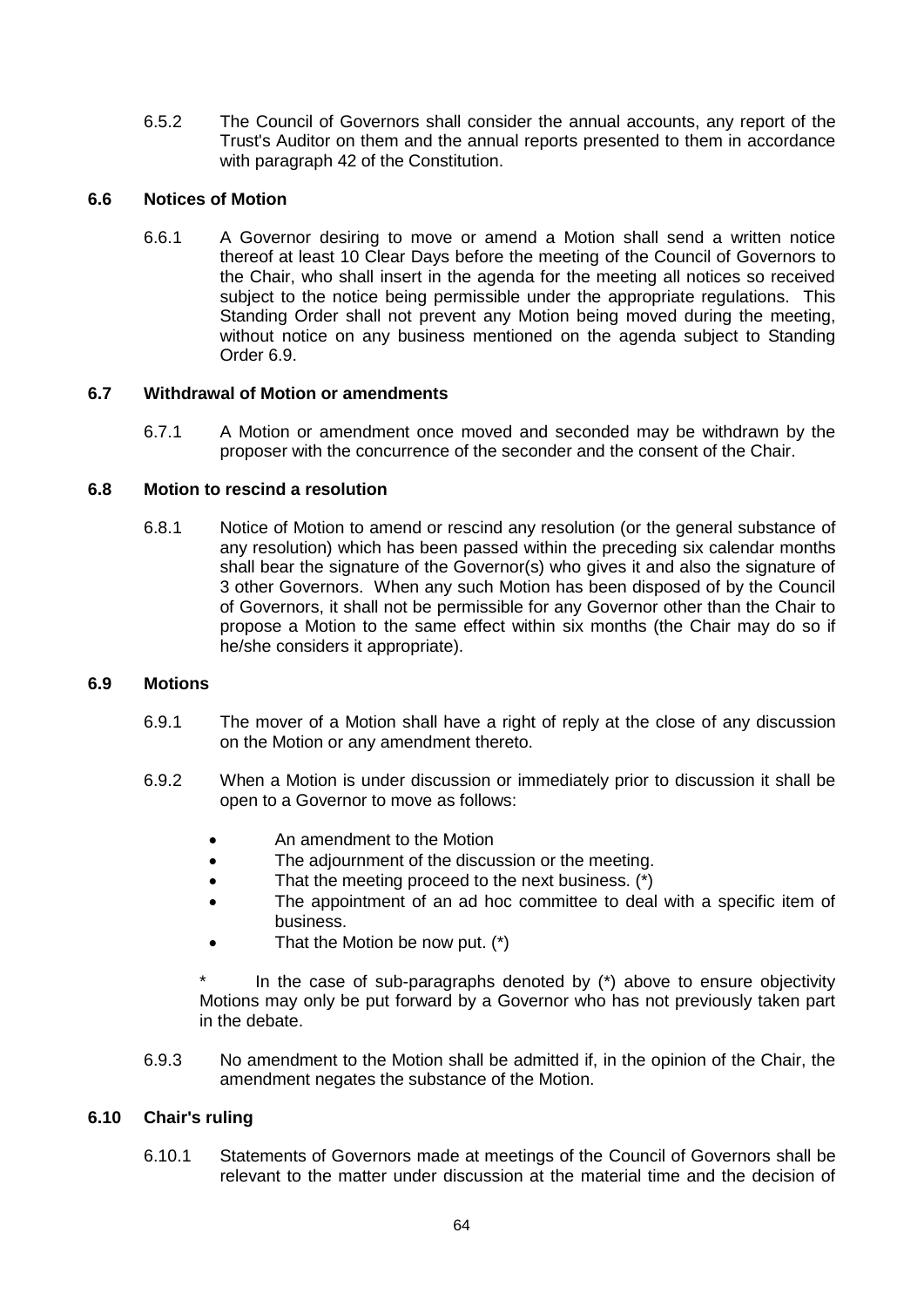the Chair on questions of order, relevance, regularity and any other matters shall be observed at the meeting.

#### **6.11 Voting**

- 6.11.1 Every Motion at a meeting of the Council of Governors shall be determined by a majority of the votes of the Governors and voting on the question and, in the case of any equality of votes, the person presiding shall have a second or casting vote.
- 6.11.2 All questions put to the vote shall, at the discretion of the Chair, be determined by oral expression or by a show of hands. A paper ballot may also be used if a majority of the Governors present so request.
- 6.11.3 If at least one-third of the Governors present so request the voting (other than by paper ballot) on any question may be recorded to show how each Governor present voted or abstained.
- 6.11.4 If a Governor so requests, his/her vote shall be recorded by name upon any vote (other than by paper ballot).
- 6.11.5 A Governor may grant to the Chair or another Governor a 'Proxy' or their power to vote in their absence at a Council of Governors meeting.
	- (a) The proxy must be in writing and signed;
	- (b) The proxy must be lodged with the Secretary at Trust headquarters no later than 24 hours before the meeting. No proxies will be allowed after that deadline. Proxies will be date and time stamped on receipt;
	- (c) Proxies will be revoked by:
		- The filing of a subsequent proxy (before the above time limit has passed) in which case the later proxy revokes the former;
		- The resignation or death of a Governor providing this is known before the above time limit; or
		- The attendance of the Governor in person at the meeting.

### **6.12 Minutes**

- 6.12.1 The Minutes of the proceedings of a Council of Governors meeting shall be drawn up and submitted for agreement at the next ensuing meeting where they will be signed by the person presiding at the ensuring meeting.
- 6.12.2 No discussion shall take place upon the minutes except upon their accuracy or where the Chair considers discussion appropriate. Any amendment to the minutes shall be agreed and recorded at the next meeting.
- 6.12.3 Minutes shall be circulated in accordance with the Governors' wishes. The minutes shall be made available to the public. (Save for parts of the meeting held in accordance with Standing Orders 6.1).

#### **6.13 Suspension of Standing Orders**

6.13.1 The Standing Orders may not be suspended by the Council of Governors.

#### **6.14 Record of attendance**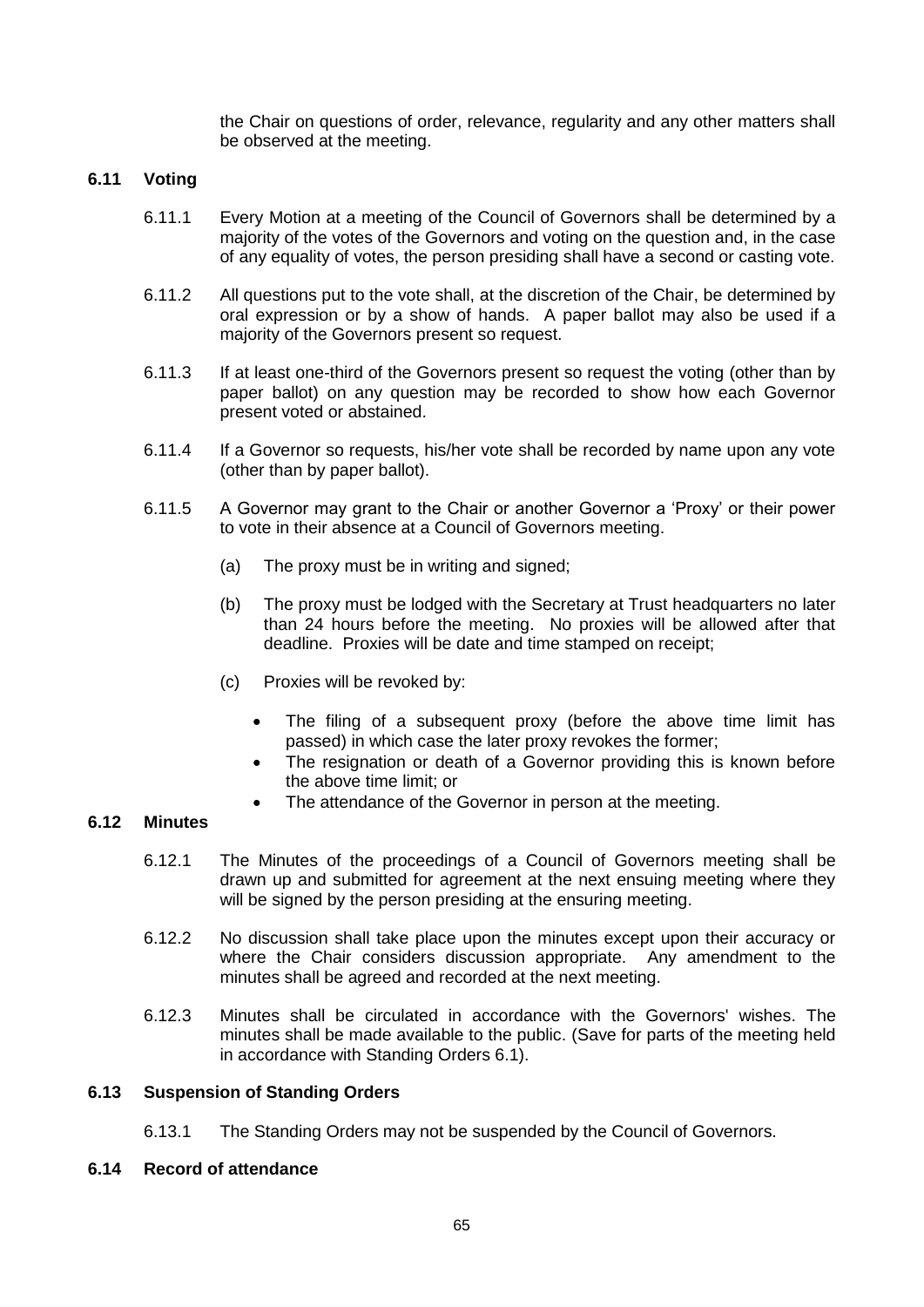6.14.1 The names of the Governors present (and where relevant proxies) at each meeting of the Council of Governors shall be recorded in the minutes.

#### **6.15 Quorum**

- 6.15.1 No business shall be transacted at a meeting of the Council of Governors unless at least 12 members of the Council of Governors entitled to vote are present at the meeting with not less than four Elected Governors from the Public Constituency. If no quorum is present within 15 minutes of the time fixed for the start of the meeting, the meeting shall be adjourned to such time and place as the Council of Governors decides. [If a quorum is not present within half an hour of the time fixed for the start of the adjourned meeting, the number of Governors present during the meeting is to be a quorum.]
- 6.15.2 If a Governor has been disqualified from participating in the discussion on any matter and/or from voting on any resolution by reason of the declaration of a Conflict (see Standing Order 9) he/she shall no longer count towards the quorum. If a quorum is then not available for the discussion and/or the passing of a resolution on any matter, that matter may not be discussed further or voted upon at that meeting. Such a position shall be recorded in the minutes of the meeting. The meeting must then proceed to the next business.

#### **6.16 Written resolutions**

- 6.16.1 If all Governors entitled to attend and vote at a general meeting of the Council of Governors instead of meeting, sign and return a copy of a resolution then that resolution will be deemed to have been passed notwithstanding that the Governors have not gathered in one place.
- 6.16.2 The effective date of the resolution is the date a simple majority of members of the Council of Governors, or at least three-quarters of the members of the Council of Governors (as relevant) have signed and returned the resolution.
- 6.16.3 Once the resolution is passed, a copy certified by the Secretary must be recorded in the minute book.

### **6.17 Code of Conduct**

6.17.1 All members of the Council of Governors are required to comply with the Governors' Code of Conduct.

### **7 ARRANGEMENTS FOR THE EXERCISE OF FUNCTIONS BY DELEGATION**

- 7.1 The Board of Directors may make arrangements for the exercise, on behalf of the Trust, of any of its functions by a committee or sub-committee, appointed by virtue of this SO 8.1 or 8.2 below, or by an Executive Director (in each case subject to such restrictions and conditions as the Board of Directors thinks fit).
- 7.2 **Emergency powers** The powers which the Board of Directors has retained for itself may in an emergency be exercised by the Chief Executive and the Chair after having consulted at least two Non-Executive Directors. The exercise of such powers by the Chief Executive and Chair shall be reported to the next formal meeting of the Board of Directors providing full details of how the power has been exercised and explaining why it was considered necessary to proceed under this Standing Order.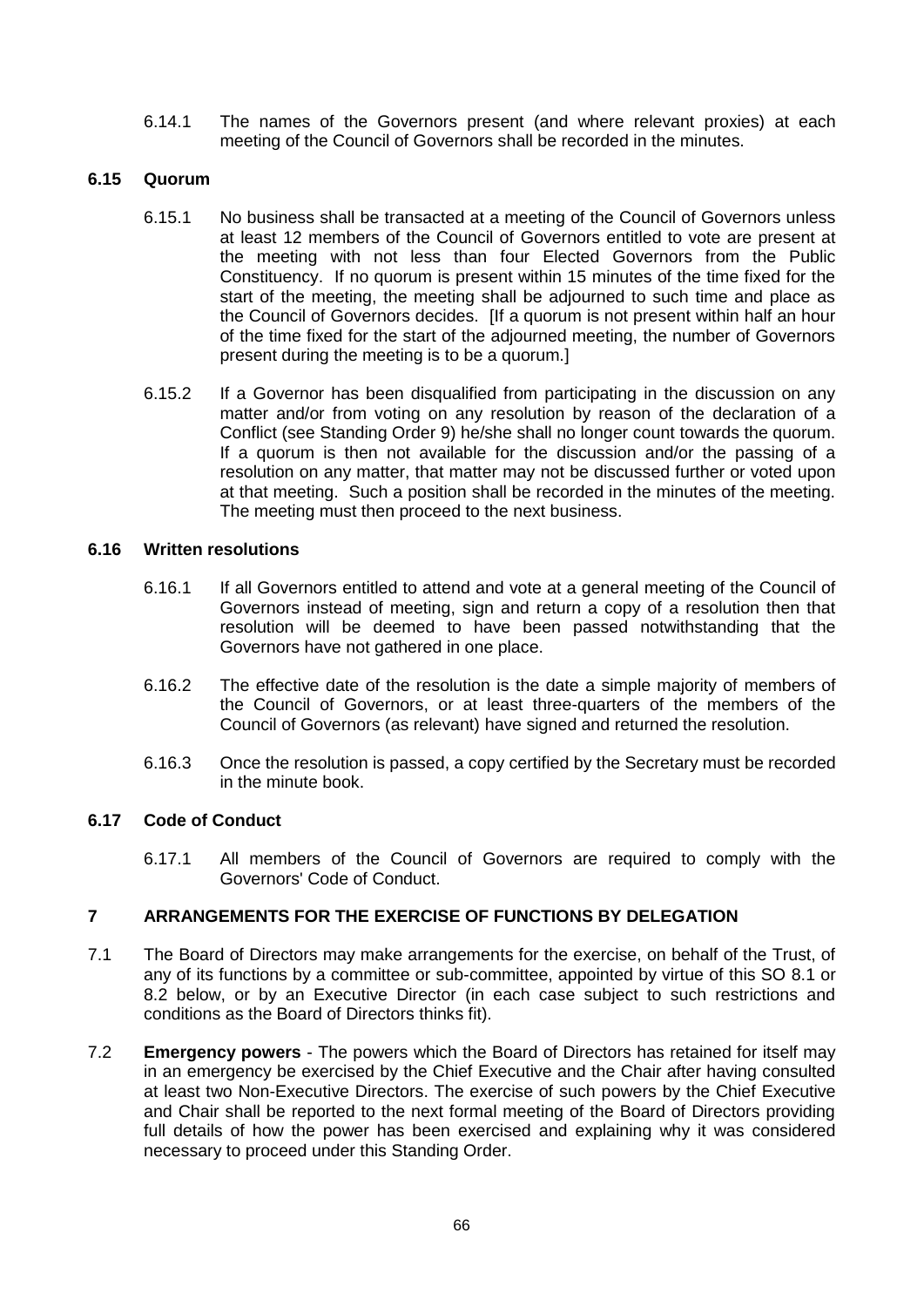- 7.3 **Delegation to committees** The Board shall agree from time to time to the delegation of its executive powers to committees, sub-committees or joint-committees, which it has formally constituted. The constitution and terms of reference of these committees, subcommittees or joint committees, and their specific executive powers shall be approved by the Board of Directors. Where the Board of Directors determines that persons who are neither Directors nor Officers shall be appointed as advisors to a committee, the terms of such appointment shall also be determined by the Board of Directors subject to the payment of travelling and other allowances being in accordance with such sums as may be determined by the Board of Directors.
- 7.4 **Delegation to Officers** Those functions of the Trust which have not been retained as reserved by the Board of Directors or delegated to a committee, sub-committee or jointcommittee shall be exercised on behalf of the Trust by the Chief Executive. The Chief Executive shall determine which functions he/she will perform personally and shall nominate Officers to undertake the remaining functions for which he/she will still retain accountability to the Board of Directors.
- 7.5 The Chief Executive shall prepare a Scheme of Delegation identifying his/her proposals which shall be considered and approved by the Board of Directors, subject to any amendment agreed during the discussion. The Chief Executive may periodically propose amendment to the Scheme of Delegation which shall be considered and approved by the Board of Directors as indicated above.
- 7.6 Nothing in the Scheme of Delegation shall impair the discharge of the direct accountability to the Board of Directors of the Director of Finance or other Executive Directors to provide information and advise the Board of Directors in accordance with statutory requirements.
- 7.7 The arrangements made by the Board as set out in the Scheme of Delegation shall have effect as if incorporated in these Standing Orders, but for the avoidance of doubt it does not form part of the Standing Orders or the Constitution.
- 7.8 **Overriding Standing Orders** If for any reason these Standing Orders are not complied with, full details of the non-compliance and any justification for non-compliance and the circumstances around the non-compliance, shall be reported to the next formal meeting of the Board of Directors for action or ratification. All Directors, Governors and Trust staff have a duty to disclose any non-compliance with these Standing Orders to the Chief Executive as soon as possible.

### **8 COMMITTEES**

### **8.1 Appointment of committees of the Board of Directors**

- 8.1.1 The Board may appoint any committees and sub-committees consisting of such Directors and such persons as it thinks fit. The number of appointees who are not members of the Board of Directors should not form a majority at meetings of the committees and sub-committees unless specifically agreed by the full Board of Directors. Any committees and sub-committees so formed shall conform to any rules and requirements that may be imposed on it by the Board of Directors and shall report on acts and proceedings to the Directors as soon as it is reasonably practicable.
- 8.1.2 The Board of Directors will have a range of committees which will advise both it and the Council of Governors. These will include, but may not be limited to the following: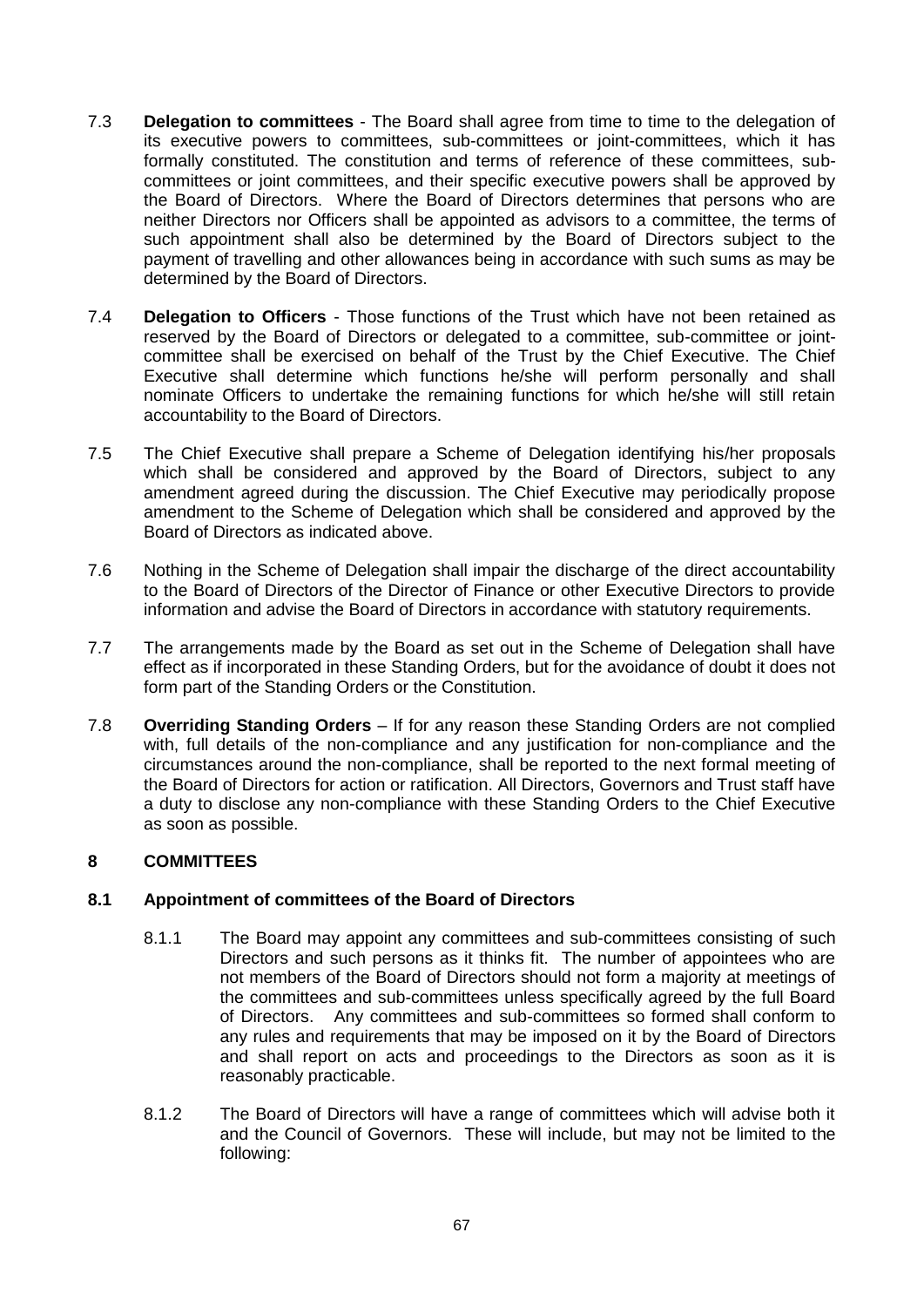- (a) Audit Committee
- (b) Integrated Governance Committee
- (c) Finance and Investment Committee
- (d) Nominations and Remuneration Committee

# **8.2 Appointment of committees of the Council of Governors**

- 8.2.1 The Council of Governors may appoint but not delegate its powers to committees consisting of its members (and others) to assist it in carrying out its functions. A committee appointed under this SO 8.2.1 may appoint a sub-committee.
- 8.2.2 Any committees or sub-committees established in accordance with SO 8.2.1 may appoint advisers who are not Governors to help them in their tasks.
- 8.2.3 A committee, chaired by the Lead Governor, shall be established to assist the Council of Governors with the nomination, appointment and remuneration of the Non-Executive Directors and such other matters as the Council of Governors may determine.

# **8.3 Standing Orders relating to all committees/sub-committees**

- 8.3.1 The Standing Orders, as far as they are applicable, shall apply with appropriate alteration to meetings of any committees or sub-committee established by the Board of Directors or the Council of Governors.
- 8.3.2 Each such committee or sub-committee shall have such terms of reference and powers and be subject to such review as the Board of Directors or Council of Governors shall decide. Such terms of reference shall have effect as if incorporated into the Standing Orders.

# **8.4 Confidentiality**

- 8.4.1 A member of a committee shall not disclose a matter dealt with by, or brought before, the committee without its permission until the committee shall have reported to the Board of Directors or Council of Governors (as relevant) or shall otherwise have concluded on that matter.
- 8.4.2 No Director, Governor or member of a Trust committee shall disclose any matter reported to the Board of Directors or Council of Governors (as relevant) or otherwise dealt with by that committee, notwithstanding that either the matter has been reported or action has been concluded, if the Board of Directors or Council of Governors (as relevant), or that committee resolves that it is confidential.

# **9 DECLARATIONS OF INTERESTS AND REGISTER OF INTERESTS**

- 9.1 **Declaration of interests** All Directors and Governors are required to declare interests which are relevant and material to the Trust. Each existing Director and Governor must declare such interests as soon as he/she becomes aware of it. Any Directors or Governors appointed subsequently should do so on appointment.
- 9.2 Subject to paragraphs 32.8 and 32.9 of the Constitution in relation to Directors, interests which should be regarded as "relevant and material" are: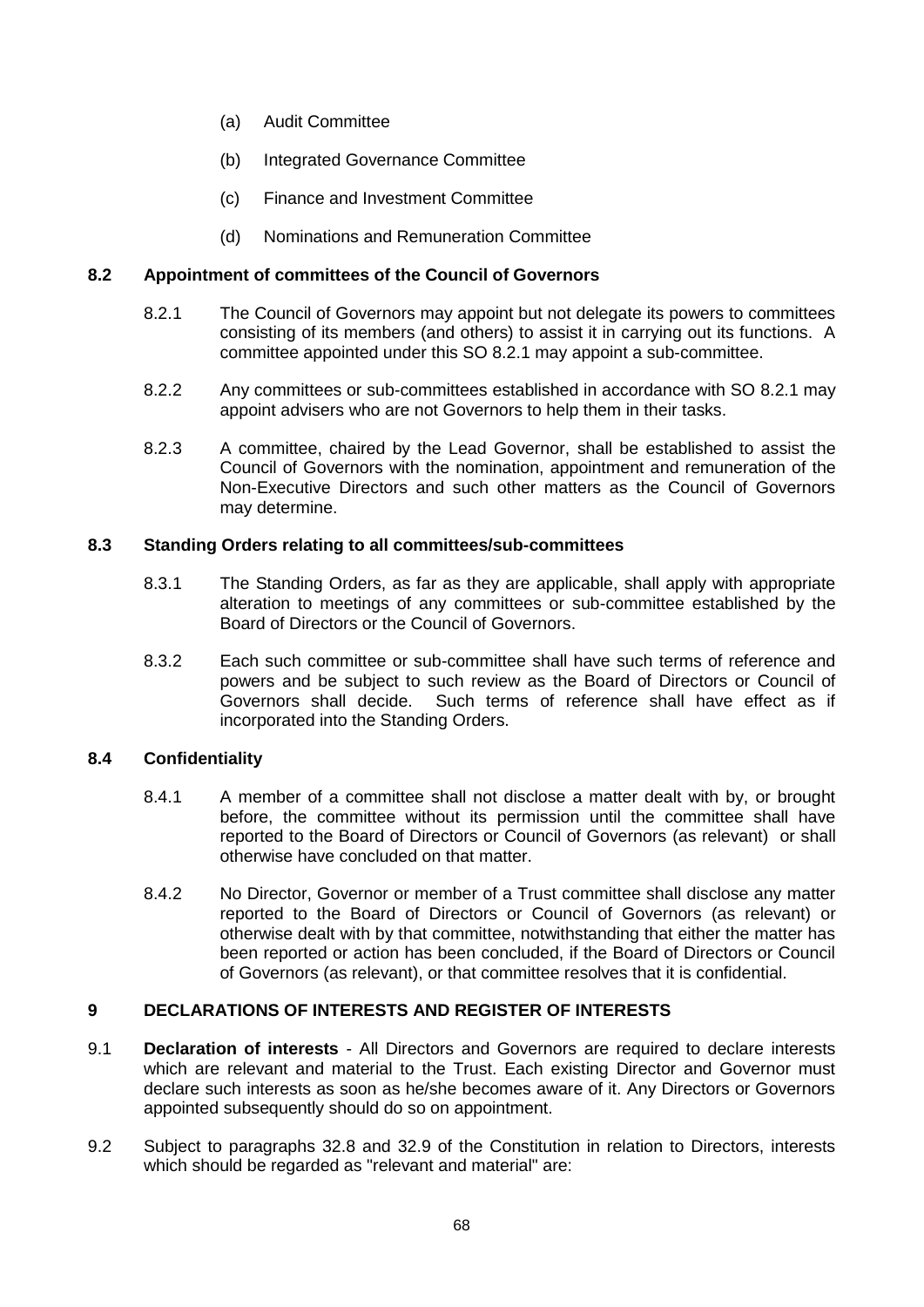- 9.2.1 Directorships, including non-executive directorships held in private companies or Plc (with the exception of those of dormant companies).
- 9.2.2 Ownership or part-ownership of private companies, businesses or consultancies likely or possibly seeking to do business with the NHS.
- 9.2.3 Majority or controlling share holdings in organisations likely or possibly seeking to do business with the NHS.
- 9.2.4 A position of trust in a charity or voluntary organisation in the field of health and social care.
- 9.2.5 Any connection with a voluntary or other organisation contracting for NHS services.
- 9.2.6 Any connection with an organisation, entity or company considering entering into or having entered into a financial arrangement with the Trust (including but not limited to lenders or banks).
- 9.2.7 Any other commercial interest in the decision before the meeting.
- 9.3 A declaration which is required under Standing Order 9.1 shall be made by completing and signing a form, as prescribed by the Secretary from time to time, setting out any interests required to be declared and delivering it to the Secretary on appointment or as soon thereafter as the interest arises but in any case within 5 Clear Days of the Director or Governor (as applicable) becoming aware of the existence of the relevant material interest.
- 9.4 Interests declared by Directors or Governors pursuant to Standing Order 9.1, and any changes to such interests from time to time, shall be disclosed at the meeting of the Board of Directors or Council of Governors (as applicable) immediately following such declaration or change occurring.
- 9.5 The names of Directors or Governors who hold directorships of companies which are likely or possibly seeking to do business with the NHS should be published in the Annual Report. This information should be kept up to date for inclusion in succeeding Annual Reports.
- 9.6 During the course of a meeting of the Board of Directors or Council of Governors, if a Conflict is established, the relevant Director or Governor should at that meeting and as soon as practicable after that Conflict is established disclose that fact, withdraw from the meeting and play no part in the relevant discussion or decision. The requirement in this SO 9.6 for Directors to withdraw and not participate in relevant discussions or decisions is subject to paragraphs 32.8 to 32.10 (inclusive) of the Constitution.
- 9.7 There is no requirement in the NHS Foundation Trust Code of Governance for the interests of spouses or partners of Directors or Governors to be declared. However, for the purposes of Standing Orders 9 and 11, in the case of two persons closely related, the interest of one shall, if known to the other shall also be an interest of the other. For the purposes of this two persons shall be deemed to be closely related if they are husband and wife or living together as such or if either of the two or the spouse of either of them is the son or daughter or grandson or granddaughter or brother or sister or nephew or niece of the other or of the spouse of the other or the adopted relative of the other within the same degree, provided however that the requirement for Directors to declare such interests is subject to paragraphs 32.8 and 32.9 of the Constitution.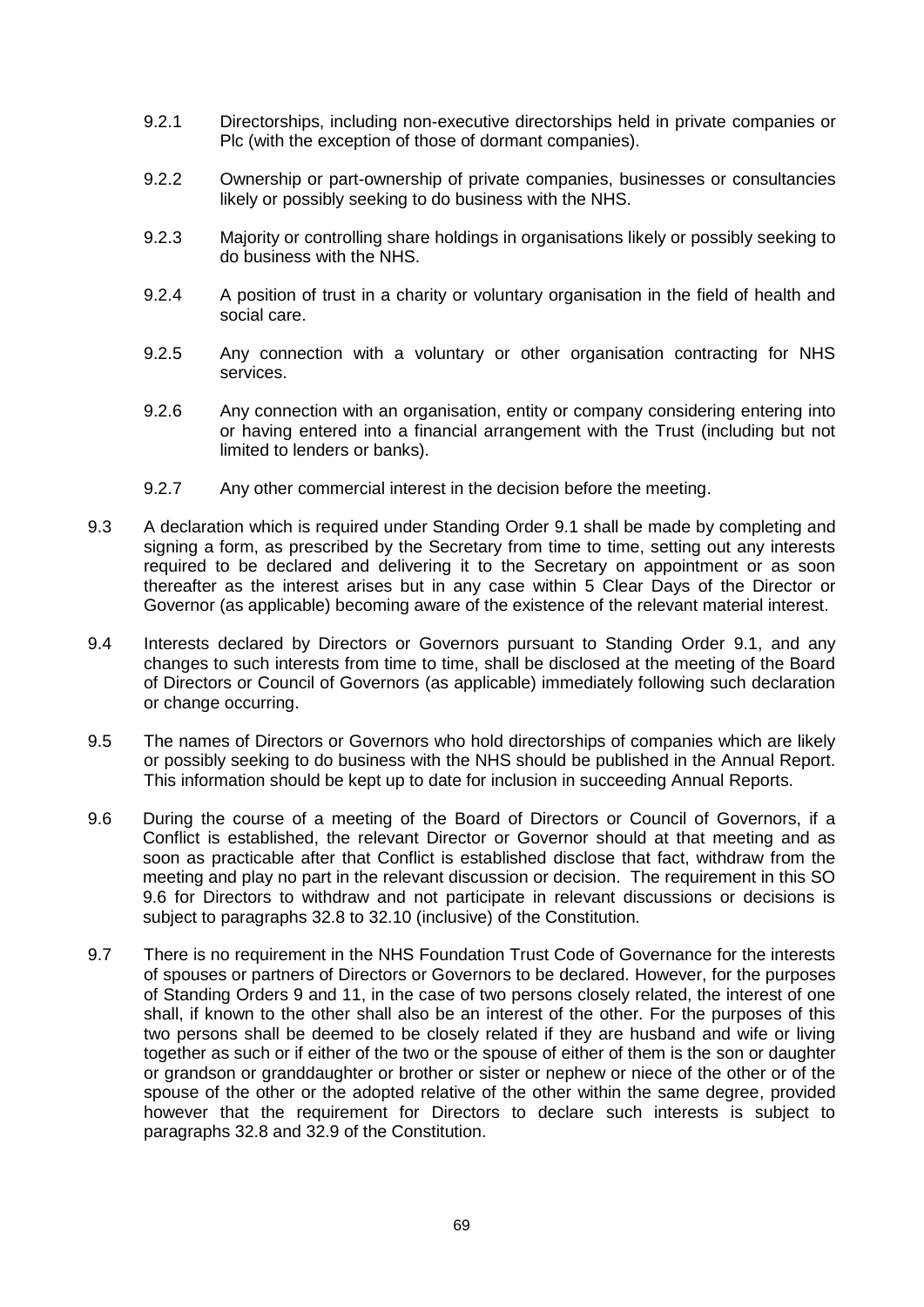9.8 If Directors or Governors have any doubt about the relevance or materiality of an interest, this should be discussed with the Chair or Secretary. Financial Reporting Standard No 8 (issued by the Accounting Standards Board) specifies that influence rather than the immediacy of the relationship is more important in assessing the relevance of an interest. The interests of partners in professional partnerships including general practitioners should also be considered.

#### **10 INDEMNITY**

10.1 Governors, Directors and any other Officers who act honestly and in good faith will not have to meet out of their personal resources any personal civil liability which is incurred in the execution or purported execution of their functions, save where they have acted recklessly. Any costs arising in this way will be met by the Trust. The Trust may purchase and maintain insurance against this liability for its own benefit and for the benefit of the Council of Governors, the Board of Directors and any other Officer.

#### **11 DISABILITY OF CHAIR, DIRECTORS AND GOVERNORS IN PROCEEDINGS ON ACCOUNT OF PECUNIARY INTEREST**

- 11.1 If a Director or Governor of the Trust has any pecuniary interest, direct or indirect, in any contract, proposed contract or other matter and is present at a meeting of the Trust at which the contract or other matter is the subject of consideration, he shall at the meeting and as soon as practicable after its commencement disclose the fact and shall not take part in the consideration or discussion of the contract or other matter or vote on any question with respect to it. At the time the interests are declared, they should be recorded in the Directors' or Governors' meeting minutes (as applicable). For the avoidance of doubt, any change in such interests should be officially declared at the next relevant meeting following the change occurring.
- 11.2 The Chair may exclude a Director or Governor from a meeting of the Board of Directors or Council of Governors (as applicable) while any contract, proposed contract or other matter in which he has a pecuniary interest, is under consideration.
- 11.3 For the purpose of this Standing Order 11, a Director or Governor shall be treated as having indirectly a pecuniary interest in a contract, proposed contract or other matter, if:
	- 11.3.1 he, or a nominee of his, is a director of a company or other body, not being a public body, with which the contract was made or is proposed to be made or which has a direct pecuniary interest in the other matter under consideration; or
	- 11.3.2 he is a partner of, or is in the employment of a person with whom the contract was made or is proposed to be made or who has a direct pecuniary interest in the other matter under consideration.
- 11.4 Standing Orders 11.1, to 11.3 are subject to the following:
	- 11.4.1 in respect of Directors only, paragraphs 32.8 to 32.10 (inclusive) of the Constitution; and
	- 11.4.2 Standing Orders 11.4 to 11.6 (inclusive).
- 11.5 Any remuneration, compensation or allowances payable to the Chair or a Governor by virtue of paragraphs 11 and 18(1) of Schedule 7 of the 2006 Act shall not be treated as a pecuniary interest for the purpose of this Standing Order 11.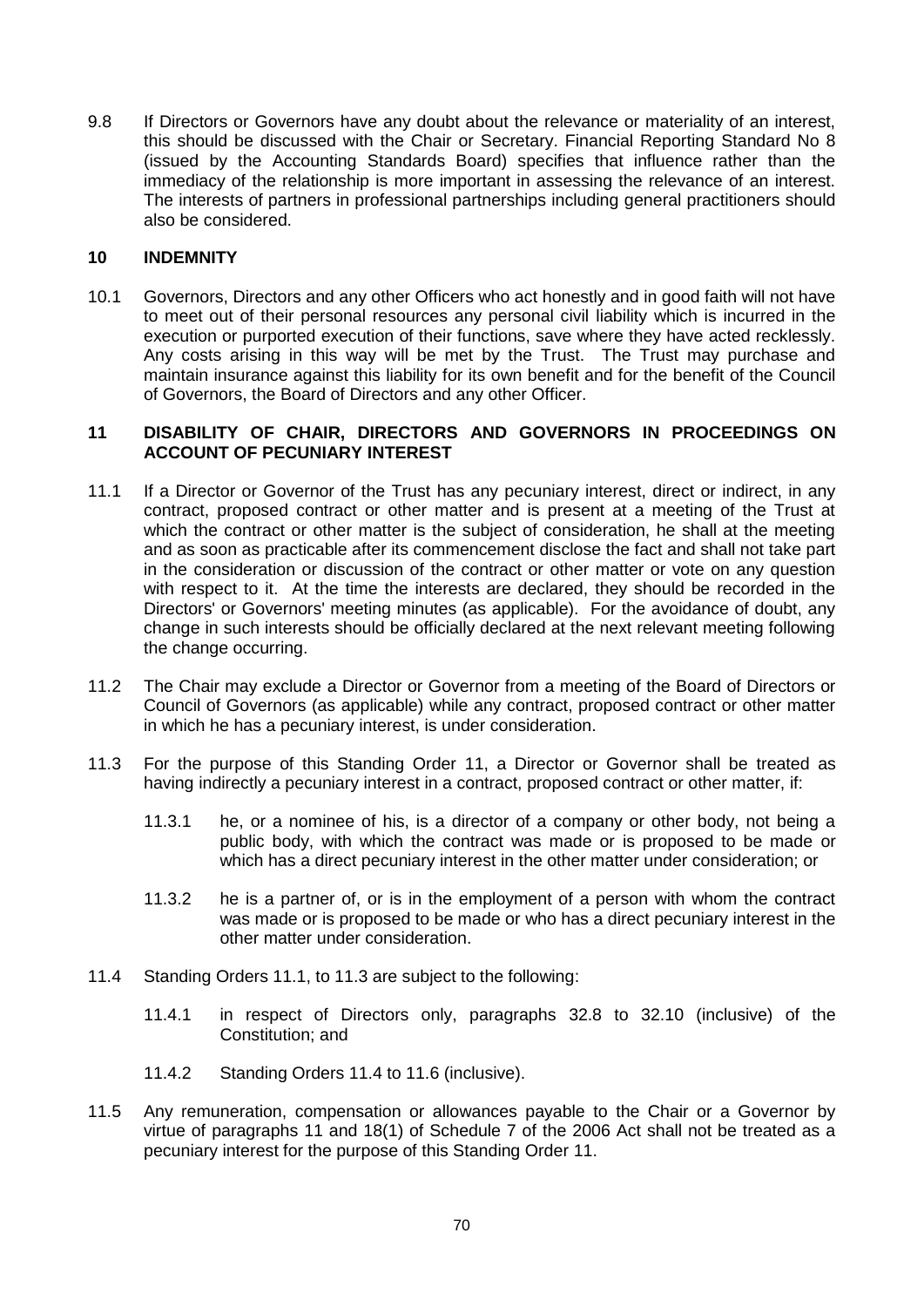- 11.6 A Director or Governor shall not be treated as having a pecuniary interest in any contract, proposed contract or other matter by reason only:
	- 11.6.1 of his membership of a company or other body, if he has no beneficial interest in any securities of that company or other body;
	- 11.6.2 of an interest in any company, body or person with which he is connected as mentioned in SO 11.3 above which is so remote or insignificant that it cannot reasonably be regarded as likely to influence a Director or Governor (as applicable) in the consideration or discussion of or in voting on, any question with respect to that contract or matter.
- 11.7 Where a Director or Governor has an indirect pecuniary interest in a contract, proposed contract or other matter by reason only of a beneficial interest in securities of a company or other body, and the total nominal value of those securities does not exceed £5,000 or onehundredth of the total nominal value of the issued share capital of the company or body (whichever is less), and if the share capital is of more than one class, the total nominal value of shares of any one class in which he has a beneficial interest does not exceed onehundredth of the total issued share capital of that class, this Standing Order 11 shall not prohibit him/her from taking part in the consideration or discussion of the contract or other matter or from voting on any question with respect to it, without prejudice however to his/her duty to disclose his/her interest in accordance with the Constitution.
- 11.8 This Standing Order 11 applies to a committee, sub-committee and joint committee of the Board of Directors or Council of Governors as it applies to the Board of Directors or Council of Governors respectively and accordingly also applies to a member of any such committee, sub-committee or joint committee (whether or not he is also a Director or Governor of the Trust).

### **12 CUSTODY OF SEAL AND SEALING OF DOCUMENTS**

- 12.1 **Custody of seal** The Common Seal of the Trust shall be kept by the Secretary in a secure place.
- 12.2 Deeds are required for:
	- 12.2.1 all freehold land property transactions;
	- 12.2.2 all leases that extend for three years or more;
	- 12.2.3 any 'gratuitous promise' (i.e. a transaction in which there is no consideration for the value being given); and
	- 12.2.4 any contract with an annual value of £1,000,000 or more.
- 12.3 **Sealing of documents** The Seal of the Trust shall not be fixed to any documents unless the sealing has been authorised by a resolution of the Board of Directors or of a committee, thereof or where the Board of Directors has delegated its powers.
- 12.4 Every contract with a value exceeding £1,000,000 (one million pounds) shall be executed under seal. Before any document is sealed it must be approved and signed by the Director of Finance (or an Officer nominated by him/her) and authorised and countersigned by the Chief Executive (or an officer Nominated by him/her who shall not be within the originating directorate).